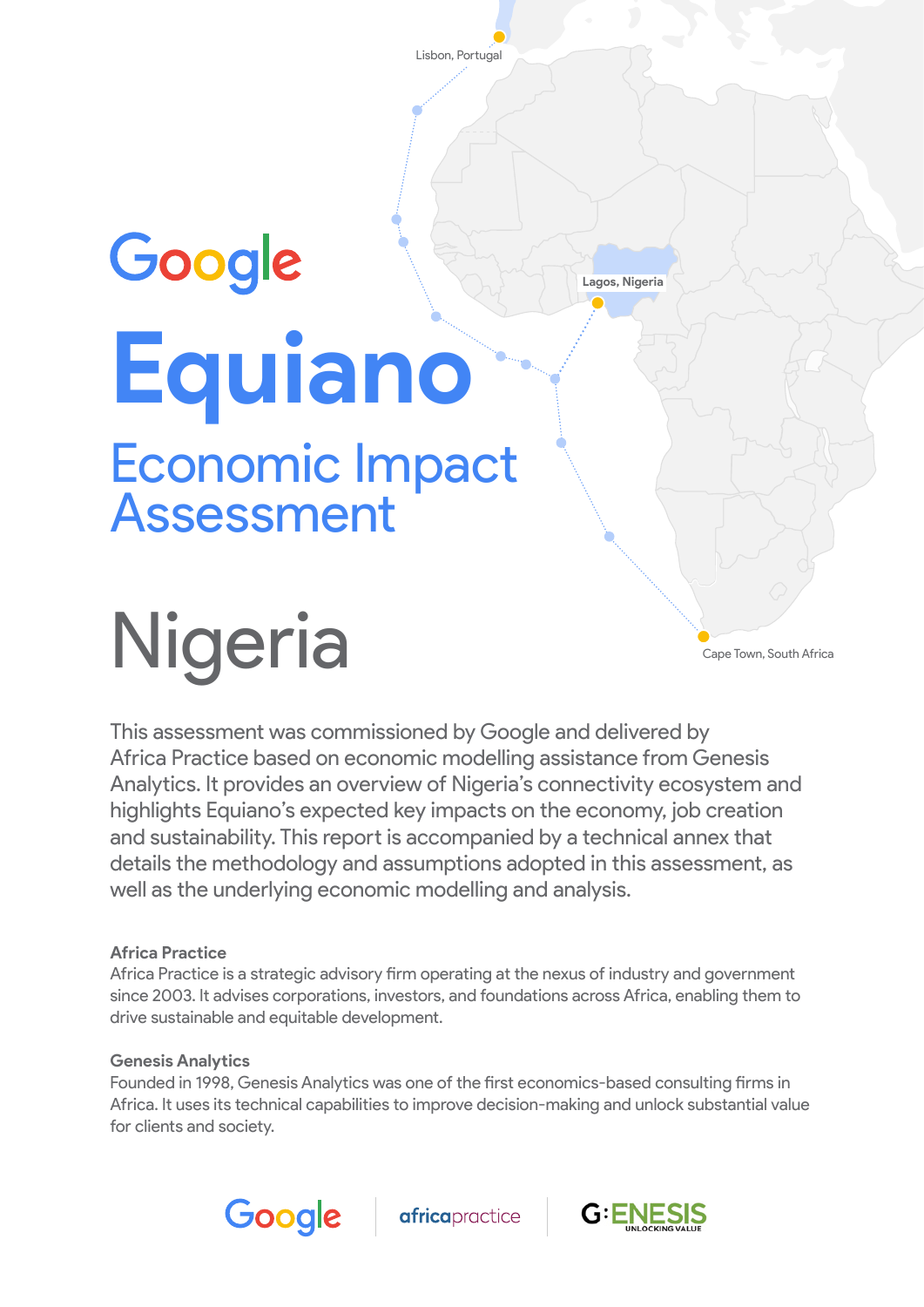# Table of contents

| <b>Executive summary</b>                                                 | 4              |
|--------------------------------------------------------------------------|----------------|
| Key impacts infographic                                                  | 5              |
| <b>Nigeria's connectivity ecosystem</b>                                  | 6              |
| The case for investing in Nigeria's telecommunications infrastructure    | 6              |
| The digital divide                                                       | 6              |
| A young and growing population                                           | 6              |
| An expanding ICT ecosystem that fuels innovation                         | $\overline{7}$ |
| Government policy and connectivity targets                               | 10             |
| Sector diagnostic: taking stock of Nigeria's connectivity infrastructure | 11             |
| International connectivity links                                         | 11             |
| Cable damage and disruption to connectivity in Nigeria                   | 13             |
| Internet bandwidth pricing                                               | 13             |
| Internet coverage                                                        | 14             |
| Internet speeds and latency                                              | 15             |
| <b>Using the internet</b>                                                | 16             |
| Mobile broadband affordability                                           | 16             |
| <b>Fixed broadband affordability</b>                                     | 17             |
| Penetration and usage                                                    | 18             |
| Quality of service                                                       | 19             |
| Internet users and their use cases                                       | 19             |
| <b>Equiano: A landmark investment in Africa</b>                          | 20             |
| Bridging the divides: the critical role of submarine cables              | 20             |
| A next-generation project                                                | 20             |
| A cable system that serves the wider ecosystem's needs                   | 21             |
| <b>Equiano: A catalyst for connectivity</b>                              | 22             |
| <b>Connectivity impact of Equiano</b>                                    | 25             |
| Accelerating internet speeds                                             | 25             |
| Making the internet more affordable                                      | 26             |
| Equiano impact on internet penetration and traffic                       | 27             |
| Catalysing network expansion and attracting hyperscalers                 | 29             |
| Cheaper and quicker internet underpins better user experiences           | 29             |
| <b>Macroeconomic impact of Equiano</b>                                   | 31             |
| Boosting economic growth                                                 | 31             |
| Accelerating job creation                                                | 32             |
| <b>Sustainability impact of Equiano</b>                                  | 34             |
| <b>Concluding remarks</b>                                                | 35             |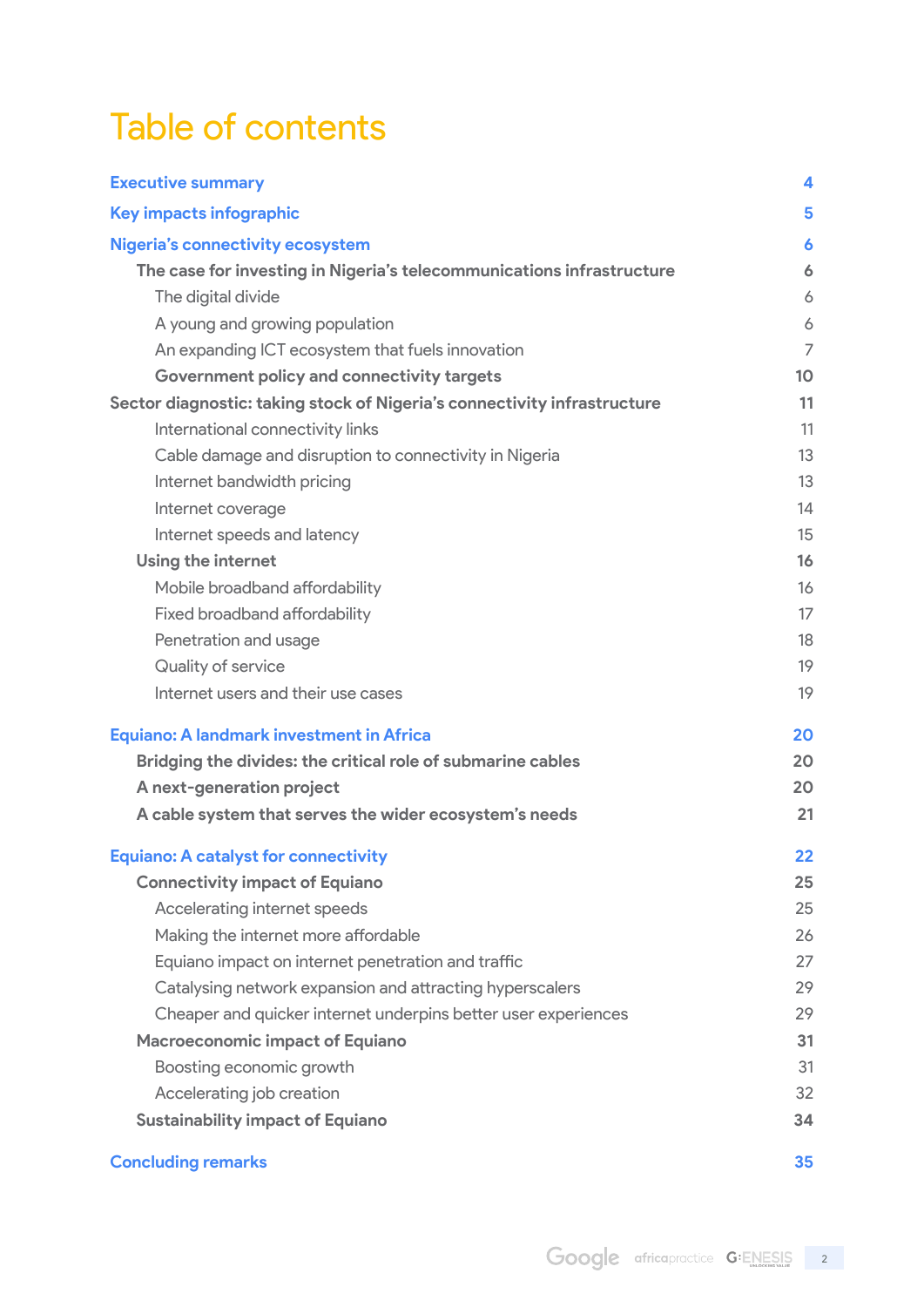# Methodological note

This report and the technical annex cite impact figures on connectivity (Equiano's expected impact on internet penetration, speeds and pricing), economic growth (the cable's expected contribution to year-on-year growth, real GDP and total economic output), indirect job creation, and savings in CO2 emissions.

These impact metrics are modelled based on robust economic and econometric studies, using historical data from Nigeria, South Africa and sub-Saharan Africa, where possible. We have used a study from the APAC region in one instance, given studies from Nigeria or similar African markets are not available.

**The aforementioned impact metrics constitute estimates based on historical trends.**<sup>1</sup> **These should not be construed as a guarantee of any specific outcome.**

1. The studies used for the modelling in this economic impact assessment are:

<sup>•</sup> Hjort, J. and Poulsen, J., 2019, The Arrival of Fast Internet and Employment in Africa, *American Economic Review.* • Analysys Mason, 2020, Economic Impact of Google's Apac Network Infrastructure.

<sup>·</sup> Commonwealth Telecommunications Organisation, 2012, The Socio-Economic Impact of Broadband in Sub-Saharan Africa: The Satellite Advantage.<br>• RTI International, 2020, Economic Impacts of Submarine Fiber Optic Cables

<sup>•</sup> Scott C., 2012, Does Broadband Internet Access Actually Spur Economic Growth?

<sup>•</sup> Qiang C. et al., 2009, Economic Impacts of Broadband. Information and Communications for Development. • RTI International, 2020, Economic Impacts of Submarine Fiber Optic Cables and Broadband Connectivity in Nigeria.

<sup>•</sup> SQW, 2013, UK Broadband Impact Study, Impact Report.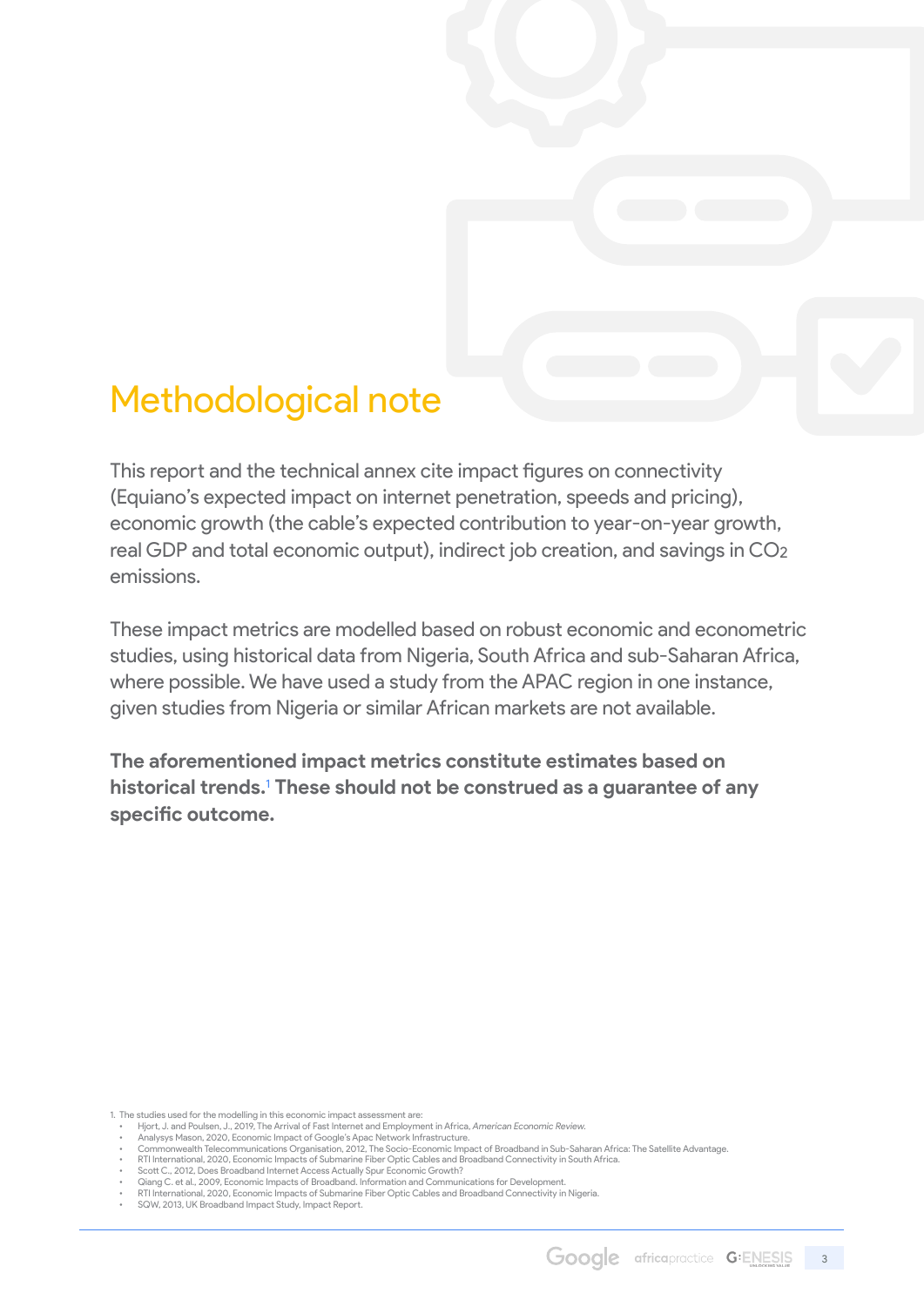# <span id="page-3-0"></span>**Executive summary**

Equiano - a next-generation subsea internet cable spearheaded by Google will run from Portugal to South Africa, along Africa's Atlantic Ocean coastline. In 2022, it is expected to land in Lomé (Togo), Lagos (Nigeria), Swakopmund (Namibia) and Cape Town (South Africa), with branching units in place for further phases of the project. Last year, the cable landed in Rupert's Bay (Saint Helena).

Globally, sub-Saharan Africa remains the most underserved region in terms of internet infrastructure. Penetration stands at 29%, while for the entire continent (including North Africa), it is 40%. According to the Broadband Commission for Sustainable Development, USD 100 billion in private and public investment is needed to achieve universal and affordable access to good quality broadband in Africa by 2030.

Nigeria is sub-Saharan Africa's largest economy. Still, the share of people using the internet stands at approximately 35.5% as of 2020 - more than double what it was in 2012. Across much of the country, people lack access that is affordable, reliable and of good quality. Poor connectivity hinders economic growth, poverty reduction, human development and progress towards the Sustainable Development Goals.

Equiano will have a direct impact on connectivity in Nigeria following its landing, resulting in faster internet speeds, improved user experience, and reduced internet prices. Internet speeds in the country are expected to grow almost sixfold from **11 Mbps** in 2021 to **65 Mbps** in 2025, while retail internet prices are forecast to decline by **21%** over the same period. Improved speeds and lower prices are expected to boost penetration by **6 percentage points** over this period.

By increasing international bandwidth, Equiano will indirectly broaden access to the internet in Nigeria, thus contributing to narrowing the digital divide within the

country, as well as between it and other regions that currently have more developed connectivity infrastructure.

Africa's digital transformation and its internet economy - projected to grow from USD 115 billion in 2020 to USD 180 billion in 2025 and USD 712 billion by 2050 - depend on well-developed connectivity infrastructure. Strong connectivity and more affordable and reliable internet access can help Nigeria diversify its economy away from oil, unlocking new pathways to collective prosperity. For Nigeria's population, businesses, and government, the digital economy can be a gamechanger and a key lever to accelerate growth, industrialise, innovate and improve people's lives.

Between 2022 and 2025, average year-onyear real growth in Nigeria is expected to increase by **0.52 percentage points** due to Equiano. By 2025, real GDP in the country is forecast to be higher by **USD 10.1 billion** than it otherwise would have been without the cable. Between 2022 and 2025, Equiano is expected to lead to an additional USD 25.3 billion in total economic output in Nigeria.

Improved connectivity also accelerates job creation. Between 2022 and 2025, Equiano should **indirectly create 1.6 million new jobs**<sup>2</sup> - equivalent to **330,000 per year** over the assessment period - driven by the expansion of the digital economy and peripheral sectors.

2. It is important to note that Equiano is expected to result in indirect job creation, via the growth of the digital economy, rather than jobs that are directly attributable to the submarine cable.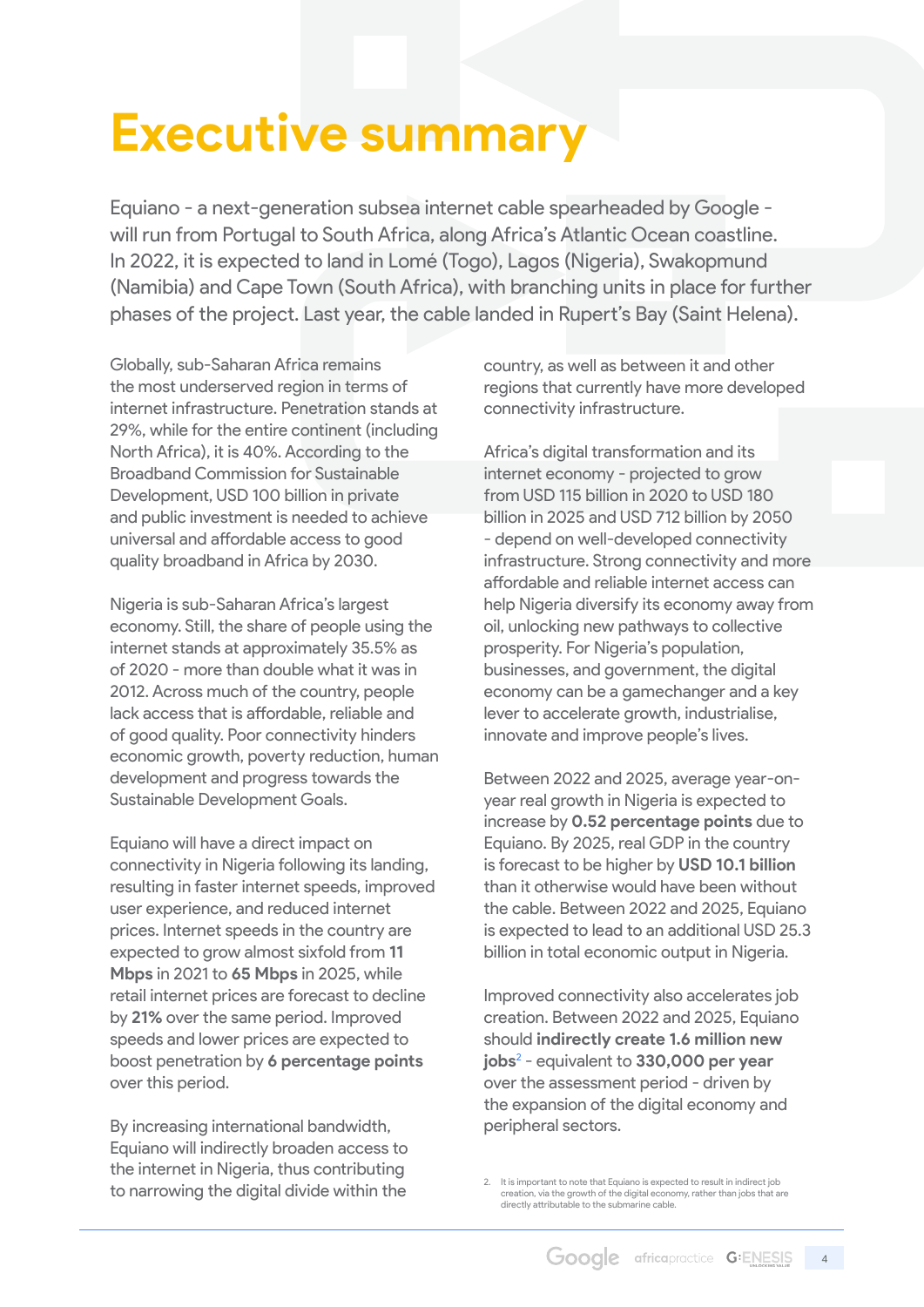<span id="page-4-0"></span>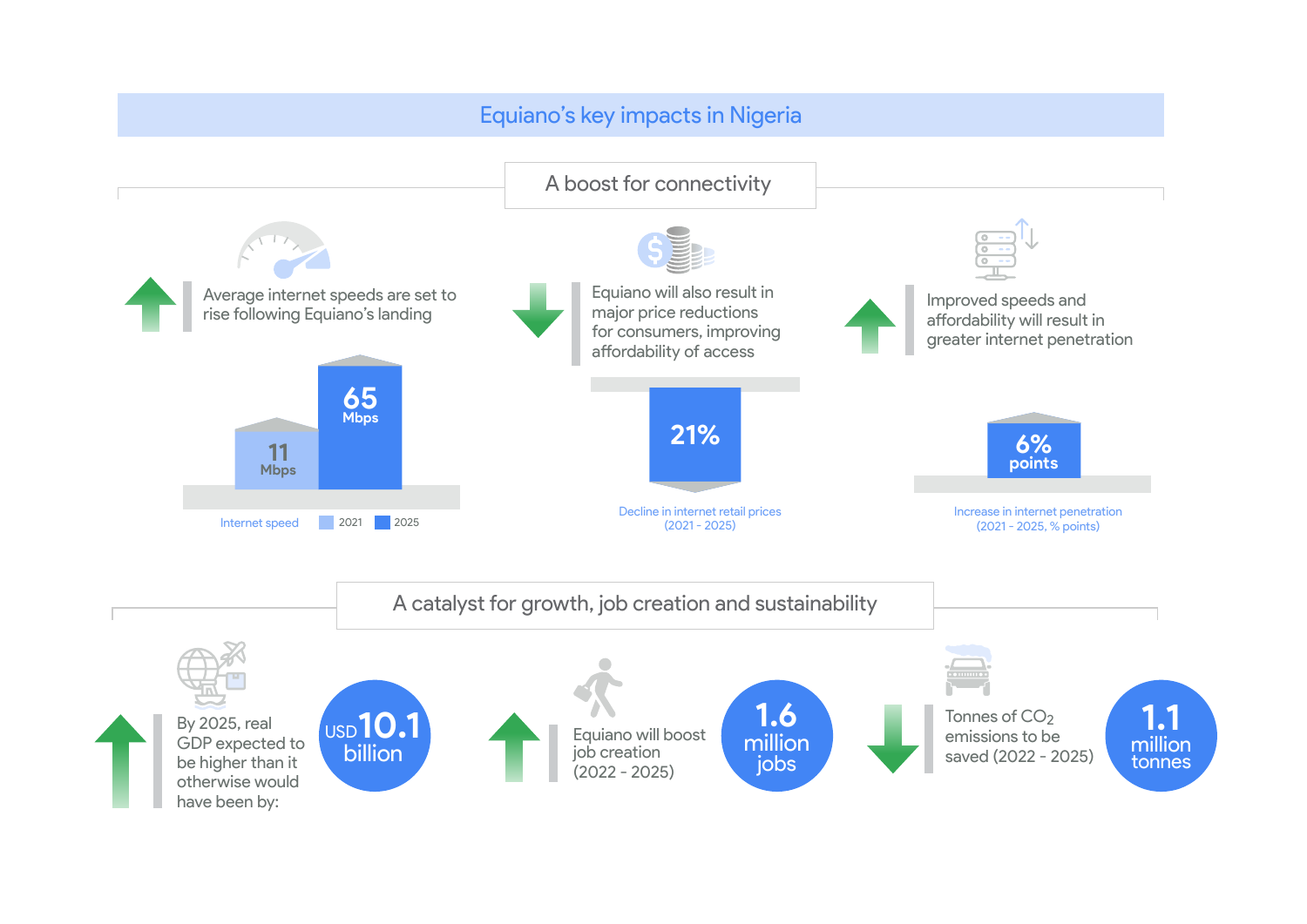# <span id="page-5-0"></span>**Nigeria's connectivity ecosystem**

# The case for investing in Nigeria's telecommunications infrastructure

### **The digital divide**

Despite being sub-Saharan Africa's largest economy, a significant share of Nigeria's population lives without internet access that is fast, reliable and of good quality. While entry-level data bundles meet affordability criteria set by the Broadband Commission, Nigeria's 3G and 4G coverage is underdeveloped relative to regional peers such as Ghana or Cameroon. Likewise, Nigeria's mobile data coverage is low when compared to South Africa and Kenya - sub-Saharan Africa's second and third-largest economies. Relatively low mobile broadband coverage hinders internet access and the realisation of Nigeria's digital potential.

Although Nigeria possesses relatively strong first-mile infrastructure with six submarine cables installed, as well as terrestrial links with its neighbours, its middle- and last-mile infrastructure constitute major hurdles to improved nationwide connectivity. Existing networks tend to be concentrated in major urban areas including Lagos, Abuja and Port Harcourt, as well as along inter-city routes. A complex regulatory landscape and high Right of Way (RoW) fees are among the key challenges hindering infrastructural development. According to the Association of Licensed Telecommunications Operators of Nigeria (ALTON), RoW fees represent 70% of the costs related to terrestrial infrastructure deployment.<sup>3</sup>

In addition to these infrastructural constraints, limited digital skills development in the education system hinder the uptake of digital technologies. Likewise, the high costs of internetenabled devices in relation to local incomes frustrate the development of the digital economy.

### **A young and growing population**

Nigeria is the most populous country in Africa, with an estimated population of 206 million in 2020. It accounts for around half of the entire population of West Africa.<sup>4</sup> The country has a very young population with a median age of 18 years, making it one of the world's youngest economies in terms of demographics. 43% of the population - a total of 89 million people - is between 15 and 44 years of age. This segment typically makes greater use of the internet, for various purposes, including research and education, social networking, and retail and commercial activities.

Meanwhile, 43% of the country's population is below the age of 14. Nigeria's need for improved connectivity is based not only on the current digital divide, but, more importantly, on future gaps. The country's population is set to reach 233 million by 2025, rising to 263 million by 2030. It will reach 401 million by 2050, when Nigeria will become the third most populous country in the world.

<sup>3.</sup> The Guardian, 2019, RoW, electricity challenges account for 70% of operators' costs. 4. IMF, 2021, World Economic Outlook Database.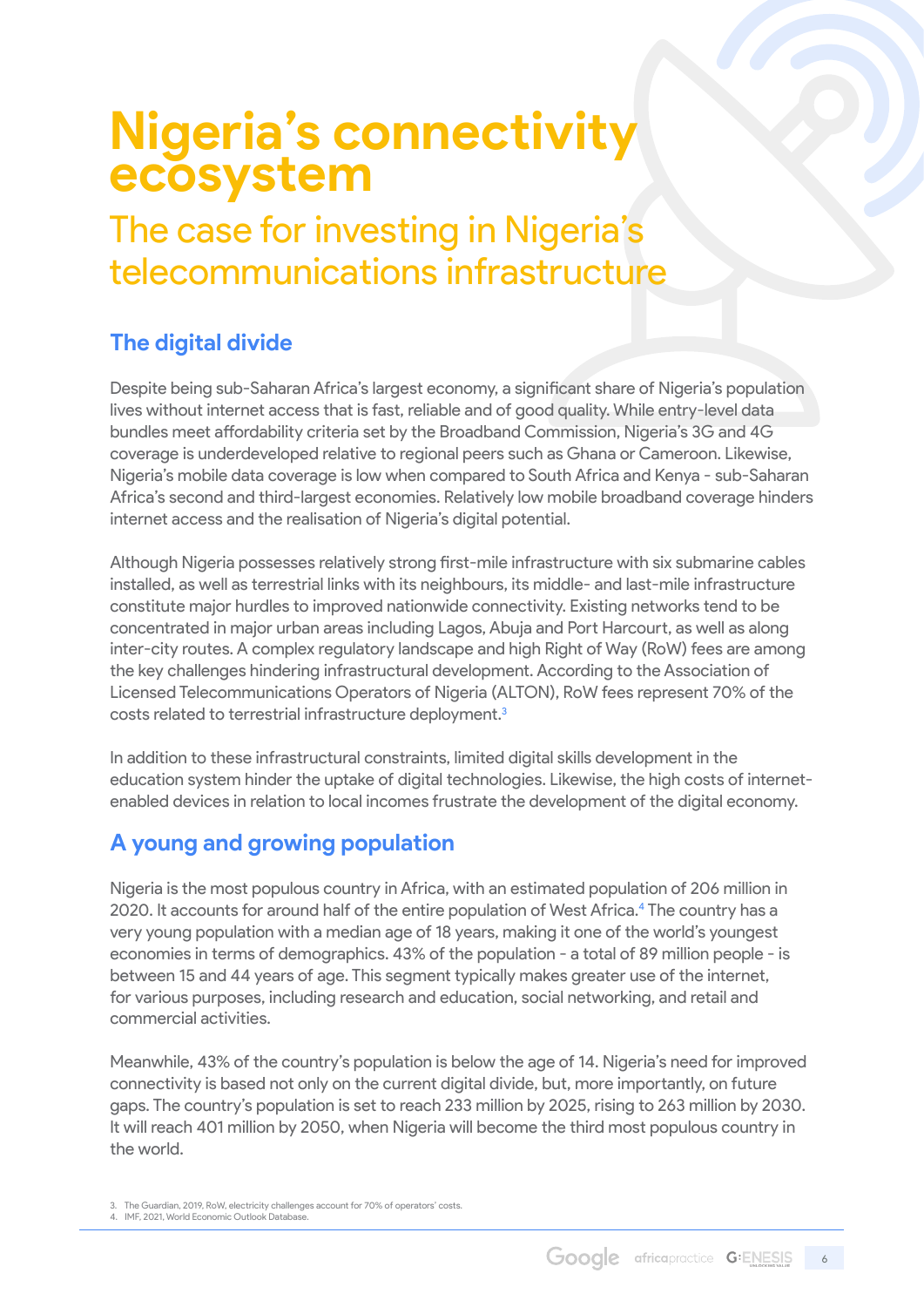<span id="page-6-0"></span>Deepened investments in connectivity infrastructure are central to ensuring future generations have reliable and affordable access to the internet, and can leverage the opportunities access unlocks. Improved connectivity - at all stages of the value chain, ranging from submarine cables to terrestrial fibre networks and data centres - is central to cementing and enhancing Nigeria's position as one of Africa's leading tech hubs. Beyond this, investments in connectivity and the digital economy offer Nigeria an opportunity to reduce its dependence on oil and diversify its economy, thereby becoming less vulnerable to global oil downturns.

### **An expanding ICT ecosystem that fuels innovation**

Nigeria is Africa's largest telecommunications market with over 200 million mobile subscribers and 68 million internet users, accounting for 29% of internet usage on the continent.<sup>5</sup> The ICT sector<sup>6</sup> has increasingly become one of the key drivers of economic growth in Nigeria, contributing 15.5% to GDP in 2021 - more than the oil and gas sector (see Figure 1). Between 2016 and 2021, the sector contributed an average of 13.1% of the country's GDP, as illustrated in Figure 2.



Source: National Bureau of Statistics, 2022, Nigerian GDP Quarterly Report Q4 2021

Nigeria's strong demographic prospects, rapidly increasing internet consumption and ongoing digital divide have spurred a wave of investments in its ICT ecosystem. In August 2021, MTN Nigeria announced it would invest USD 1.5 billion over three years to expand broadband access, connecting an additional 3,000 communities to its network in 2021 and 2022.<sup>7</sup> Meanwhile, international investments are also on the rise: in December 2021, global internet platform Equinix announced the acquisition of MainOne, one of West Africa's leading data centre and connectivity solutions providers.8

<sup>5.</sup> International Trade Administration, 2020, Nigeria - Country Commercial Guide.

<sup>6.</sup> The ICT sector encompasses telecommunications and information services, publishing, motion picture, sound recording and music production, and broadcasting, according to the National Bureau of Statistics' categorisation. 7. Reuters, 2021, MTN Nigeria to invest \$1.5 billion to expand broadband over three years.

<sup>8.</sup> Techcrunch, 2021, Equinix is acquiring Nigeria's MainOne for \$320 million as it expands into Africa.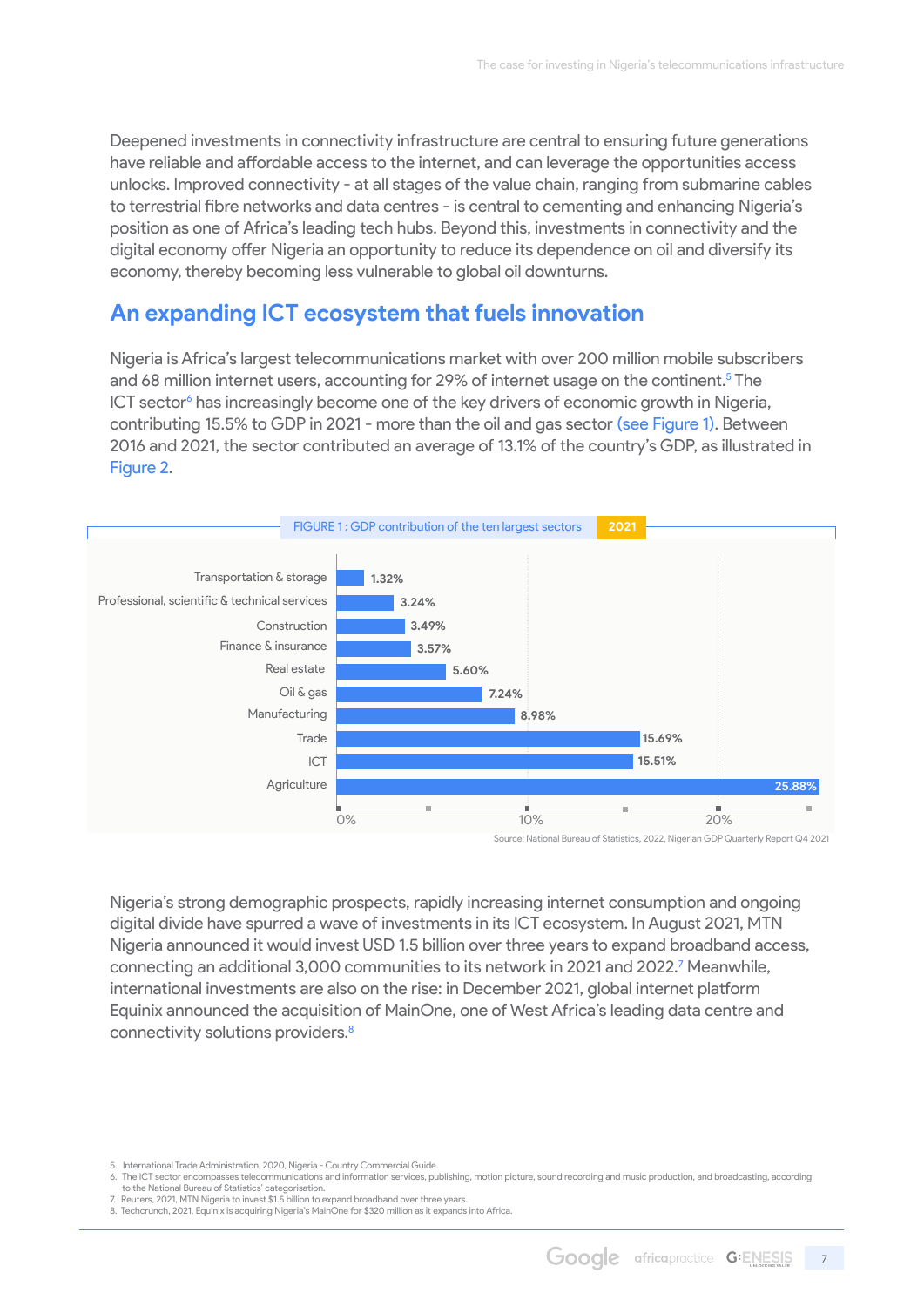

Source: National Bureau of Statistics, Nigerian GDP Quarterly Reports, 2016-2021

Lagos is one of the continent's leading digital and innovation hubs. In 2021, start-ups based in Nigeria raised over USD 1.8 billion across 185 equity deals, equivalent to 34% of the continent's equity funding. This is significantly more than in other key markets such as South Africa (USD 832 million), Egypt (USD 652 million) or Kenya (USD 571 million).<sup>9</sup> Figure 3 below breaks down venture capital funding in Nigeria by sector in 2021



Source: Partech, 2022, 2021 Africa Tech Venture Capital Report

**The convergence of additional bandwidth from Equiano and other next-generation cables, together with deepened investments in terrestrial infrastructure and the rapid growth of local data hosting capacity, is set to benefit Nigeria's innovation ecosystems.**

Below, we outline five critical growth pillars within the Nigerian ICT sector:

<sup>9.</sup> Partech, 2022, 2021 Africa Tech Venture Capital Report.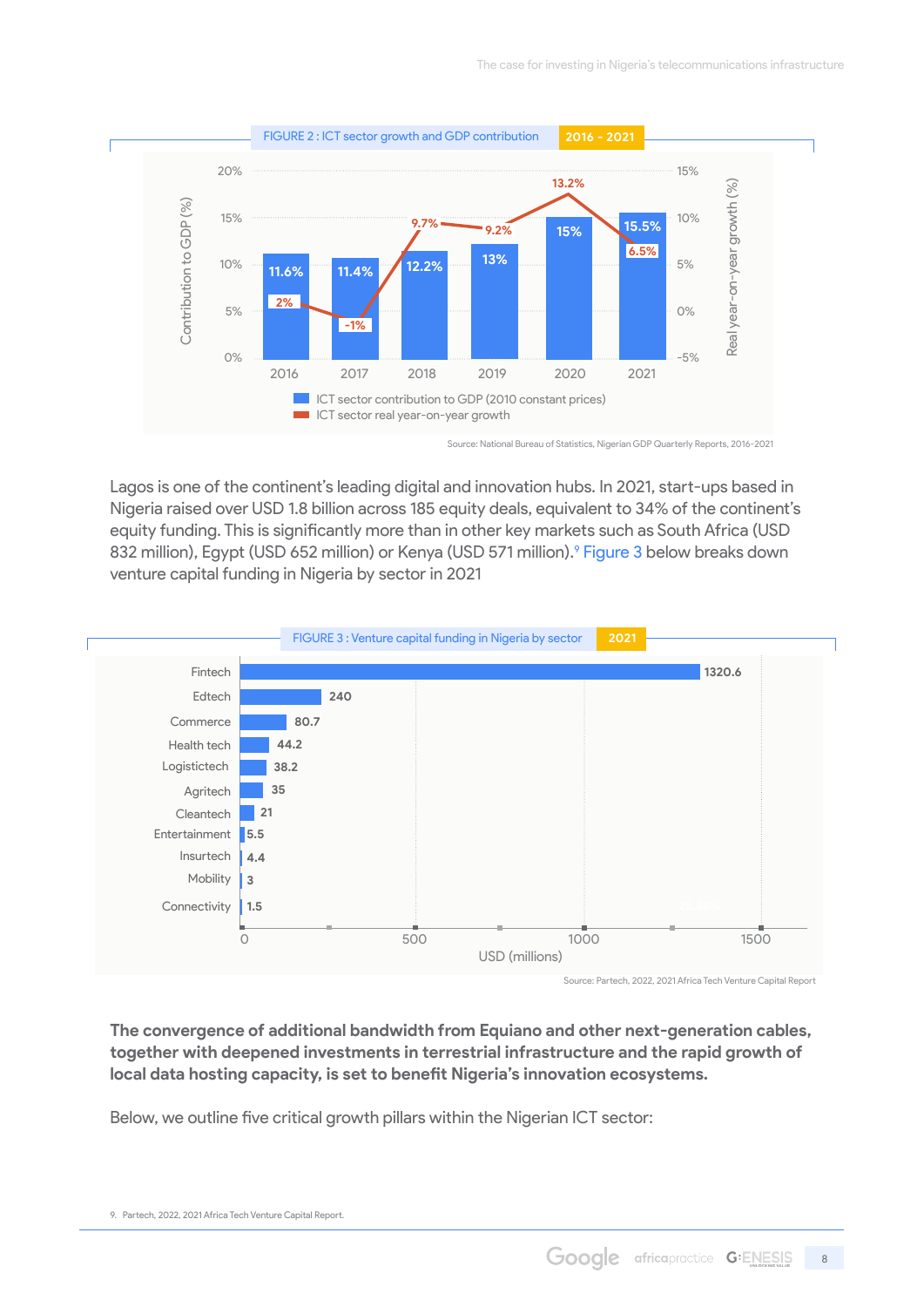

**Data centres.** In 2020 and 2021, Nigeria attracted a wave of investments in its data centre ecosystem. This included commitments to new and upgraded facilities by Rack Centre, WIOCC, 21CTL & Konet, and Africa Data Centres. While South Africa remains the preeminent data centre location on the continent, Nigeria is increasingly positioning itself as a key investment market.



**The gig economy.** Nigeria has the largest number of platform workers on the continent - 2.9 million, according to the most recently available data from 2018.<sup>10,11</sup> As digital industries and the continue to grow, more employment and diverse income-generating opportunities will be created. The ICT sector, digital platform workers, and globally traded services in particular will benefit from this growth.



**Fintech.** Nigeria has a vibrant fintech sector which has taken advantage of the inefficiencies in and exclusion by the traditional financial services industry. Fintechs have tapped into gaps in the accessibility and service delivery of traditional financial services providers. There are now over 200 standalone fintechs with propositions across the value chain, providing services related to affordable payments, quick loans, and flexible savings and investments, among others.12 Key success stories include digital payments firms Flutterwave and Interswitch, which are valued at USD 3 billion and over USD 1 billion, respectively. Mobile money firm OPay, which is backed by SoftBank, is now valued at over USD 2 billion.



**eCommerce.** In 2018, the value of e-commerce expenditure in Nigeria was estimated at USD 12 billion, making it the largest e-commerce market in Africa in terms of revenue.<sup>13</sup> This figure covers all online payments, including online bill payments, and is projected to reach USD 75 billion by 2025.<sup>14</sup> An estimated 6.5 million individuals - equivalent to 6.3% of the adult population - made online purchases and/or paid bills online in 2017.<sup>15</sup> The number of e-commerce users is set to continue growing rapidly as digital platforms become increasingly ubiquitous across the country.



**eHailing.** Over the last five years, there has been a huge increase in the number of e-hailing companies and applications. In 2019, there were an estimated 3.1 million unique users of digitally enabled ride-hailing services in Nigeria, each generating on average USD 34 annually in net revenues for e-hailing companies.16 The digitally enabled ride-hailing market therefore had total net revenues worth USD 107 million in 2019, up by 31% from USD 82 million in the previous year.



**The creative economy.** Nigeria's cultural and creative industries - especially in the areas of visual and performing arts, music, craft, fashion design, film making and video production - have grown steadily over the years, putting the country on the map as a creative powerhouse in Africa.<sup>17</sup> The creative industry in Nigeria has seen a period of rapid growth, fuelled by the emergence of digital technologies that support content creation, distribution and consumption.

In the creative economy, the entertainment and media (E&M) industry is moving into an increasingly digital realm. It was expected that by 2020, more than half of

10. Platform workers are defined as individuals who use a mobile application or a website to match themselves with customers, in order to provide a service in return for payment.

11. World Bank, 2018, Nigeria Digital Economy Diagnostic Report. 

12. McKinsey & Co, 2020, Harnessing Nigeria's fintech potential.  13. World Bank, 2019, Nigeria Digital Economy Diagnostic.

<sup>14.</sup> Daily Trust, 2021, Nigerians Spend \$13bn On E-Commerce Yearly - Government. 15. World Bank, 2018, Global Findex database.

<sup>16.</sup> DataReportal, 2020, Digital 2020: Nigeria.  17. UNESCO, 2017, Diversity of Cultural Expressions, Nigeria Report.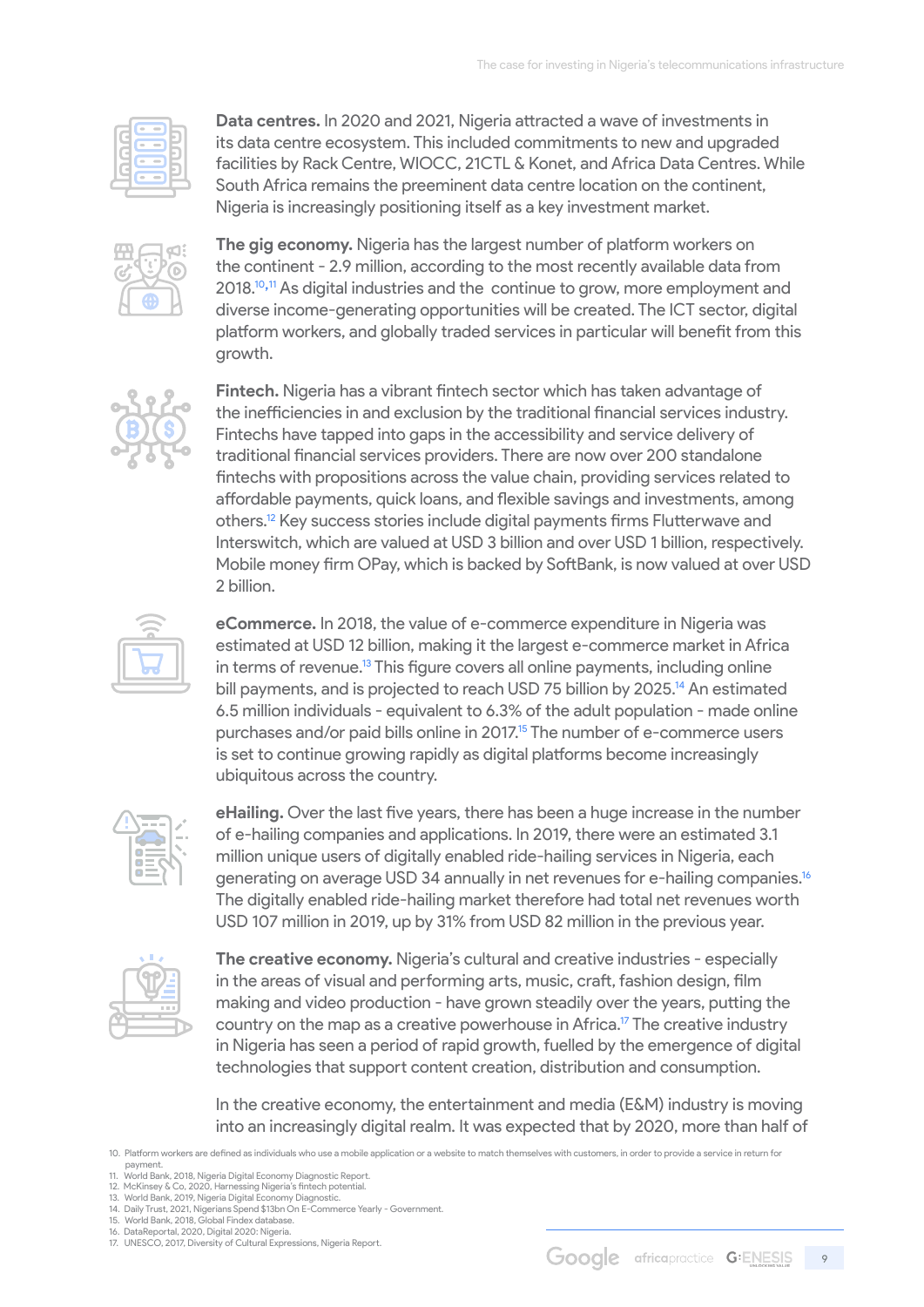<span id="page-9-0"></span>the revenue in the sector would come from digital channels. According to PwC, Nigeria will be the world's fastest-growing E&M market over the next few years, with revenue from the industry growing at a 19.3% CAGR to reach USD 10.8 billion in 2023.<sup>18</sup> The E&M market is strongly influenced by surging spending on digitally accessed content. In 2018, for example, 69% of the E&M revenue came from digital channels.<sup>19</sup>

#### Government policy and connectivity targets

In 2013, Nigeria launched its first National Broadband Plan 2013-2018. The plan's objective was to increase broadband access (defined as minimum download speeds of 1.5 Mbps with at least 30% coverage) and achieve 3G coverage for a minimum of 80% of the population.<sup>20</sup> By 2020 this penetration target was close to being achieved. However, the goalposts have shifted – as the developed world pushes ahead with launching 5G technology, Nigeria has yet to reach significant 4G coverage and adoption.

In 2019, the Ministry of Communications' mandate was expanded to include the digital economy, with an emphasis on accelerating growth and social inclusion. This led to the launch of the National Broadband Plan 2020-2025 in 2019. The plan aims to create an enabling environment and improve regulatory frameworks to achieve the targets below:



Note: \* Targets set in the Nigeria National Broadband Plan, 2020-2025. \*\* Average mobile and fixed broadband download and upload speeds.<br>••• Target internet coverage to enable the targeted speeds to be achieved.

Federal authorities have recommended lower RoW fees to their state-level counterparts. While some states have complied in zero-rating or drastically reducing their prices, in others, revenue generation measures continue to be prioritised at the expense of infrastructure roll-outs.

Despite these challenges, the government has secured major investments in the telecommunications sector. Between 2015 and 2020, telecoms investment grew by USD 32 billion.<sup>21</sup> As part of its National Development Plan 2021-2025, the government expects USD 40 billion in private investments in digital infrastructure.

<sup>18.</sup> PwC, 2021, Global Entertainment and Media Outlook 2017-2021. 

<sup>19.</sup> PwC, 2019, Insights from the Entertainment & Media Outlook, An African Perspective, 2019-2023. 

<sup>20.</sup> NCC, Nigeria's National Broadband Plan 2013 - 2018.<br>21. NCC, 2020, Press Statement: Telecoms Sector, others Take Nigeria out of Recession as Sector Boosts GDP by 12.45%.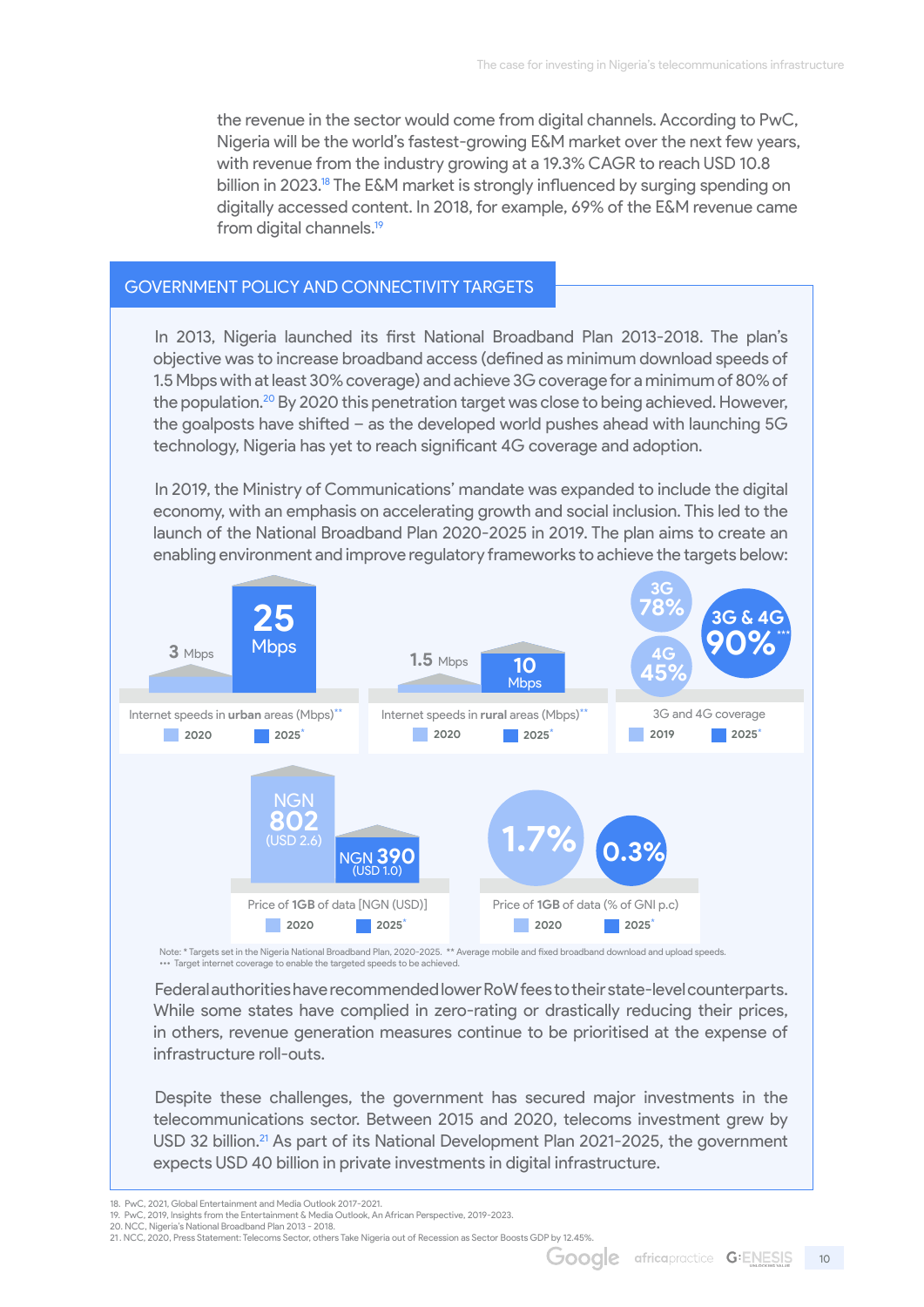# <span id="page-10-0"></span>Sector diagnostic: taking stock of Nigeria's connectivity infrastructure

The following section provides an overview of Nigeria's connectivity infrastructure, detailing the country's current and future submarine links, current IP transit pricing, terrestrial infrastructure and internet coverage, as well as speeds and latency.

### **International connectivity links**

Nigeria has six installed subsea cables, with two more - Equiano and 2Africa - set for installation (see Figure 4). While the Glo-1 cable was set for extension along the Nigerian coastline, it has experienced delays and is not included in this analysis.

The new subsea cable installations will lead to increased international bandwidth capacity for Nigeria. The diversity of routes created, together with the increased bandwidth capacity, will likely lead to an improvement in internet speeds and a reduction in IP transit prices. The Equiano cable is designed with substantially larger capacity than the sum of the existing cables (approximately 81 Tbps) and is likely to have a distinct and significant impact on the internet landscape in Nigeria.

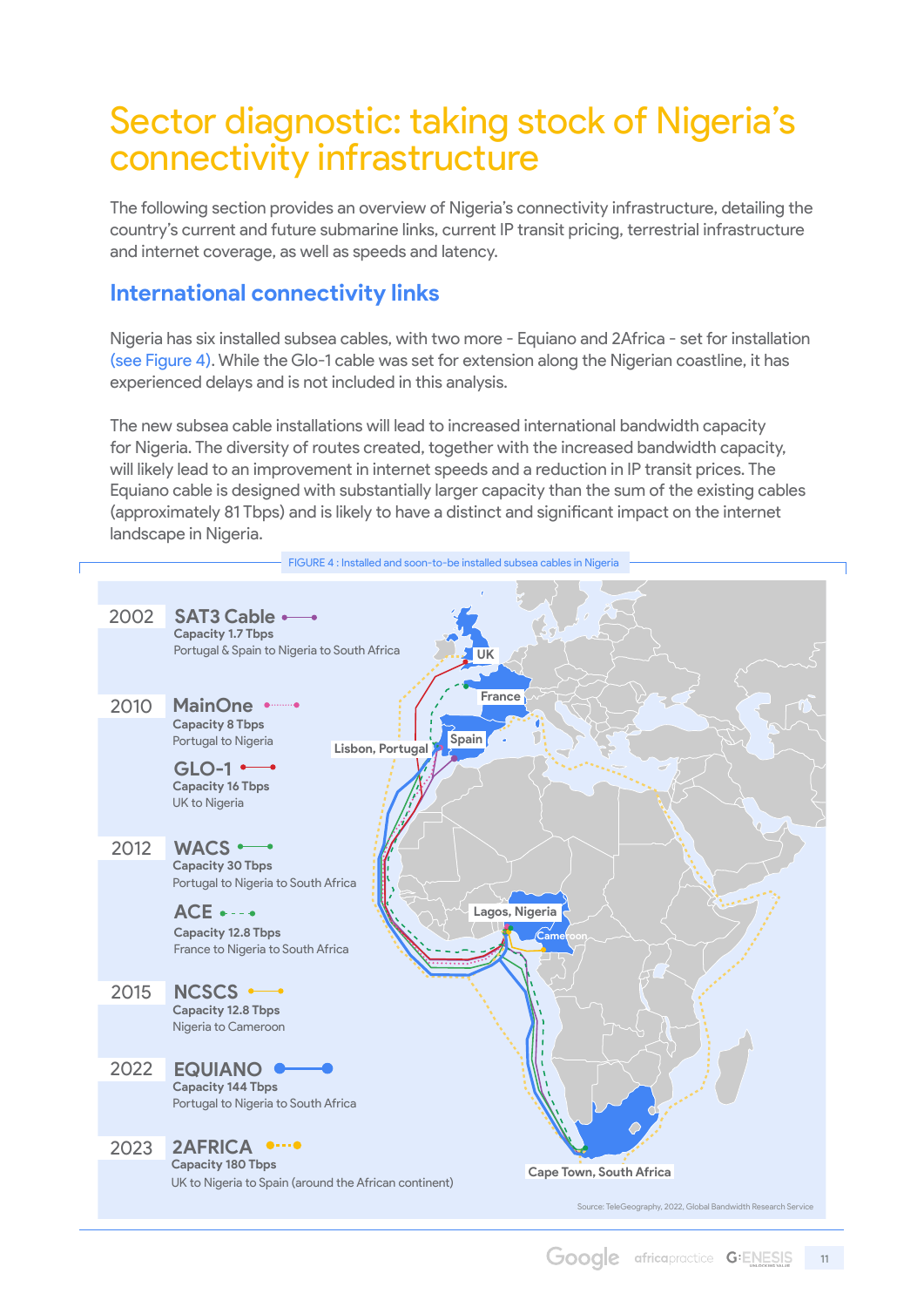Nigeria experienced tremendous growth in its used international bandwidth between 2016 and 2020, attaining a Compound Annual Growth Rate (CAGR) of 69%. A CAGR of 51% in used bandwidth per user was recorded for the same period.<sup>22,23</sup> This stems from growth in the share of cable capacity that is activated or lit,<sup>24</sup> as well as from an increased deployment of internet capacity by internet backbone providers. The average lit capacity on the Europe-sub-Saharan Africa cable routes grew from 11% to 22% of the cables' total capacities between 2016 and 2020.<sup>25</sup>

Despite this fast growth, Nigeria's bandwidth capacity relative to the number of users remains low, compared to some peer countries. Bandwidth capacity per internet user in Ghana and South Africa, for example, stood at 43 Kbps and 162 Kbps respectively in 2020, while in Nigeria it was only 23 Kbps (see Figure 6).



Source: TeleGeography, 2022, Global Bandwidth Research Service, Regional Analysis | World Bank Open Data, 2021 Note: Bandwidth capacity per user is calculated by dividing total international bandwidth capacity by the number of internet users in the country.





Sources: TeleGeography, 2021, Global Internet Geography, Regional Analysis | Genesis Analytics, 2022, team analysis

22. TeleGeography, 2020, Global Bandwidth Research Service Data.

23. Used international bandwidth also referred to as used capacity is the sum of all capacity deployed by internet backbone providers, content providers, research and<br>education networks and enterprises and other. Used band

24. Fibre optic cable capacity that is in use. 

<sup>25.</sup> TeleGeography, 2022, Global Bandwidth Research Service, Regional Analysis: Africa.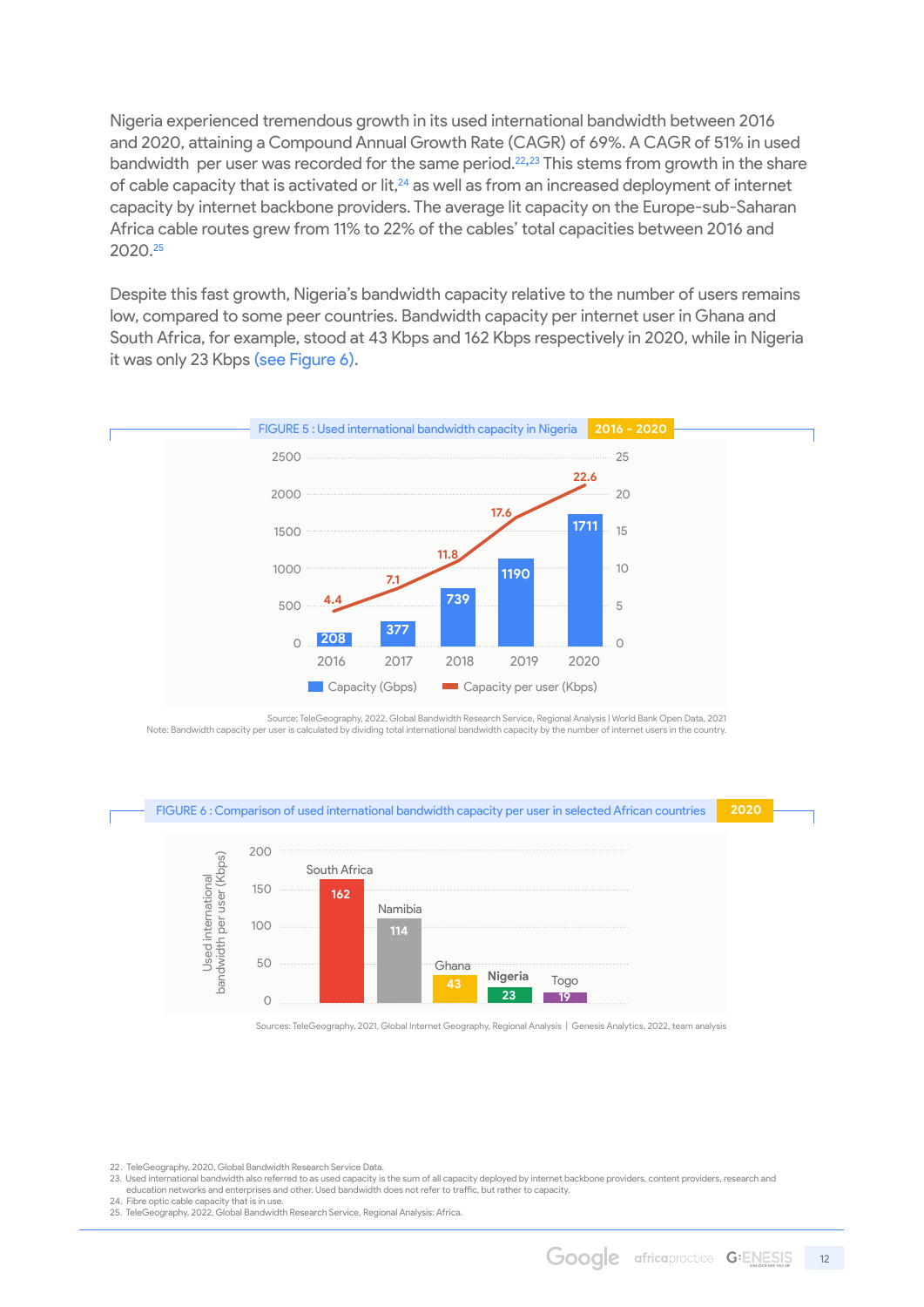#### <span id="page-12-0"></span>Cable damage and disruption to connectivity in Nigeria

In recent years, several cables connecting to West Africa have experienced physical damage mainly due to weather, other natural conditions and fishing vessels, resulting in major disruptions to services. These incidents have had an impact even to countries which are connected to several cables, such as Nigeria.

In 2009, damage to the SAT-3/WASC cable - then West Africa's only active submarine link - caused multiple internet blackouts, including in Nigeria, which suffered a 70% reduction in bandwidth for over a week.<sup>26</sup> In January 2020, Nigeria, and the wider region, experienced further significant disruption, following damage to the SAT-3/ WASC and WACS systems, which left businesses and users unable to access reliable internet.<sup>27</sup> While the MainOne, ACE and Glo-1 cables were unaffected, a lack of interconnection between operators meant the impact on connectivity was significant, despite redundant international links.

Having a diversity of cable routes and landing stations provides safety in numbers. Equiano's landing in Nigeria will provide the country with additional network redundancy, ensuring better stability of bandwidth connectivity, as well as lower latency and higher speeds in the long-haul transmission of data.

#### **International bandwidth pricing**

Nigeria has experienced a sustained and significant decline in IP transit prices - from an average of USD 78 / Month / Mbps in 2016 to USD 8 / Month / Mbps in 2021. This translates to an average decline of 36% year-on-year over this period.<sup>28</sup> Though Nigeria's IP transit prices are similar to those in Kenya and Ghana, they are still over twice as high as in South Africa (see Figure 7). There is, therefore, considerable room for IP transit prices in Nigeria to keep falling. The increase in international bandwidth capacity arising from the installation of new subsea cables such as Equiano will continue to drive the reduction in IP transit prices.



Source: TeleGeography, 2021, Pricing Suite - IP transit prices, database | Genesis Analytics, 2022, team analysis

26. BBC, 2009, Cable fault cuts off West Africa. 

27. The Guardian, 2020, Confusion as submarine cable cuts, slows internet.   28. TeleGeography, 2020, Pricing Suite data.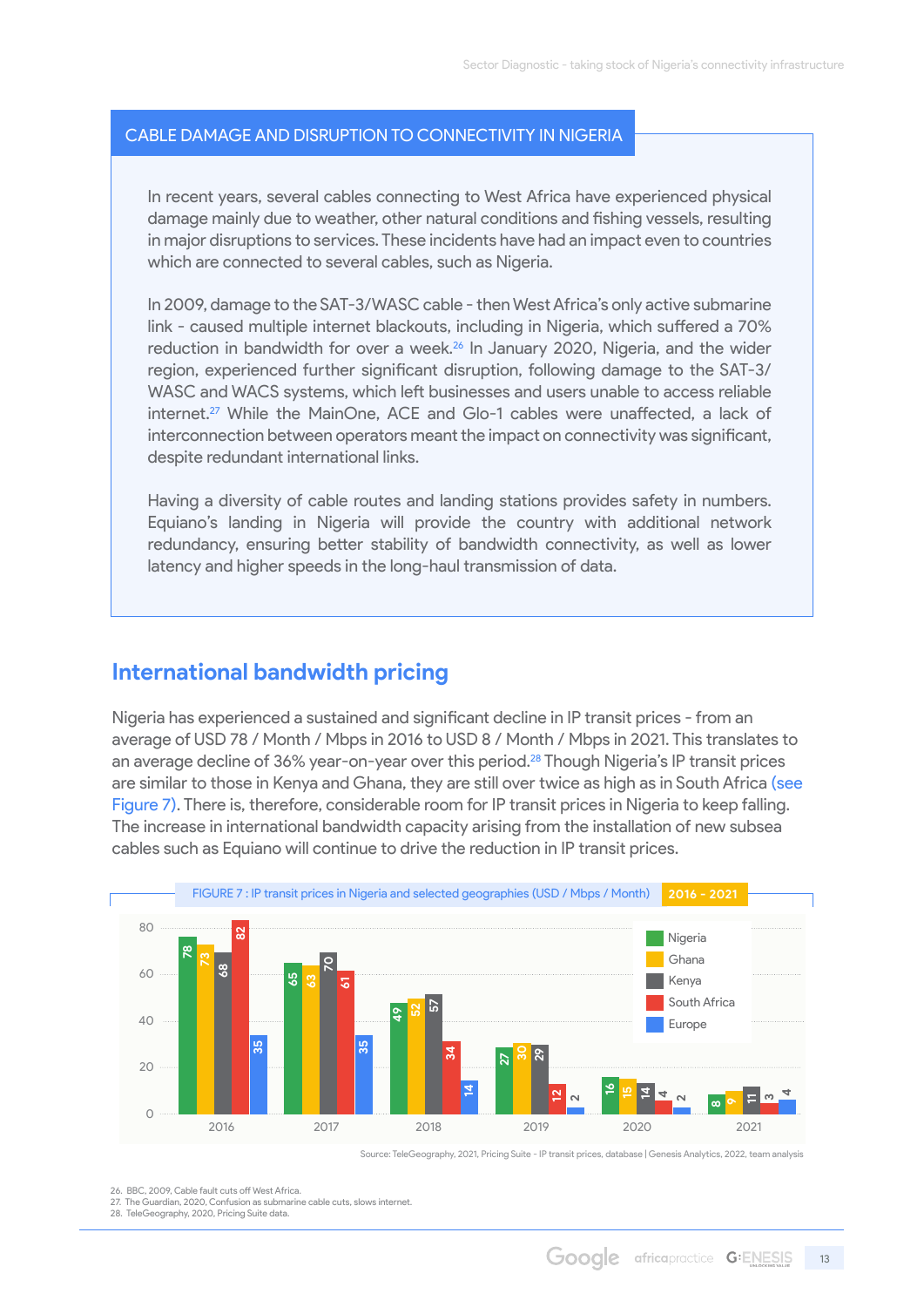### **Internet coverage**

Nigeria has relatively low 3G and 4G network coverage (see Figure 8), which is mainly concentrated in the south and in large, urban settlements across the country. Mobile internet coverage in Nigeria is lower than in peer countries in Africa. Figure 9 provides a comparison with South Africa and Kenya, which represent sub-Saharan Africa's largest economies alongside Nigeria.



Regionally, Nigeria also fares relatively poorly. In 2019, for example, 3G coverage in Cameroon and Ghana stood at 85% and 89% respectively, with 4G coverage reaching 53% and 68%. The corresponding figures in Nigeria were 78% and 45%, despite the country's comparatively higher population density. Meanwhile, 2G coverage has been flat at 89% between 2016 and 2019.

Internet coverage has expanded steadily in recent years. In particular, 4G coverage experienced a significant boost between 2018 and 2019, jumping from 17% to 45%. This growth was in part driven by large investments made by the country's largest mobile network operator, MTN Nigeria. In 2020, MTN Nigeria announced a further USD 1.6 billion investment to expand its network and operations.29 Nigeria is set to roll out commercial 5G services in 2022.

29. MTN Nigeria, 2020, MTN Confirms Further Investments in Nigeria.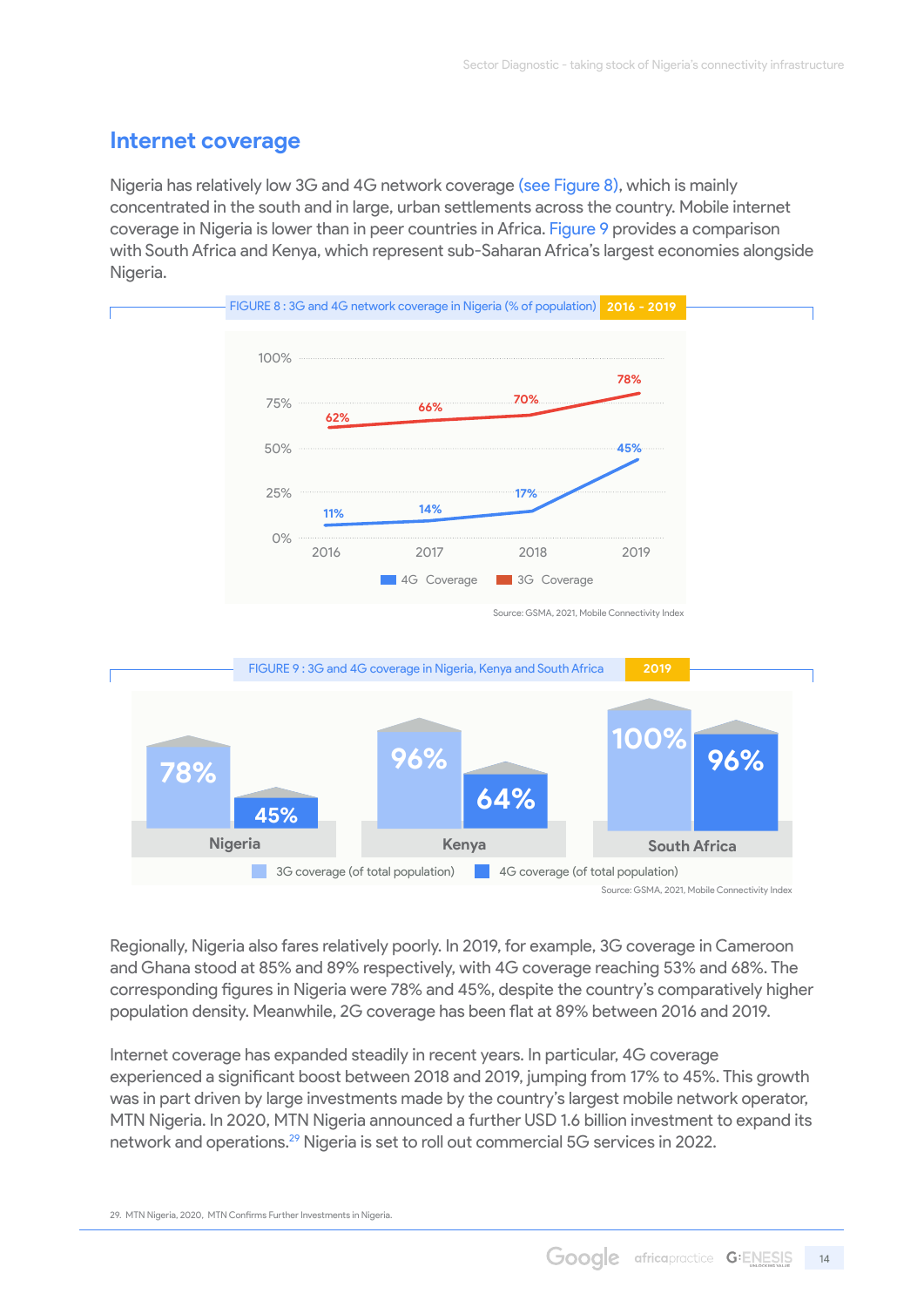<span id="page-14-0"></span>On the fixed broadband end, Nigeria has a terrestrial internet fibre network with a length of 54,000km.<sup>30</sup> This equates to roughly a third of South Africa's terrestrial fibre optic network length.31 More than 75% of the network in Nigeria serves as part of backbone and middle-mile infrastructure, largely backhauling traffic between major cities. The remainder of the total fibre distance is formed of metro fibre networks, which are concentrated in major cities such as Lagos, Abuja and Port Harcourt. Around 39% of the country's population is within 5km of a terrestrial fibre optic cable. Access to the terrestrial internet fibre network is highest in Lagos State, where 85% of the population resides within 5km of the internet fibre network.

#### **Internet speeds and latency**

Nigeria has relatively low internet speeds, ranking 94th out of 138 countries for mobile broadband speeds on Ookla's Global Index as of January 2022. The country is ranked 144th out of 178 countries for fixed broadband.





Sources: Ookla, 2022, Global Index

30. NCC, Nigerian National Broadband Plan 2020 – 2025.  31. IOL News, 2011, Telkom Aims to Improve Perceptions.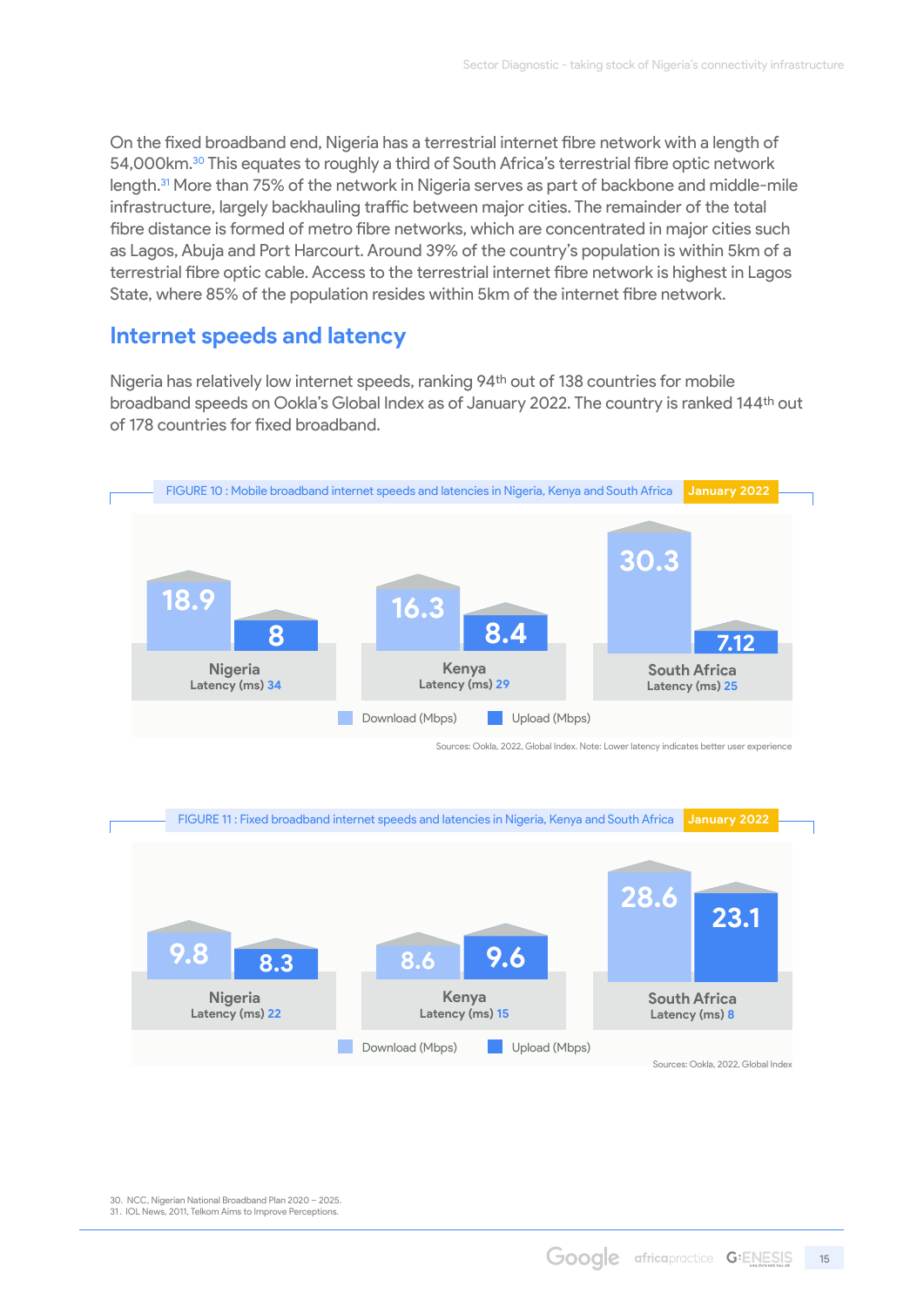# Using the internet

Improving the adoption of broadband, quality of access and - crucially - affordability has significant potential to accelerate Nigeria's socio-economic development. The subsections below detail the country's connectivity infrastructure, highlighting key trends, progress and challenges.



Source: World Bank, Nigerian Communication Commission, ITU

### **Mobile broadband affordability**

Figure 13 highlights mobile data prices as a percentage of Gross National Income (GNI) per capita. In Africa in 2020, only four countries - Mauritius, Botswana, Nigeria and Gabon - had mobile broadband baskets that meet the Broadband Commission's affordability target of 2% of GNI per capita. Nigeria managed to meet the Broadband Commission's target for the first time in 2020 after the average price of entry-level broadband services continued to decline. Between 2016 and 2020, mobile data prices in the country dropped by a year-on-year average of 10%.<sup>32</sup>



32. Research ICT Africa, 2021, Mobile Pricing (RAMP).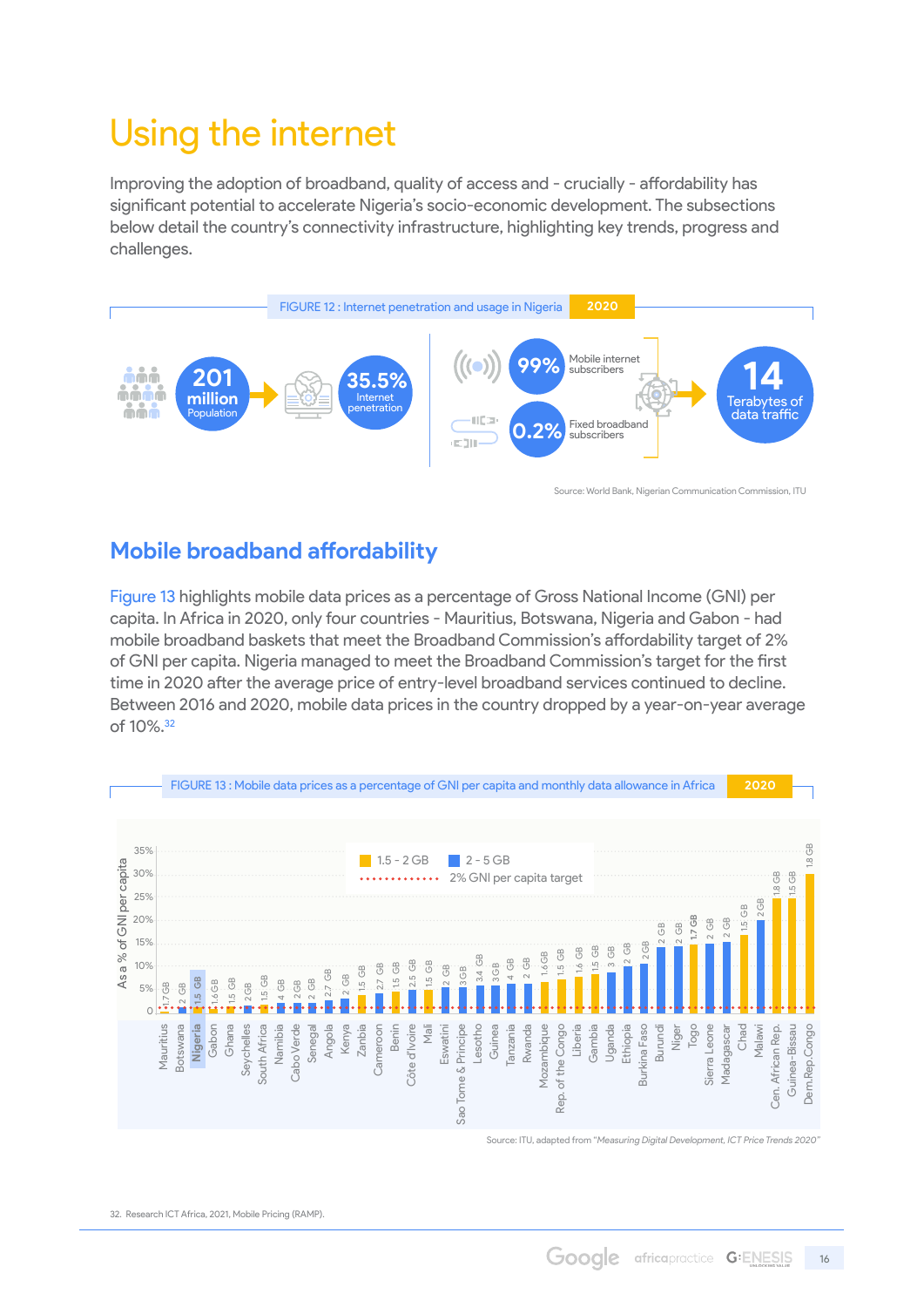<span id="page-16-0"></span>Figures 14 and 15 below illustrate the affordability of mobile broadband in relation to average incomes and in absolute terms (USD) across sub-Saharan Africa's three largest economies. Nigeria performs comparatively well across different mobile broadband bundles.



Source: Alliance for Affordable Internet, Mobile Broadband Pricing for 2021



Source: Alliance for Affordable Internet, Mobile Broadband Pricing for 2021

### **Fixed broadband affordability**

Though internet penetration in Nigeria has been growing rapidly, the number of fixed broadband subscriptions has remained very low and is expected to experience limited growth. Fixed broadband subscriptions are currently available solely in high net worth urban areas.

According to the Nigerian Communications Commission (NCC), between 2019 and 2020, the number of active fixed broadband subscriptions decreased by 0.1% - from 107,154 to 107,031.<sup>33</sup> The poor performance of fixed broadband penetration is likely driven by the high cost and large size of fixed broadband subscriptions and packages. The cost of a fixed broadband connection remained above 20% of average income in Nigeria in 2021.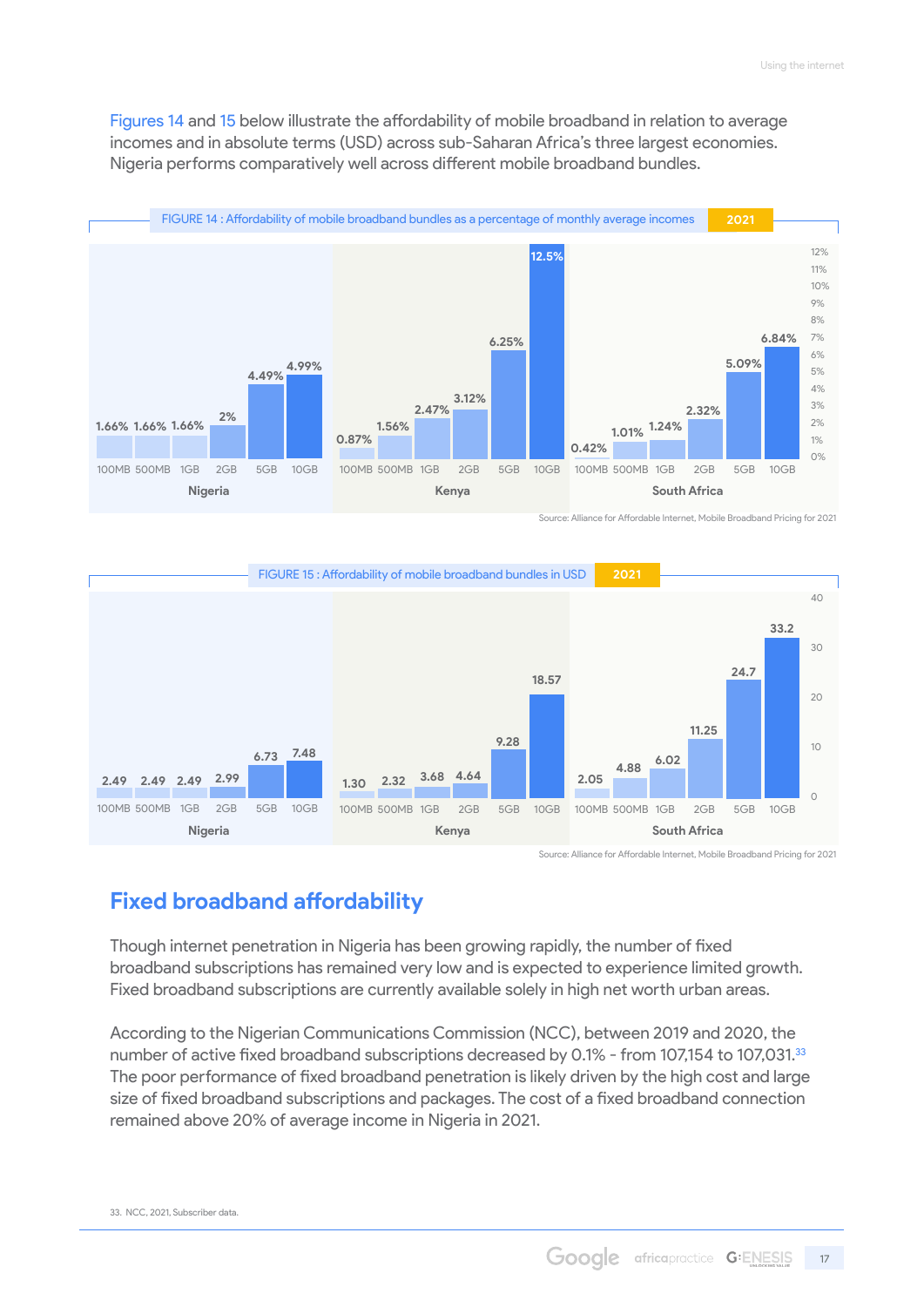<span id="page-17-0"></span>

Source: Alliance for Affordable Internet, Fixed Broadband Basket Pricing for 2021



Source: International Telecommunication Union, 2021, Measuring Digital Development, ICT Price Trends

#### **Penetration and usage**<sup>34</sup>

The proportion of individuals using the internet in Nigeria increased from 26% in 2016 to 34% in 2019.<sup>35</sup> Between 2012 and 2019, the share of the population going online doubled. This growth is attributed to the significant expansion in 3G and 4G coverage, as well as declines in data prices. In absolute terms, the number of internet users in Nigeria grew at an average rate of 12% yearon-year between 2016 and 2019, reaching a total of 68 million in 2019. The increasing number of users, among other factors, has led to significant growth in data traffic in Nigeria.

<sup>34.</sup> Internet penetration refers to the share of the population that uses the internet, i.e. individuals who have used the internet from any location using any device in the previous three months. Internet usage refers to the data traffic/activity arising on account of internet users in a country. 35. ITU World Telecommunication / ICT Database, 2020.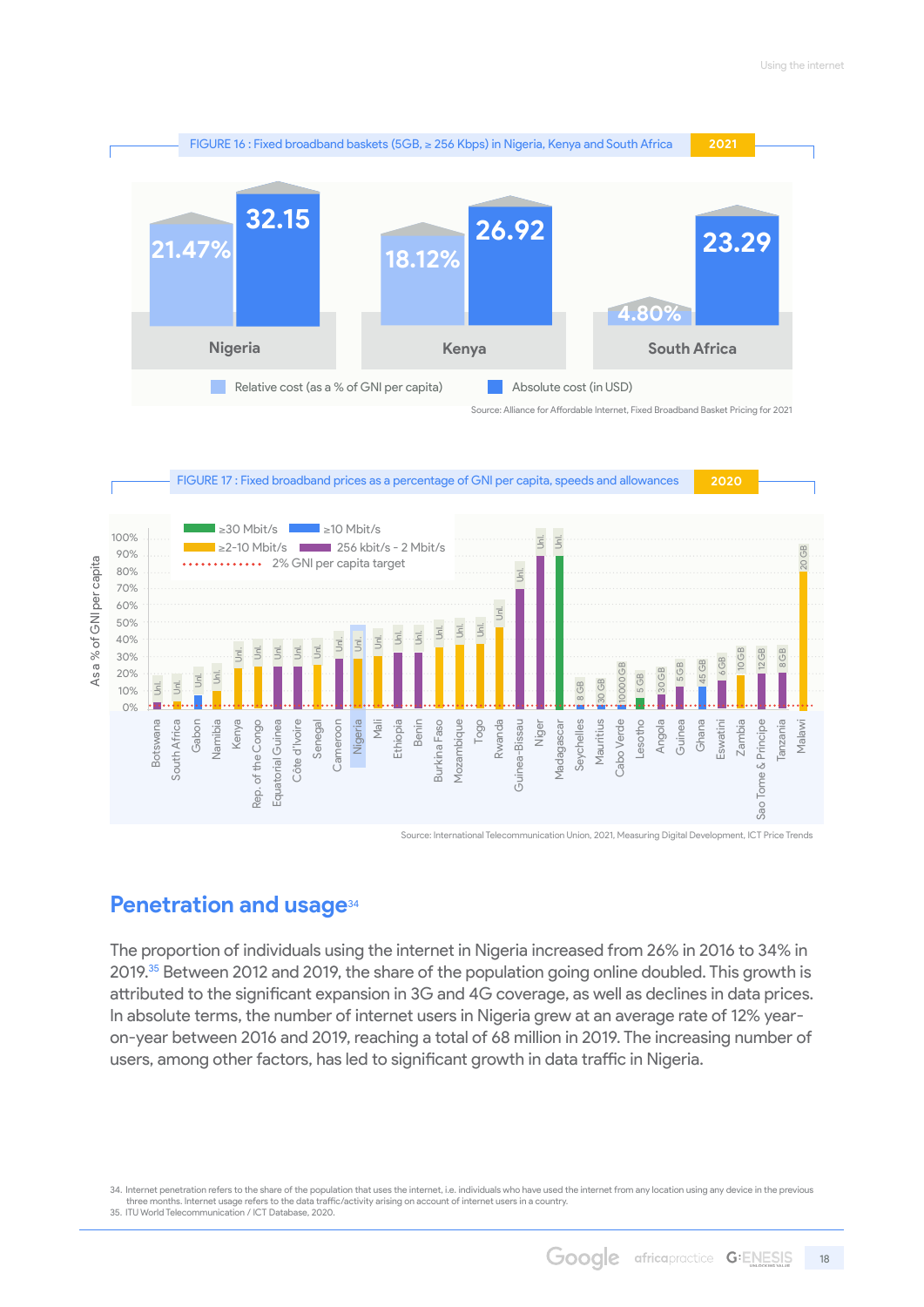<span id="page-18-0"></span>

Source: ITU, World Telecommunication/ICT Indicators Database | Genesis Analytics, 2022, team analysis

### **Quality of service**

Poor quality of service hinders user experience and the adoption of digital services. Nigeria's growing 3G and 4G coverage will help expand access to reliable, high-speed internet, which is key to unlocking the country's digital potential. Meanwhile, the roll-out of 5G in 2022 should also improve user experiences. However, relatively low internet speeds mean that many users are unable to make use of the internet's full potential.

#### **Internet users and their use cases**

To better understand the profiles of internet users, as well as their motivations and access requirements, this study segmented Nigerians into five different user profiles, outlining their internet needs and use cases.<sup>36</sup>

 $FIGURE 19 : Internet user profile$ 

| <b>User profiles</b>               | <b>Description of profile</b>                                                                                                                                                              | <b>Digital requirements of profile</b>                                                                                                     |  |  |
|------------------------------------|--------------------------------------------------------------------------------------------------------------------------------------------------------------------------------------------|--------------------------------------------------------------------------------------------------------------------------------------------|--|--|
| Large<br>enterprises <sup>37</sup> | While Nigeria has comparatively few<br>large enterprises by global standards,<br>they have an important role in key<br>sectors and create major spillover effects<br>for the wider economy | Access to fast and reliable broadband<br>internet to connect their offices and<br>facilities and be integrated into global<br>value chains |  |  |
| MSME <sub>s38</sub>                | 96% of businesses in Nigeria are<br>classified as micro, small or medium<br>enterprises, and they account for 84%<br>of employment                                                         | Access digital platforms and tools to<br>manage their business.<br>Access competitive suppliers and<br>markets to sell to customers        |  |  |
| Students                           | Students across all levels of education -<br>from pre-primary to tertiary level - are<br>one of the largest and least-resourced<br>groups requiring devices and learning<br>content        | Access online educational and<br>entertainment content to learn from<br>home and leverage digital jobs to earn<br>an income                |  |  |

36. These archetypes have been developed on the basis of employment and demographic statistics and LSM data. 

37. Defined as businesses with more than 250 employees.<br>38. Micro, Small and Medium Enterprises are generally defined as businesses with fewer than 250 employees.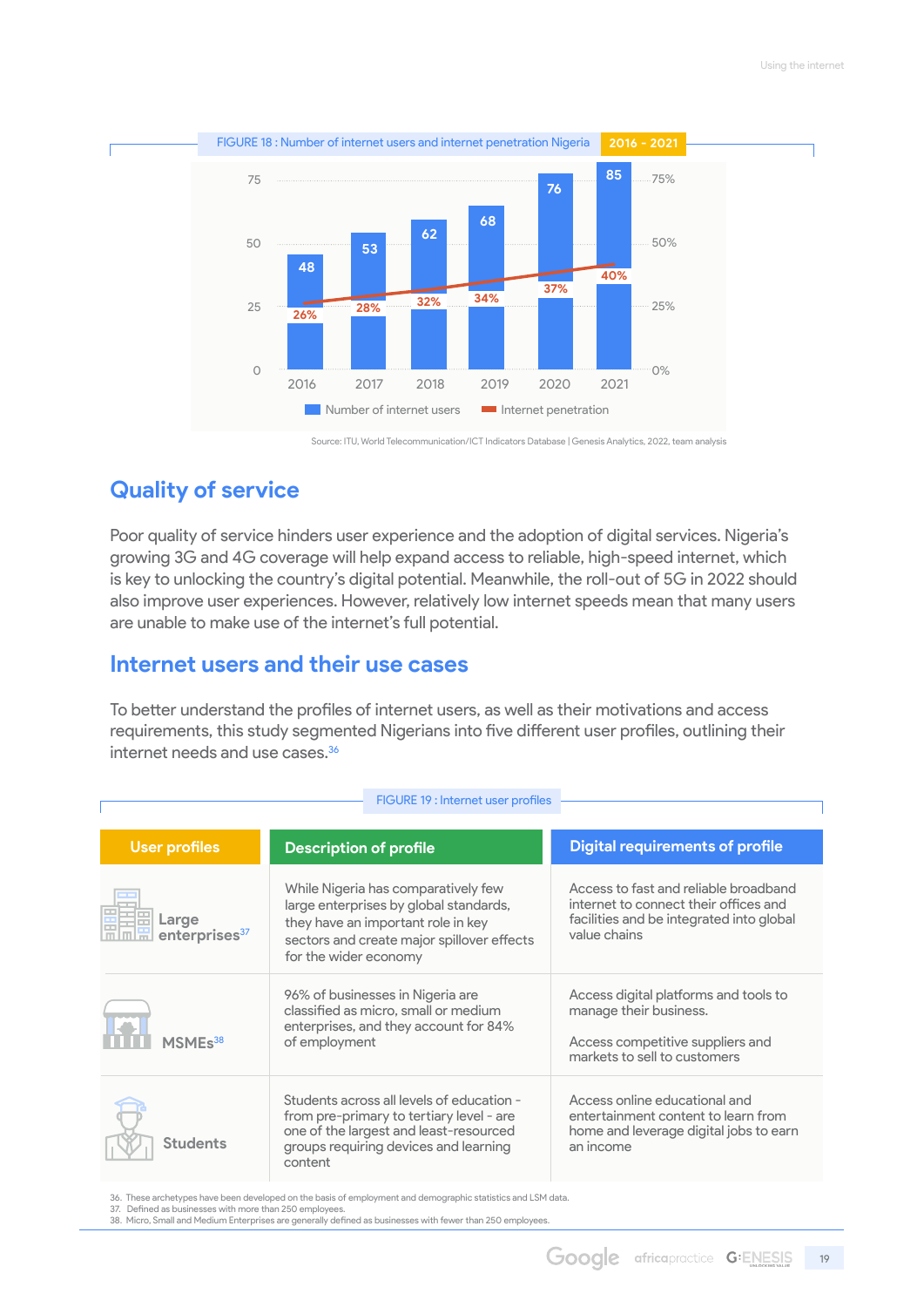| <b>User profiles</b>                        | <b>Description of profile</b>                                                                                                                                                             | <b>Digital requirements of profile</b>                                                                                                                                                                 |
|---------------------------------------------|-------------------------------------------------------------------------------------------------------------------------------------------------------------------------------------------|--------------------------------------------------------------------------------------------------------------------------------------------------------------------------------------------------------|
| Medium-to-<br>high skilled<br>workers       | Medium-to-high skilled and largely<br>urban-based (remote) workers (including<br>developers) who are either already<br>providing or looking to provide services in<br>the digital economy | Access fast, reliable and affordable<br>broadband internet with professional<br>hardware and software to conduct work<br>(remotely)                                                                    |
| Informal &<br>under-<br>employed<br>workers | 82% of the workforce is employed<br>informally, while the unemployment rate<br>reached 33% in Q4 2021                                                                                     | Access digital platforms and tools to<br>engage with potential employers and to<br>network<br>Search for job vacancies online, prepare<br>CVs, work online and upskill using digital<br>training tools |
| Gig<br>economy<br>workers                   | Service providers on platforms like Uber,<br>Gokada and Bolt provide low-skill and<br>temporary services independently                                                                    | Utilise smartphone apps to connect to<br>sources of income in the gig economy                                                                                                                          |

# **Equiano** A landmark investment in Africa

# Bridging the divides: the critical role of submarine cables

Submarine cables are integral to achieving the above transformational objectives - they are the world's information superhighways and form the cornerstone of the internet. They carry an estimated 99% of global international communications and USD 10 trillion in daily financial transactions.39 The remainder of international traffic is satellite-based. Highspeed, high-capacity connections - underpinned by submarine infrastructure - are central to today's hyperconnected global economy. Cables enable high-quality video streaming and conferencing, international phone calls, and support the growth of cloud computing.

# A next-generation project

In June 2019, Google announced the subsea internet cable, Equiano, that would ultimately run from Portugal to South Africa along the Atlantic Coast of Africa. The initial configuration of the cable system will include landings in Lomé (Togo), Lagos (Nigeria), Swakopmund (Namibia), Rupert's Bay (St. Helena), and Cape Town (South Africa) with branching units in place for further phases of the project. The first phase is expected to be completed in 2022.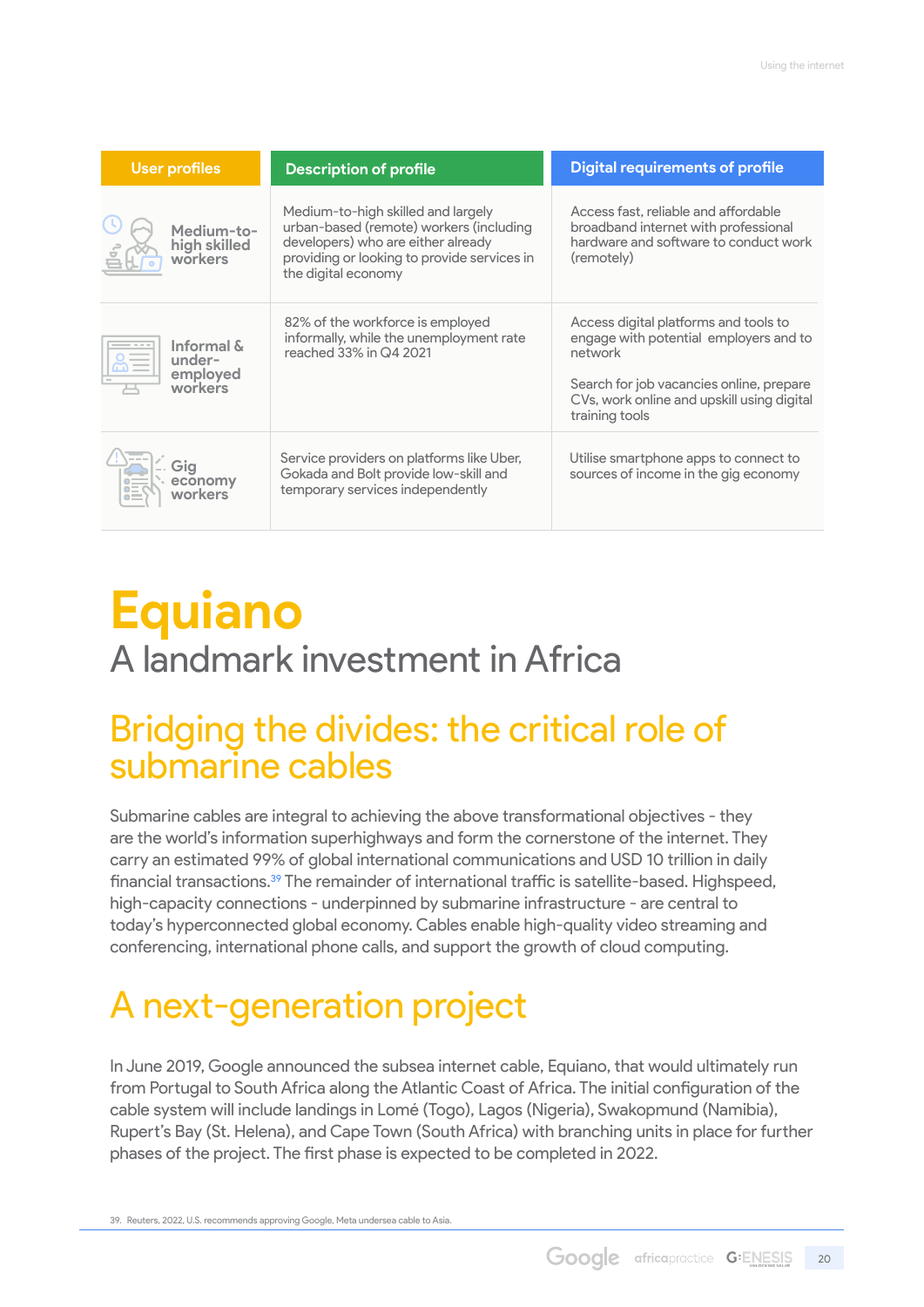<span id="page-20-0"></span>The next-generation Equiano cable will be the first subsea cable to incorporate optical switching at the fibre-pair level, rather than the traditional approach of wavelength-level switching. Equiano will also be the first spatial-division multiplexed (SDM) cable deployed along this route, allowing for a greater design capacity of 144 Tbps. The relative cost of deploying the Equiano cable with respect to its capacity will therefore be lower than the other cables built to date.

## A cable system that serves the wider ecosystem's needs

While Google is spearheading the construction of the Equiano cable, other partners - namely wholesale network providers - will be able to use and benefit from the cable's additional capacity. Google does not directly provide broadband or mobile access to end users but instead partners with multiple key telecom players - such as telcos or infrastructure operators where Equiano lands to ensure that the cable's additional capacity benefits the most end users and businesses across the continent (see Figure 20 below).

This is achieved when key telecom players acquire capacity from the Equiano cable on an indefeasible right of use (IRU) basis. This allows Google's partners to benefit from Equiano's additional capacity over a pre-agreed, long-term time frame for their own use or to lease to third parties. Terrestrial infrastructure players may also avail their fibre routes to Google in exchange for a portion of Equiano's capacity.



Source: Genesis Analytics, 2022

Equiano's cable landing stations will operate on an open-access and non-discriminatory model where all terrestrial players can interconnect with them if they wish to do so. By guaranteeing open access, Equiano aims to encourage more efficient and cost-effective equipment, ultimately resulting in better outcomes for consumers, businesses and the economy more broadly.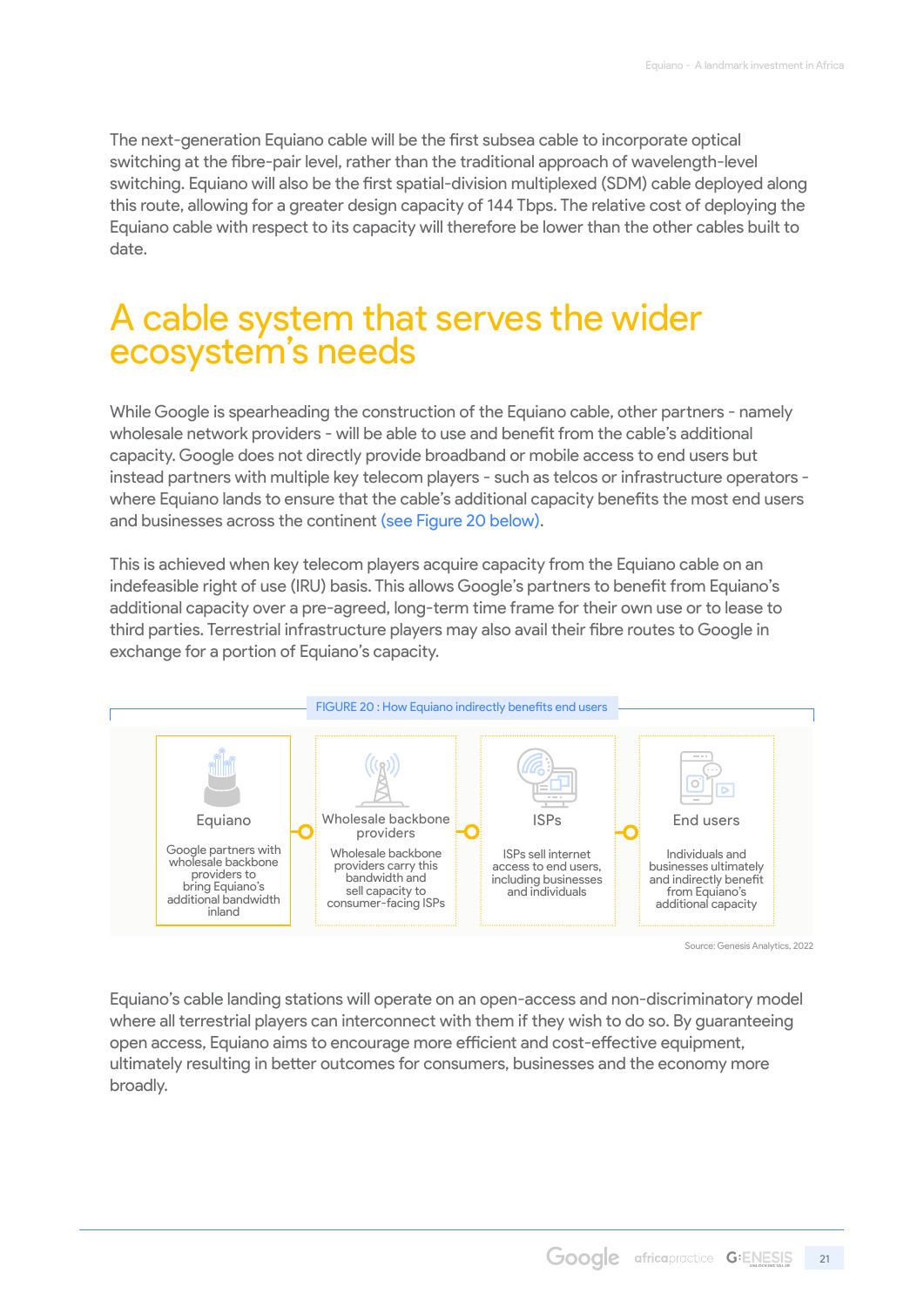# <span id="page-21-0"></span>**Equiano** A catalyst for connectivity

**Equiano will have a direct impact on internet connectivity in Nigeria, resulting in faster internet speeds, lower latency, and lower wholesale and retail internet prices. The cable system will also spur higher economic growth and accelerate digital transformation, and is expected to contribute to a decline in greenhouse gas emissions.** Figure 21 below provides a high-level overview of Equiano's expected impacts and their related pathways. The impact assessment model, assumptions and economic analysis are detailed in the technical annex.



Source: Genesis Analytics 2022, team analysis | Note: pp – percentage points; 2021 figures are forecast based on the 2017 - 2020 trends and the<br>impact assessment model specifications. 2025 figures are results of the impact

These impact pathways are illustrated in Figure 22 and detailed in the following subsections. In-depth economic modelling and analysis is provided in a separate annex, along with a comprehensive literature review. The pathways show the successive impact of Equiano on the supply- and demand-side components of the internet market, the ICT sector, and the economy as a whole. This framework is based on existing literature concerning the impact of subsea cables on the supply and demand for internet broadband, as well as on literature on the impact of broadband on economic performance.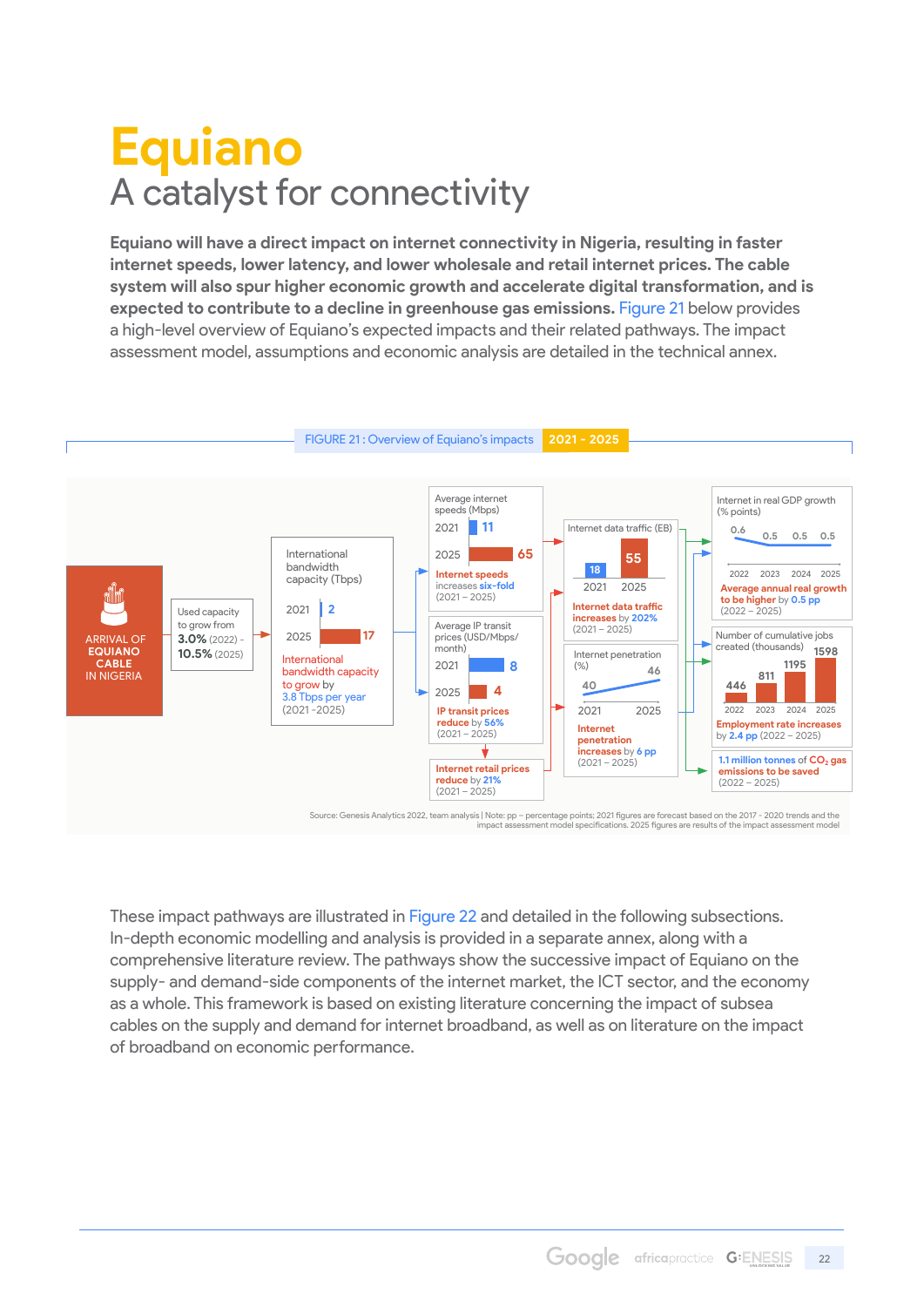

Changes in the supply-side metrics following Equiano's landing are expected to boost demand for, and uptake of, the internet by government, businesses and individuals. In turn, this will contribute to specific sectors benefiting directly from greater internet use, as well as boosting productivity in other sectors of the economy. These sectoral and productivity effects are the first-order economic impacts of the cable. Ultimately, they will lead to higher economic growth, greater job creation and a reduction in greenhouse emissions - the second-order economic impacts. Table 1 below expounds on these impact pathways, which are driven by:

- Faster internet speeds and reduced latency **(pathway 1)**
- More affordable internet access **(pathway 2)**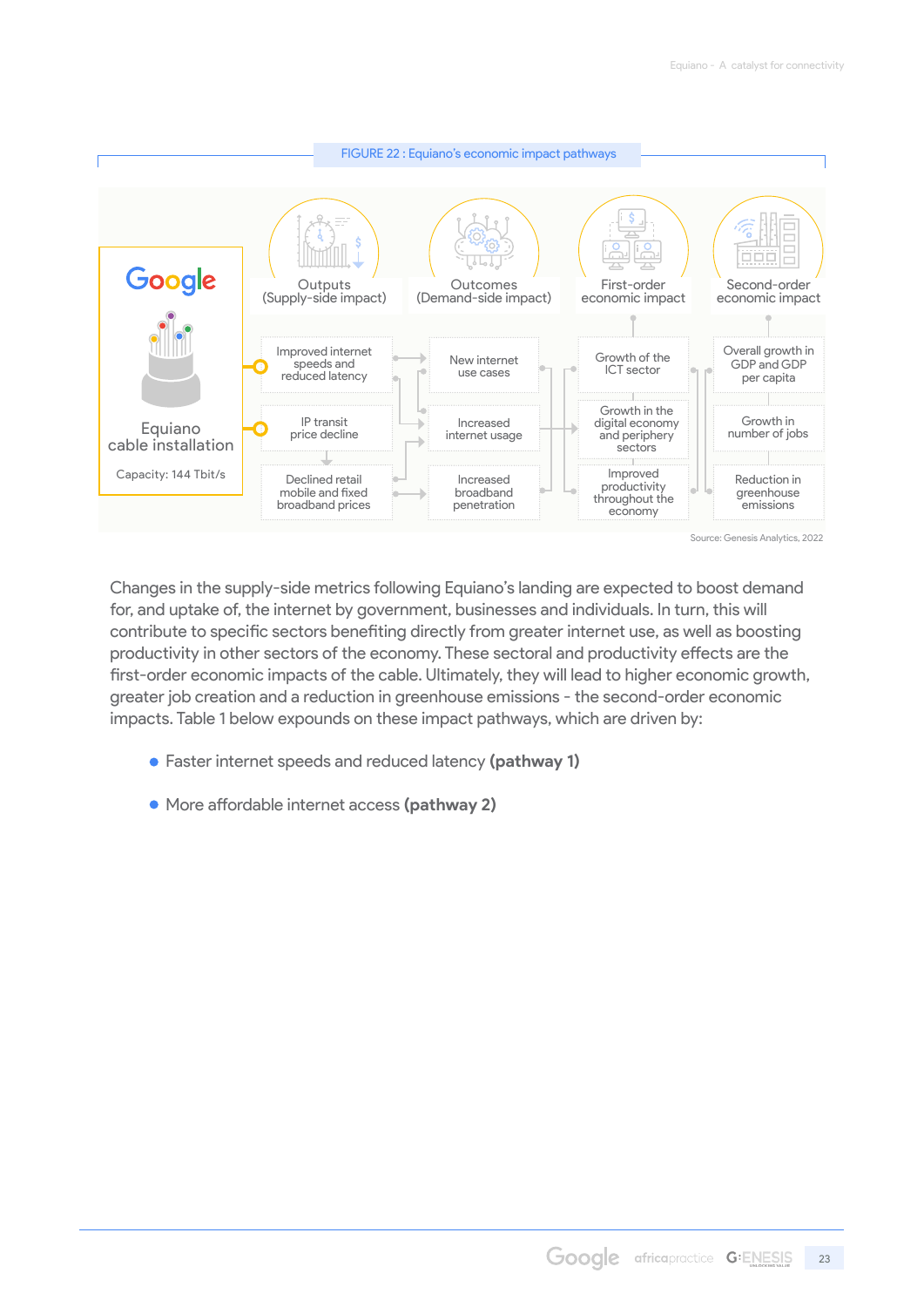#### **Table 1: Equiano's impact pathways and effects on the economy**



#### **Supply-side impact Demand-side impact**

#### **Internet speeds and latency**

**Pathway 1** Pathway

The increased international bandwidth capacity from the Equiano cable means that more data can be transmitted within a given time frame. This will translate into faster internet speeds and lower latency, especially for noncacheable content, and in areas with an established connection to the internet infrastructure backbone of the country.

#### **IP transit prices**

The cost of long-haul transmission of data is a major determinant of local IP transit prices. The creation of an alternative long-haul transport route through the Equiano cable, together with the greater capacity of the cable, will directly (through a lower installation cost relative to design capacity) and indirectly (through increased competition for long-haul transmission of data) lower transmission and IP transit costs.

The benefits of lower IP transit costs could in turn be directly passed on to consumers by ISPs through decreases in internet prices, or indirectly, through the provision of more data, uncapped data limits or higher speeds at the same price.

Lower IP transit prices could improve ISPs' bottom lines, enabling them to invest in the expansion of their networks, thereby increasing coverage.



Faster internet speeds and lower latencies are likely to enable new internet use cases, such as online learning and virtual conferencing, which have greater broadband requirements.

Improved internet speed and latency will also result in greater internet usage demonstrated by greater data traffic.

A reduction in retail fixed and mobile broadband prices will boost adoption and usage of internet through:

- New internet subscribers (especially for fixed broadband) who previously could not afford the cost of a subscription.
- Increased internet usage by subscribers who will be able to use more data at the same price or access higher internet speeds at a lower price.
- Increased adoption of new internet use cases with high data requirements that had previously been too costly.

# **economic impact**

Increased demand for and usage of the internet arising from increased penetration, growing adoption of new use cases and an overall increase in data traffic have the following immediate economic effects:

- Growth of the ICT sector: greater demand and usage of the internet increases ISPs' revenues, induces the expansion of their networks and causes them to hire more labour, creating more jobs within the sector.
- Growth of the digital economy and peripheral sectors: as more people increasingly provide and/or access services online and make transactions, internet penetration and usage increases, as does adoption of new use cases. Peripheral sectors such as transport and storage also experience growth as a result.
- Improved productivity: increased adoption and usage of the internet will boost economic output with fewer resources. Examples of this are efficiencies in communication, payments and the various operational activities of businesses in a wide range of sectors. Such efficiencies lead to increased economic output within a shorter time frame.



#### **Second-order economic impact**

Growth in the ICT sector, the digital economy and its peripheral sectors as well as productivity improvements in the wider economy - enable:

- Faster growth of GDP and GDP per capita.
- Growth in the number of jobs in the economy.
	- Diversification of the economy away from agriculture.
- Reduction in greenhouse emissions.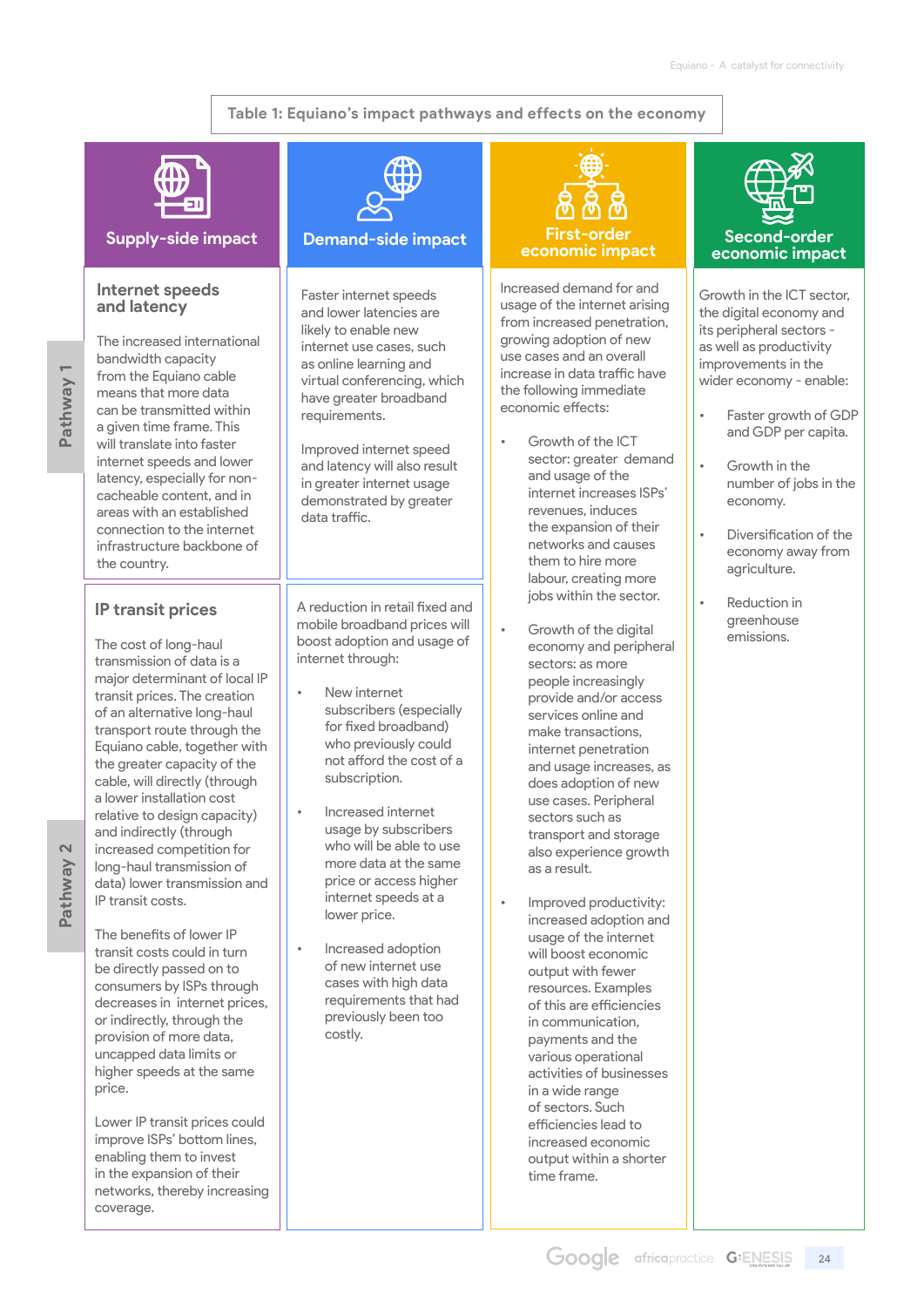# <span id="page-24-0"></span>Connectivity impact of Equiano

The increase in international bandwidth capacity following Equiano's landing (see Figure 23) is expected to have an immediate impact on average IP transit prices, speeds and latency. For end users in Nigeria, this will translate to cheaper and more reliable internet access, leading to a substantial growth in traffic and internet penetration.



### **Accelerating internet speeds**

#### **Investments in submarine cables boost internet speeds**

The increased international bandwidth capacity from the Equiano cable means that more data can be transmitted to Togo within a particular time frame. This will translate into faster internet speeds and lower latency, particularly with regard to non-cacheable content, and in areas in close proximity to a terrestrial fibre optic cable.



Note: \*\*Equiano impact analysis period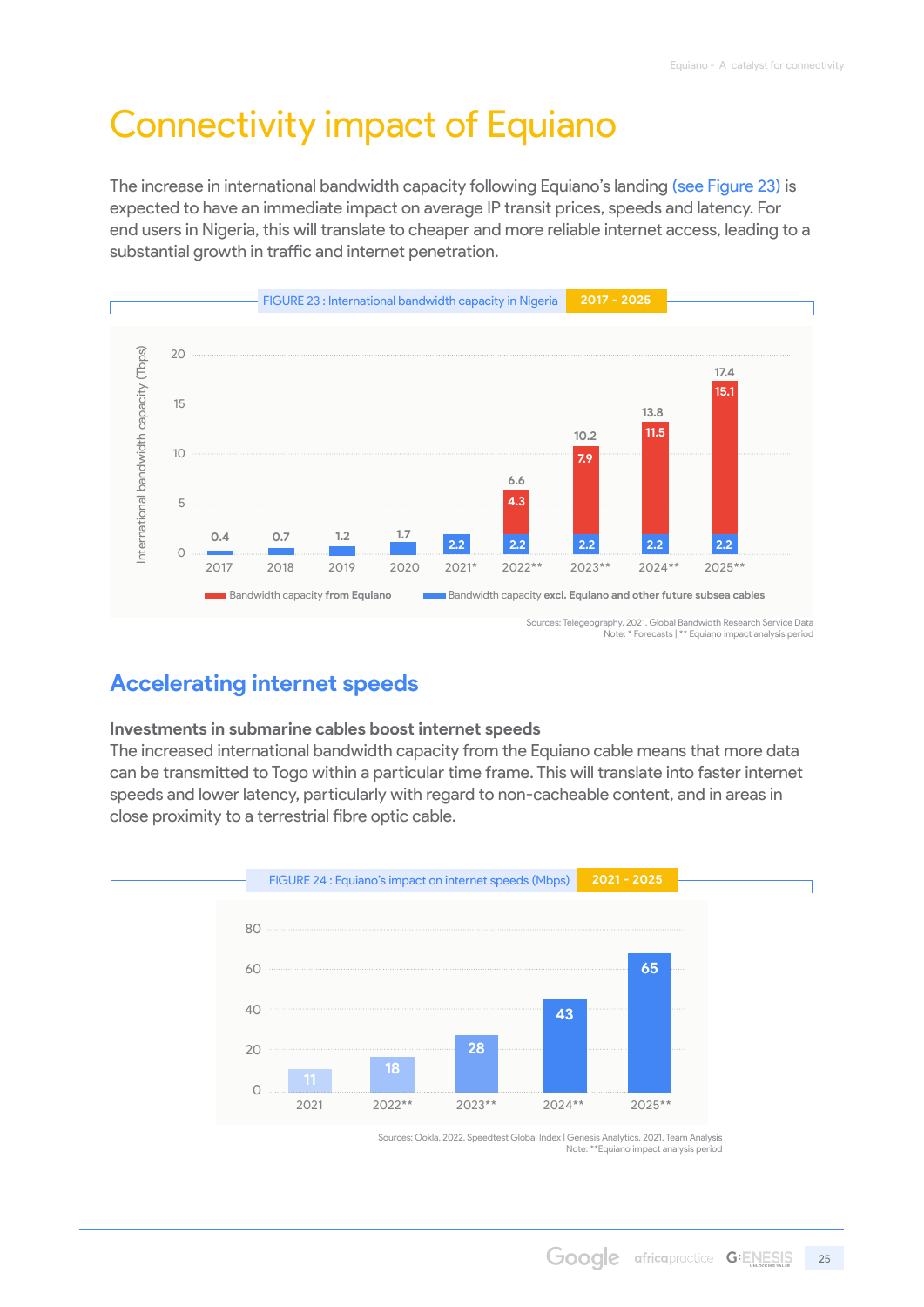### <span id="page-25-0"></span>**Making the internet more affordable**

While internet access in Nigeria is comparatively affordable and prices for entry-level services meet the affordability target of 2% of monthly GNI per capita set by the Broadband Commission, there is still scope for prices to drop further. The cost of long-haul transmission of data is a major determinant of local IP transit prices. Equiano's landing in Nigeria will create a new, high-capacity route for international data transmission.

The cable's lower installation cost relative to design capacity, as well as increased competition for the long-haul transmission of data, will lead to lower IP transit prices. In turn, lower IP transit prices could be passed on to customers through decreases in internet prices, or indirectly through the provision of more data, uncapped data limits or higher speeds at the same price.

#### Methodological note: modelling Equiano's expected impact on internet prices

The modelling of Equiano's expected impact on internet prices is based on a 2020 study by Analysys Mason,<sup>40</sup> which quantifies the impact of Google's investments in network infrastructure in the Asia-Pacific (APAC) region. While the dynamics of APAC's internet market are different to those of Nigeria, the study's results can be applied here, as the state of the APAC internet market during the period covered by the study (2010-2019) is comparable to the current and predicted near-future state of connectivity in Nigeria.

The study finds that IP transit prices declined by 74% between 2010 and 2019 in countries with a strong connection to the network of subsea cables - a result of internet network infrastructure installed during this period. The study implies an additional 1 Tbps in international bandwidth capacity results in wholesale IP transit prices declining by 4.9%.

This coefficient is then applied to Nigeria's IP transit pricing. The expected decline in retail internet prices in Nigeria due to Equiano is then calculated, based on the assumption that 30% of the reduction in IP transit prices is passed on to customers. Please see section 4.3 of the technical annex for a more detailed explanation.

**It is important to note that Equiano's expected impact on retail internet prices constitutes an estimate based on historical trends. This should not be construed as a guarantee of any specific outcome.**



Source: Genesis Analytics, 2022, team analysis

40. Analysys Mason, 2020, Economic Impact of Google's APAC Network Infrastructure.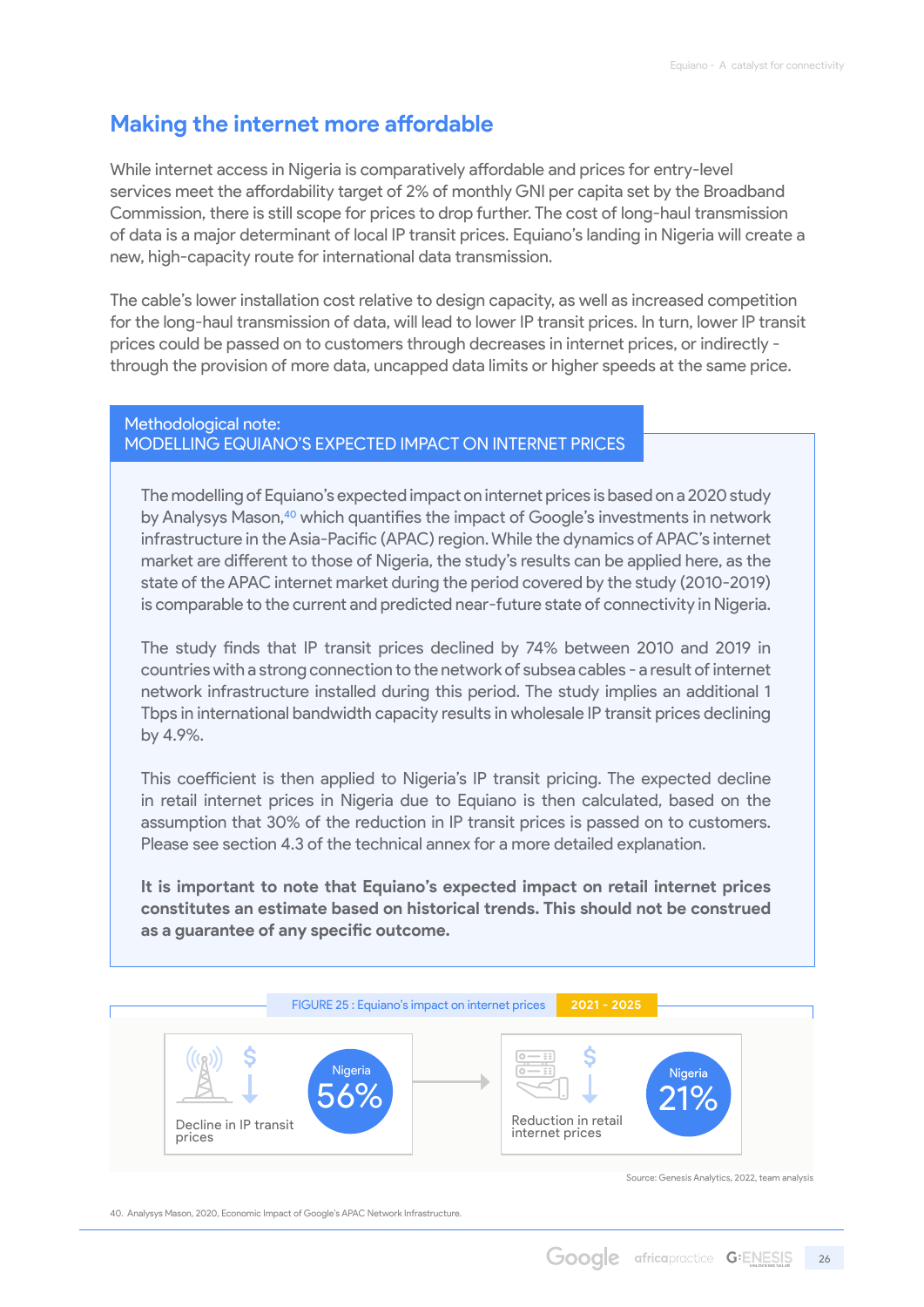<span id="page-26-0"></span>Figures 26 and 27 below illustrate the expected decline in average mobile and fixed broadband retail prices, immediately prior to and during the Equiano impact assessment period (2022- 2025).



Sources: International Telecommunication Union, 2019-2020, Measuring Digital Development, ICT Price Trends | Genesis Analytics, 2022, team analysis.<br>Note: \*Forecast | \*\*Equiano impact analysis period



Note: \*Forecast | \*\*Equiano impact analysis period

### **Equiano's impact on internet penetration and traffic**

Lower prices, combined with improved speeds and latency, are expected to increase internet penetration in Nigeria by 6 percentage points between 2021 and 2025. Figure 28 below illustrates the two pathways which lead to this increase, while Figure 29 highlights the anticipated growth in the number of internet users and penetration following Equiano's landing.

41. While internet affordability is typically defined in relation to GNI per capita, GDP is a metric that can be used to forecast growth figures with greater confidence. We have therefore selected the GDP per capita metric to highlight Equiano's expected impact on internet prices up to 2025.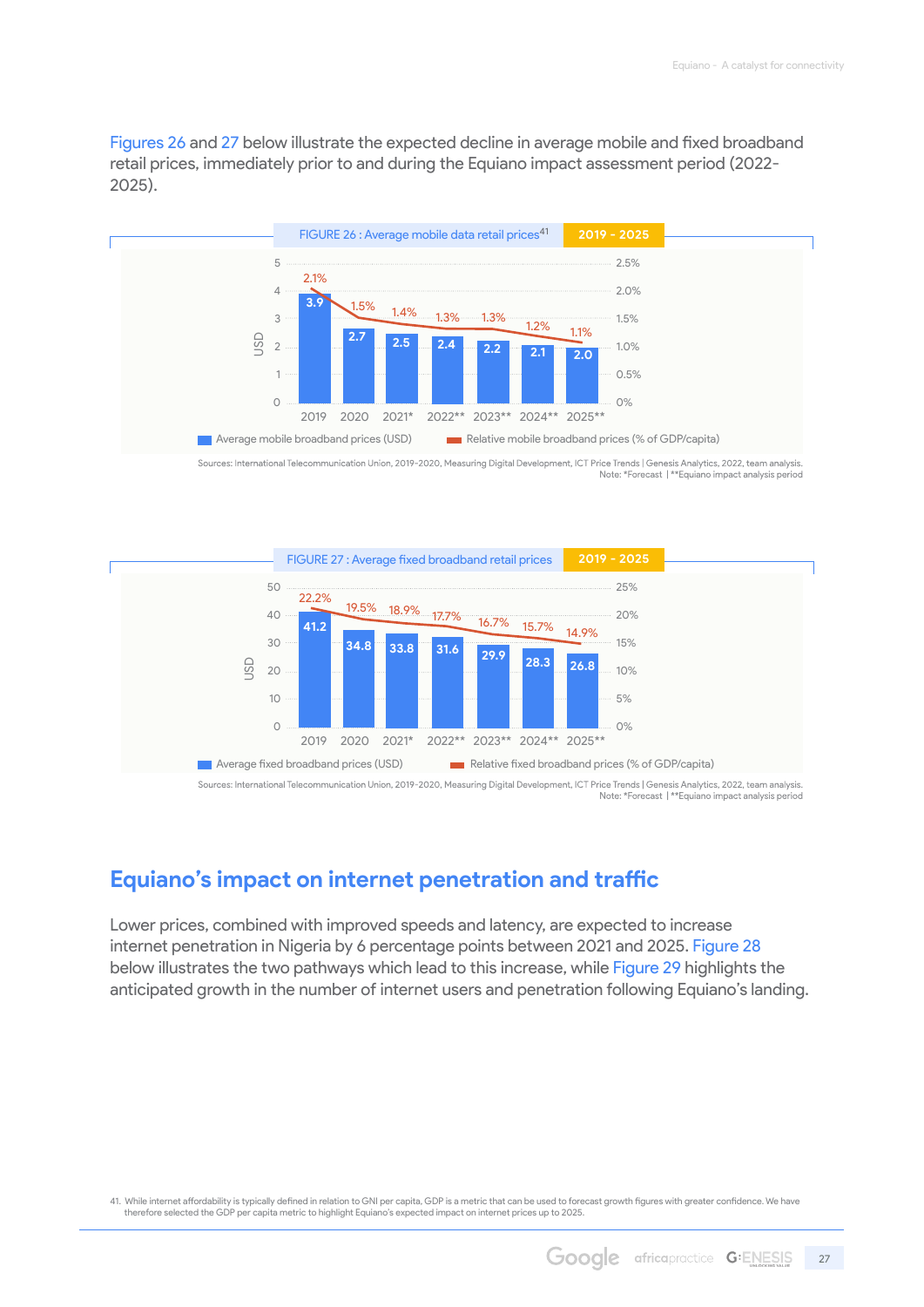



Source: ITU, World Telecommunication/ICT Indicators Database | Genesis Analytics, 2022, Team analysis Note: \*Forecast | \*\*Equiano impact analysis period

Faster internet speeds will lead to a higher demand for data traffic. In parallel, lower internet retail prices will increase internet usage both extensively (by enabling new users to get online for the first time, as well as new ways of using the internet for existing users) and intensively (by enabling existing users to consume more data). The growth in total data traffic in Nigeria following Equiano's landing estimated from faster internet and more affordable access is illustrated in Figure 30 below.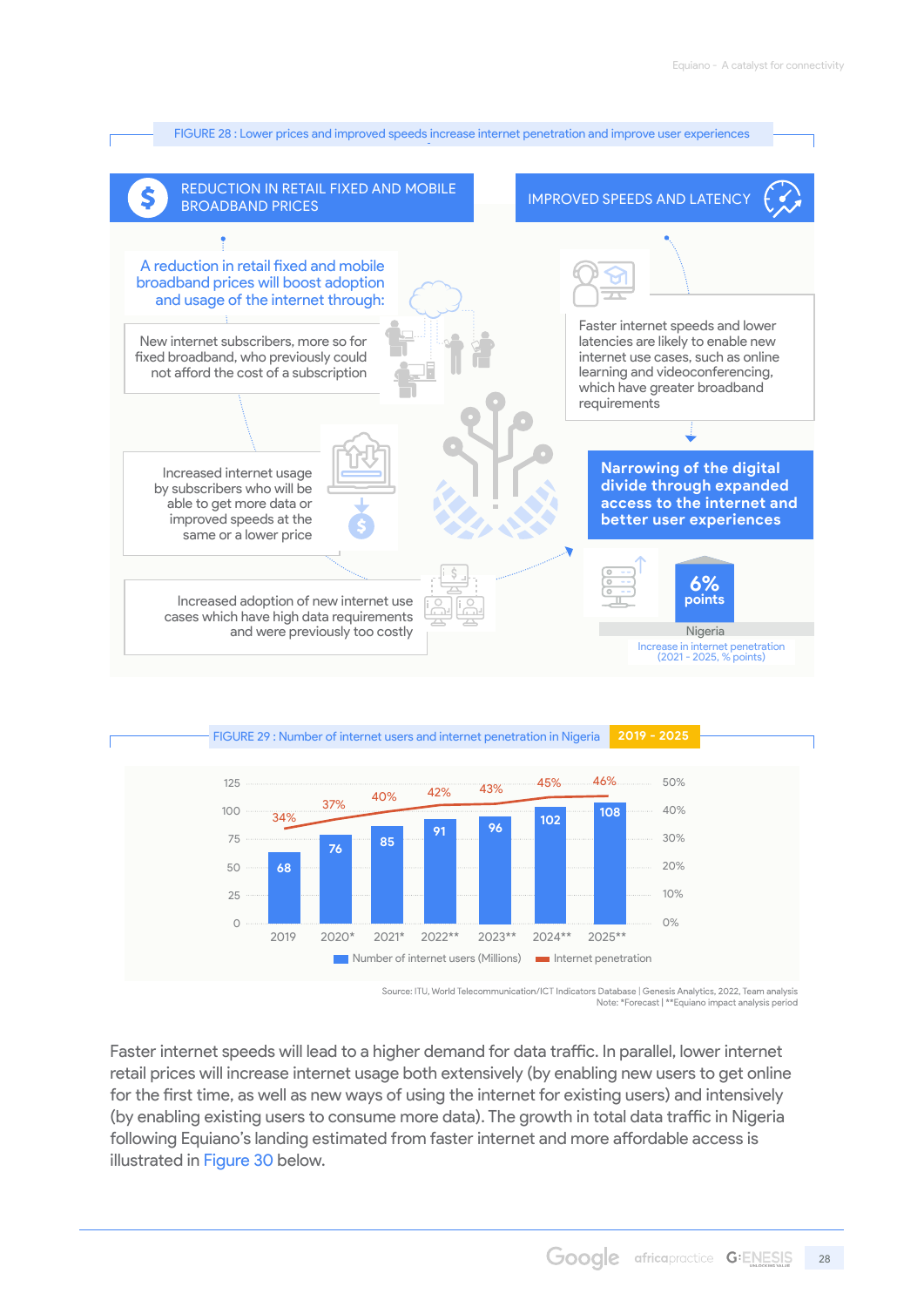<span id="page-28-0"></span>

Source: Genesis Analytics, 2022, team analysis | Analysys Mason, 2017, Wireless Network Data Traffic in sub-Saharan Africa: Trends and Forecasts 2016–2021 Note: Exabyte (EB) = 1012 MB | \*Forecast | \*\*Equiano impact analysis period

### **Catalysing network expansion and attracting hyperscalers**

Submarine cables' impact on speeds and prices described above can catalyse investments by ISPs and infrastructure operators, thereby expanding terrestrial networks. Specifically, lower IP transit prices following the landing of cables such as Equiano improve ISPs' bottom lines, enabling them to invest in the expansion of their networks to reach new customers. In parallel, greater demand and usage of the internet following Equiano's landing is also expected to increase ISPs' revenues, inducing the expansion of their networks.

High Right of Way (RoW) fees, however, remain a major impediment to investments in terrestrial infrastructure across Nigeria. While the federal government has sought to slash RoW fees to stimulate infrastructure development and has removed them for telcos laying fibre optic cables along federal highways until December 2022, some state governments have resisted federal appeals in order to preserve existing revenue streams. Under Nigeria's political system, the federal government cannot force state governments to lower RoW fees.

Very few states have implemented a 2020 agreement by state governors to adopt a reduced and uniform RoW fee structure. Addressing this critical bottleneck is vital to expanding terrestrial infrastructure across the country.

Well developed digital infrastructure - including submarine cables - is an essential prerequisite for investments in large-scale data centres. Nigeria has already attracted sizeable investments in large-scale data centres, such as Africa Data Centres' facility in Lagos, which opened in November 2021 and will ultimately have 10MW of IT load.<sup>42</sup> Similarly, Rack Centre doubled the capacity of its Lagos facility to 1.5MW in July 2021 and aims to add a further 13MW of capacity, which is expected to come on stream in 2022. Enhanced connectivity provided by Equiano and other next-generation submarine cables will underpin growing investments in hyperscalers in Nigeria, contributing to the growth of the broader digital economy.

### **Cheaper and quicker internet underpins better user experiences**

Improved speeds, lower latencies and more affordable internet bundles and subscriptions following Equiano's landing will support the types of users outlined in the table below. More reliable connectivity will improve the quality of their experience using latency-sensitive products and applications.

42. Africa Data Centres is taking a phased approach to the construction of its data centre campus in Lagos.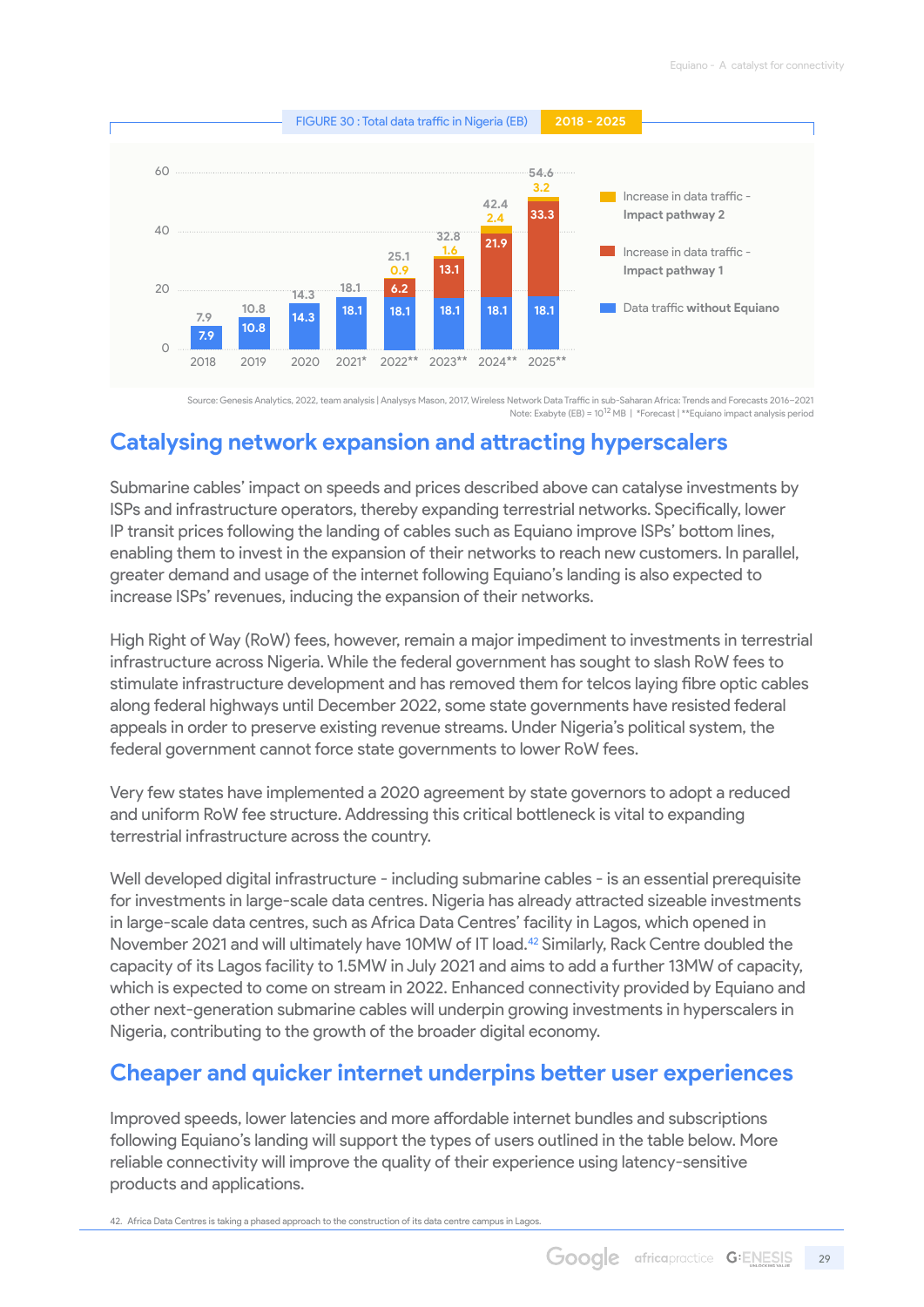|                                                                                                               | Table 2 : Internet use cases, minimum digital requirements and Equiano's impact                                                                                                                                                                 |                                                                                                                                                                                                                                                                                                                                                                                                                                                                            |                                                                                                                                                                                                                                                                                                                                                                                                                                                                                                                                                                                                                                                                                                                                                                                                                                                                                                                                                                                                                                                                                                                                   |  |
|---------------------------------------------------------------------------------------------------------------|-------------------------------------------------------------------------------------------------------------------------------------------------------------------------------------------------------------------------------------------------|----------------------------------------------------------------------------------------------------------------------------------------------------------------------------------------------------------------------------------------------------------------------------------------------------------------------------------------------------------------------------------------------------------------------------------------------------------------------------|-----------------------------------------------------------------------------------------------------------------------------------------------------------------------------------------------------------------------------------------------------------------------------------------------------------------------------------------------------------------------------------------------------------------------------------------------------------------------------------------------------------------------------------------------------------------------------------------------------------------------------------------------------------------------------------------------------------------------------------------------------------------------------------------------------------------------------------------------------------------------------------------------------------------------------------------------------------------------------------------------------------------------------------------------------------------------------------------------------------------------------------|--|
| <b>USE CASE</b>                                                                                               |                                                                                                                                                                                                                                                 | <b>MINIMUM DIGITAL REQUIREMENTS</b>                                                                                                                                                                                                                                                                                                                                                                                                                                        | <b>EQUIANO CABLE IMPACT</b>                                                                                                                                                                                                                                                                                                                                                                                                                                                                                                                                                                                                                                                                                                                                                                                                                                                                                                                                                                                                                                                                                                       |  |
| <b>Online learning</b><br>pandemic.<br>workers, job seekers, gig<br>families.                                 | Some educational institutions<br>in Nigeria have transitioned to<br>virtual learning as a result of the<br><b>User profile:</b> Students, remote<br>economy workers and migrant                                                                 | A 1.5 Mbps Internet speed as a minimum<br>1.<br>requirement (both upload and download<br>speed).<br>Institution platform, EDX, Coursera, Google<br>2.<br>Classroom, Google Meet, Zoom etc. Google<br>Meet requires that outbound signals from a<br>participant in all situations must meet a<br>3.2 Mbps bandwidth requirement for HQ<br>video calls. The minimum requirement for<br>SD video calls is 1 Mbps.<br>3.<br>Educational materials require ~20 GB per<br>month. | Internet speeds are set to increase from<br>11 Mbps in 2021 to 65 Mbps in 2025, while<br>retail internet prices are set to decrease<br>by 21% within the same time frame.<br>Through the value chain illustrated in<br>Figure 20, Equiano will improve the ability<br>of businesses and individuals to meet the<br>minimum digital requirements for various<br>use cases by:<br>Delivering more than the required<br>$\bullet$<br>speed and latency to enable good<br>connectivity for all use cases.<br>Improving the bandwidth available<br>$\bullet$<br>to users in order to seamlessly access<br>the digital tools for each of the use<br>cases.<br><b>Enabling the acquisition of monthly</b><br>$\bullet$<br>data requirements for various use<br>cases, more so for those requiring<br>20 GB per month or less.<br>Boosting the adoption of the<br>$\bullet$<br>outlined use cases, giving more<br>businesses and individuals access to<br>an internet connection which meets<br>the minimum digital requirements.<br>Increasing the intensive and<br>$\bullet$<br>extensive usage of the internet for<br>these use cases. |  |
| and live gaming.<br>workers, job seekers, gig<br>families.                                                    | <b>Entertainment and gaming</b><br>As individuals remain at home<br>due to the COVID-19 pandemic,<br>users are now increasingly using<br>the internet for entertainment<br><b>User profile:</b> Students, remote<br>economy workers and migrant | Netflix requires 3 Mbps for SD (standard<br>1.<br>definition) quality. YouTube videos can be<br>streamed in standard definition for just<br>500 Kbps, with live events requiring at least<br>1 Mbps. Live gaming requires 10 Mbps.<br>YouTube, Netflix, Showmax, NollyLand,<br>2.<br>IrokoTV. FilmHouse.<br>3.<br>Videos, audio and games require ~100 GB<br>per month.                                                                                                    |                                                                                                                                                                                                                                                                                                                                                                                                                                                                                                                                                                                                                                                                                                                                                                                                                                                                                                                                                                                                                                                                                                                                   |  |
| A growing share of job<br>application to interview.                                                           | <b>Job search and application</b><br>recruitment processes are<br>now conducted online from<br>User profile: Job seekers.                                                                                                                       | To search and complete job applications<br>1.<br>requires 500 kbps. Google Meet<br>requirements as stated above.<br>Jobberman, Hot Nigerian Jobs, My Job Mag,<br>2.<br>NG careers, Joblist, Grow with Google,<br>Google Meet, and Zoom.<br>Job forms and remote interviews require<br>3.<br>~5 GB per month.                                                                                                                                                               |                                                                                                                                                                                                                                                                                                                                                                                                                                                                                                                                                                                                                                                                                                                                                                                                                                                                                                                                                                                                                                                                                                                                   |  |
| <b>Remote work</b><br>internet connectivity.<br>workers, job seekers.                                         | Remote workers require high<br>internet bandwidth and reliable<br><b>User profile:</b> Students, remote                                                                                                                                         | Google meet has a minimum 3.2 Mbps<br>1.<br>bandwidth requirement.<br>Google Workspace, Meet, Firebase, Slack,<br>2.<br>Adobe, call centre applications, Upwork etc.<br>Documents, coding, video and audio require<br>З.<br>~100 GB per month.                                                                                                                                                                                                                             |                                                                                                                                                                                                                                                                                                                                                                                                                                                                                                                                                                                                                                                                                                                                                                                                                                                                                                                                                                                                                                                                                                                                   |  |
| Gig economy work<br>workers who provide a<br>workers.                                                         | Gig economy workers include<br>temporary service on digital<br>platforms such as Gozem.<br><b>User profile:</b> Gig economy                                                                                                                     | Internet bandwidth of ~500 Kbps to ~2 Mbps.<br>1.<br>2.<br>Uber, Bolt, Google Maps, Oga Taxi, Jumia,<br>OFood etc.<br>GPS, audio, text, and voice call require<br>3.<br>$~\sim$ 20 GB per month.                                                                                                                                                                                                                                                                           |                                                                                                                                                                                                                                                                                                                                                                                                                                                                                                                                                                                                                                                                                                                                                                                                                                                                                                                                                                                                                                                                                                                                   |  |
| <b>E-commerce and online</b><br>business management<br>manage operations.<br><b>User profile: Businesses.</b> | Businesses require the internet<br>to offer online retail services and                                                                                                                                                                          | WhatsApp Business required 64 Kbps and<br>1.<br>500 Kbps for other business applications.<br>Jumia, Google Cloud, Google My Business,<br>2.<br>WhatsApp Business, Shopify, Sage.<br>3.<br>GPS, audio, video, text, and voice call require<br>$~\sim$ 20 GB per month.                                                                                                                                                                                                      |                                                                                                                                                                                                                                                                                                                                                                                                                                                                                                                                                                                                                                                                                                                                                                                                                                                                                                                                                                                                                                                                                                                                   |  |
| <b>Remittances</b><br>and merchants.<br>migrant families.                                                     | Remittances include local and<br>cross-border payment to peers<br><b>User profile:</b> Students, remote<br>workers, businesses, job seekers,<br>gig economy workers and                                                                         | A minimum of 500 Kbps.<br>1.<br>2.<br>WorldRemit, TransferWise etc.<br>Payment rails (P2P, P2B, P2G, B2P, and G2P)<br>3.<br>require < 1 GB per month.                                                                                                                                                                                                                                                                                                                      |                                                                                                                                                                                                                                                                                                                                                                                                                                                                                                                                                                                                                                                                                                                                                                                                                                                                                                                                                                                                                                                                                                                                   |  |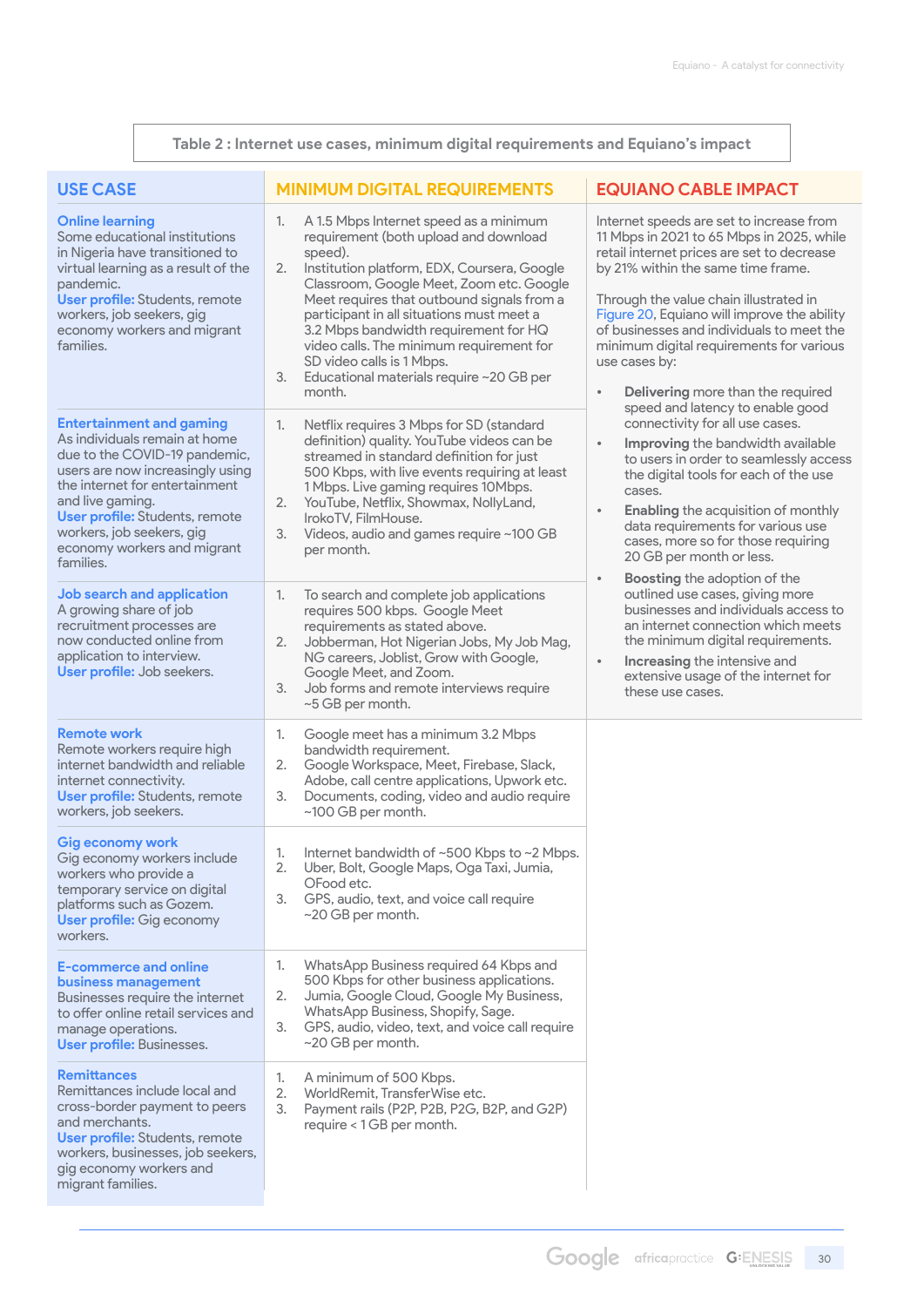# <span id="page-30-0"></span>Macroeconomic impact of Equiano

Internet connectivity unlocks significant economic opportunities - more so in developing countries than in their developed counterparts. A landmark study by the International Telecommunications Union in 2019 found that in Africa, a 10% increase in mobile internet penetration increases GDP per capita by 2.5%.43 According to a separate study by the World Bank, achieving universal and affordable access to the internet across the continent would increase GDP growth by 2 percentage points per year and would boost employment opportunities by up to 13%.44

### **Boosting economic growth**

More affordable and reliable internet access - following the landing of submarine cables such as Equiano - accelerates digital transformation and stimulates the digital economy, boosting GDP and growth rates.



Source: Genesis Analytics, 2022, team analysis

Underpinned by reliable connectivity, the digital economy can be a game-changer for Nigeria's economy and society: it represents an opportunity to accelerate growth, industrialise, diversify away from oil, innovate, improve service delivery, and enhance people's lives. This takes place through a wide range of mutually reinforcing and overlapping pathways, classified below by three key stakeholder categories:

43. International Telecommunication Union (ITU), 2019, Economic Contribution of Broadband, Digitization, and ICT Regulation: Econometric Modelling for Africa.  44. World Bank, 2020, Togo: Could more digitalization be the solution?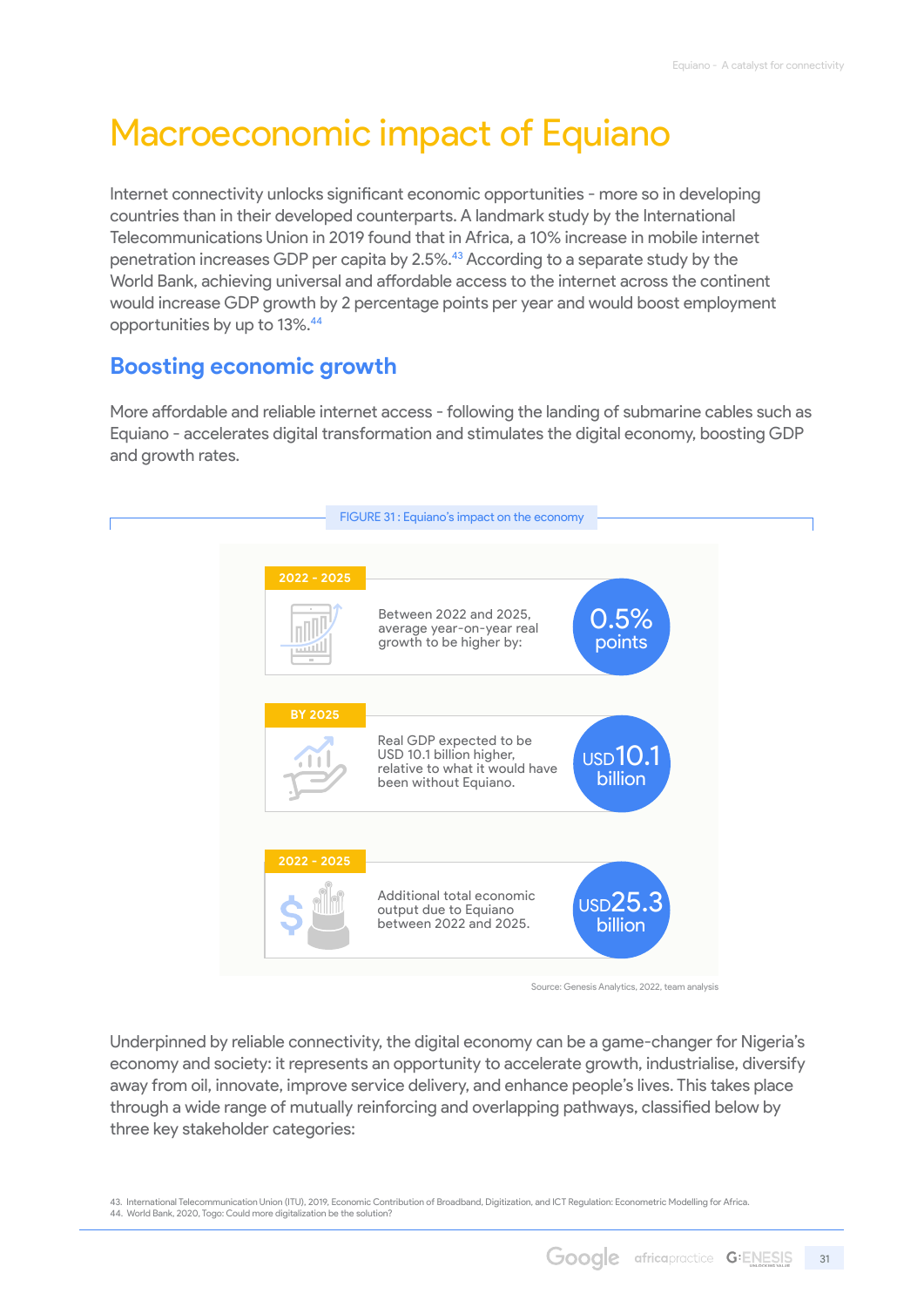<span id="page-31-0"></span>

**At the individual level**, broadband access plays a crucial role in developing human capital, which is essential for economic growth and competitiveness. It helps people acquire new skills and knowledge that are key to identifying and unlocking new employment opportunities. Improved connectivity also means better access to public services, as well as more affordable products and services from the private sector.



**For businesses**, broadband access lowers costs, raises productivity, drives innovation, introduces new processes and extends commercial links. Broadband also lowers the cost of international communications, thereby benefiting export-oriented firms. For information-intensive companies in the service sector (the knowledge economy), broadband is an integral part of business models. A wide range of sectors - such as fintech, e-commerce, healthtech, media and entertainment, local transportation, food delivery and business-to-business (B2B) e-logistics - are leveraging internet access and adoption to innovate and lead the way in the continent's digital transformation.



**For governments,** digital transformation can fundamentally improve the way the public sector operates - leading to more efficient service delivery in areas such as health, education or public administration. This, in turn, contributes to a more productive and efficient economy.

For Nigeria, attracting investments that boost connectivity and pivoting towards a digitalfirst economy offers an opportunity to diversify the economy away from oil, which accounted for over 80% of total export revenues in 2019 and half of government revenues. Diversifying Nigeria's economy will reduce its vulnerability to movements in international oil prices, which have historically fluctuated significantly, limiting the country's ability to implement longterm poverty reduction and growth strategies. Leveraging ICT can unlock new pathways to collective prosperity, increasing government revenues and creating much-needed economic opportunities.

### **Accelerating job creation**

#### Methodological note: MODELLING EQUIANO'S EXPECTED IMPACT ON JOB CREATION

The increase in data traffic and internet penetration (outlined in section 6.1.3) following Equiano's landing is expected to create new opportunities for first-time users. It will also enable existing users to find new ways of using the internet, leading to greater employment within the digital economy and the ICT sector. To quantify Equiano's impact on the employment rate in Nigeria, we incorporate the findings of the **RTI study on the economic impacts of submarine fibre optic cables and broadband connectivity in Nigeria.**<sup>45</sup>

45. RTI International, 2020, Economic Impacts of Submarine Fiber Optic Cables and Broadband Connectivity in Nigeria.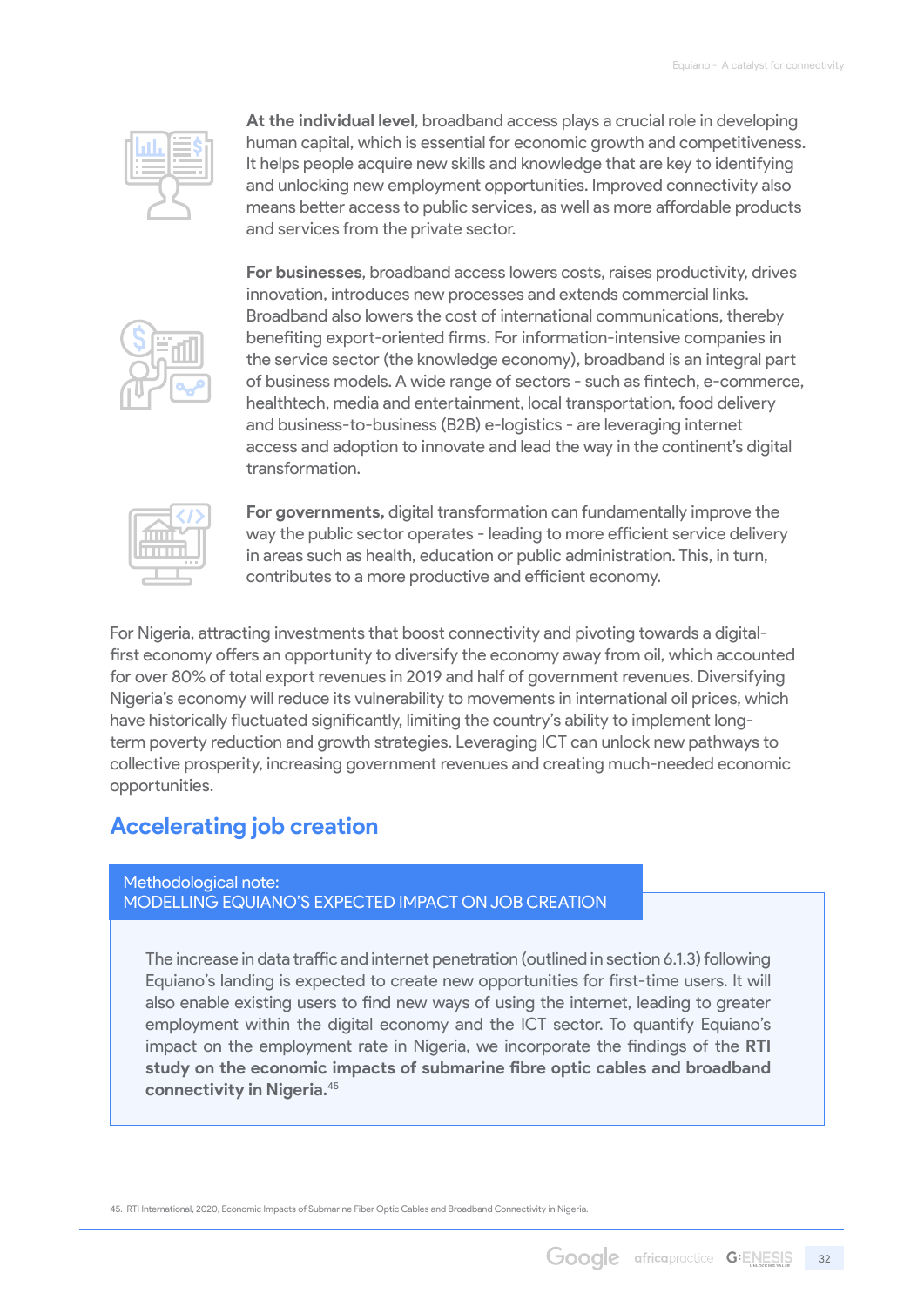The study found that between 2008 and 2013, in areas connected to Nigeria's terrestrial fibre infrastructure (within 500m of a terrestrial fibre optic cable), **the arrival of a new submarine cable increased the likelihood of being employed by 7.8%.** The modelling of Equiano's impact is detailed in section 4.6.2 of the technical annex.

**It is important to note that Equiano's expected impact on job creation constitutes an estimate based on historical trends. This should not be construed as a guarantee of any specific outcome.**

Between 2022 and 2025, Equiano is expected to indirectly create **1.6 million new jobs** in Nigeria following the cable's landing. By 2025, the employment rate is expected to be **2.4 percentage points highe**r as a result of Equiano, driven by two main pathways, outlined below. **It is important to note that Equiano is expected to result in indirect job creation, via the growth of the digital economy, rather than jobs that are directly attributable to the submarine cable.**



#### **Growth of the digital economy and peripheral sectors.**

The decline in internet retail prices and improved speeds lead to growing adoption by new users, and more intensive usage by existing ones. In turn, this facilitates the entry of new firms, particularly so in sectors that rely heavily on ICT such as finance and services. Peripheral sectors such as transport and storage also experience growth as a result of the development of e-commerce.



#### **Growth of the telecoms sector.**

Rising internet access boosts ISPs' and telcos' revenues, inducing the expansion of their networks, prompting them to hire more.

Figure 32 below illustrates expected job creation following the cable's landing and the associated increase in the employment rate. Equino's expected job creation is a significant impact against the backdrop of Nigeria's high and rising unemployment rate, which reached 33% in Q4 2020, up from 27% in Q2 2020.46



Source: Genesis Analytics, 2022, team analysis | Note: \*\*Equiano impact analysis period

46. Bloomberg, 2021, Nigeria Unemployment Rate Rises to 33%, Second Highest on Global List.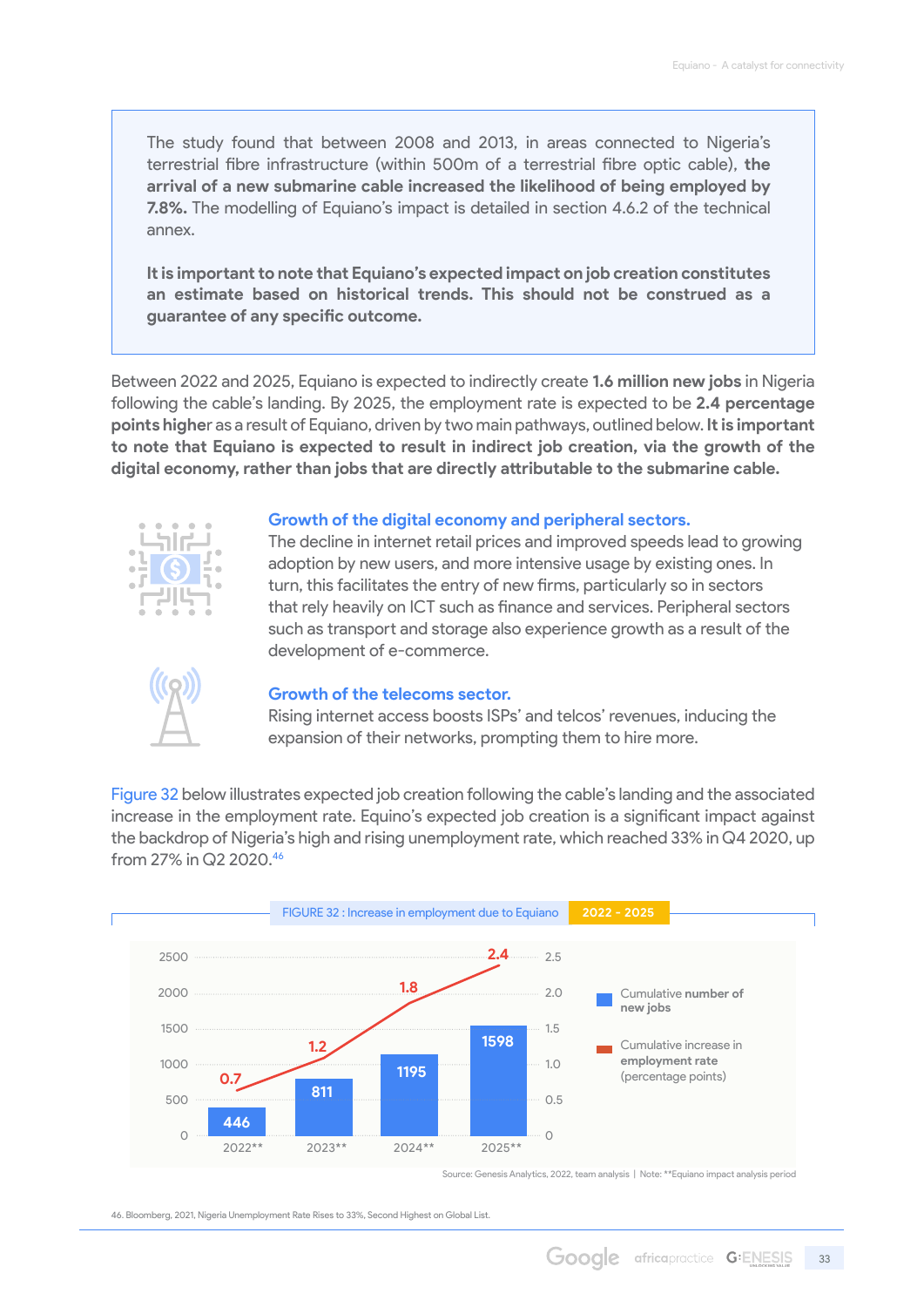# <span id="page-33-0"></span>Sustainability impact of Equiano

#### **Savings in CO2 emissions and contribution to the SDGs**

The expected increase in broadband penetration and adoption by consumers, businesses, government institutions and educational establishments is expected to lead to savings of CO2 emissions, as a result of three main impact pathways:



Figure 33 below illustrates the cumulative savings in CO<sub>2</sub> gas emissions from Equiano, which amount to 1.1 million tonnes between 2022 and 2025. This averages to 264 kilotons of CO2 emissions per year, equivalent to 0.2% of Nigeria's CO2 emissions in 2020.



Source: Genesis Analytics, 2022, team analysis | Note: \*\*Equiano impact analysis period

More broadly, investments in connectivity can significantly accelerate progress towards achieving the UN's SDGs by 2030. The SDGs are a blueprint for a better and more sustainable future for all. SDG 17 - Partnerships for the Goals - emphasises that technology is a cross-cutting theme that underpins the attainment of all other SDGs, including economic development, health and education.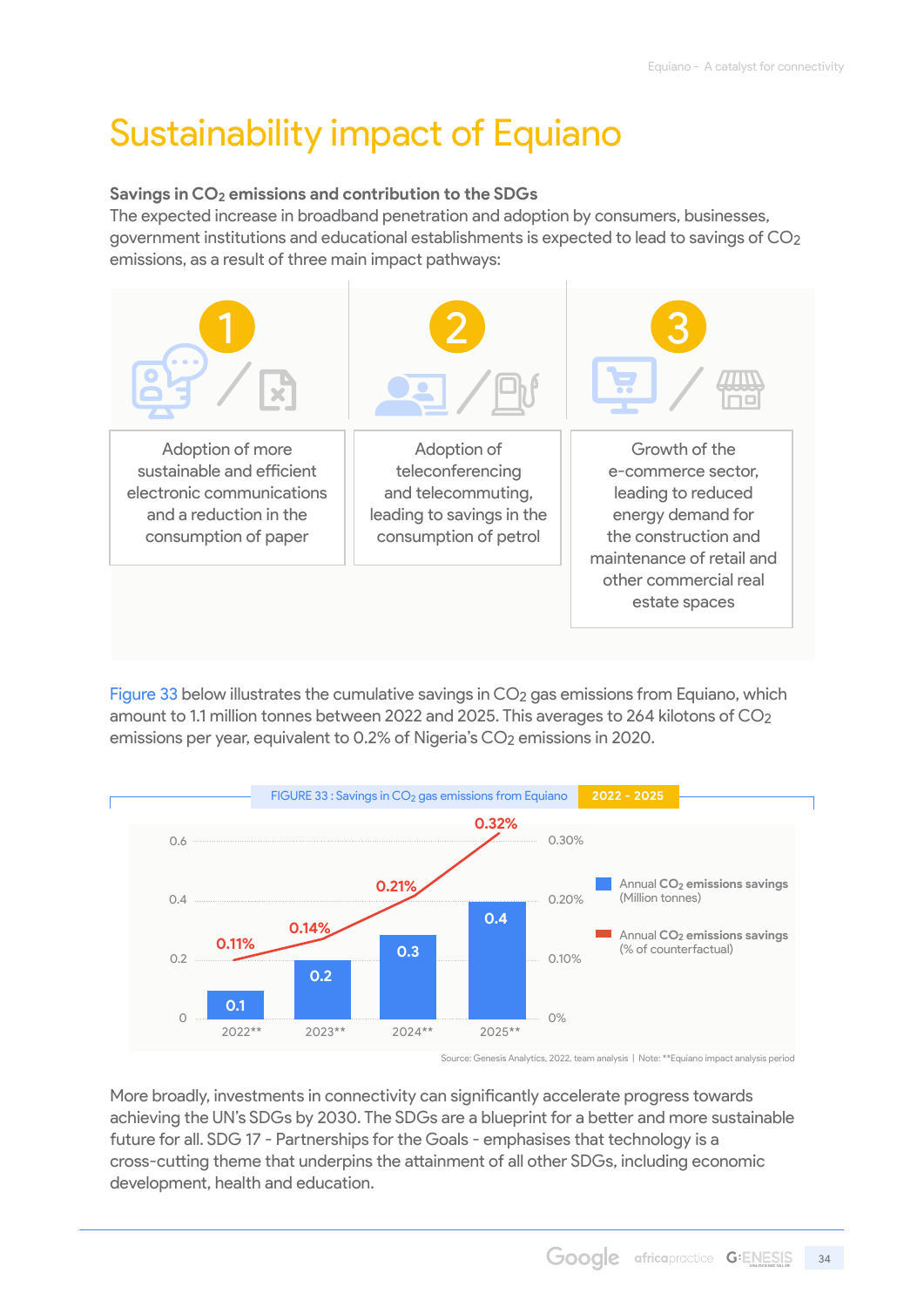# <span id="page-34-0"></span>**Concluding remarks**

As outlined in the preceding sections, boosting connectivity can play an important role in realising Nigeria's economic potential. Attracting domestic and international investments in internet infrastructure - at all stages of the value chain, ranging from submarine cables to terrestrial fibre networks that bring access to end users - is central to reducing the digital divide within Nigeria. The development of connectivity infrastructure will also reduce the access gap between Nigeria and other countries with more mature digital ecosystems.

The digital economy can unlock new pathways for inclusive growth and has the transformative potential to spur innovation, create jobs, improve service delivery and reduce poverty in Nigeria. Nigeria is one of Africa's leading digital economy and innovation hubs. Equiano's landing in the country in 2022 is expected to cement this position by boosting internet speeds and broadening access, resulting in faster economic growth and job creation. A total of 1.6 million jobs are expected to be indirectly created between 2022 and 2025 due to Equiano. By 2025, the cable will boost the employment rate by 2.4 percentage points - a significant impact in the context of Nigeria's high and rising unemployment rate.

Boosting internet penetration, adoption and usage among individuals and businesses should be a top priority for governments across sub-Saharan Africa. To accelerate the growth of digital ecosystems and the wider economy, governments should create enabling environments that are conducive to attracting investments in submarine cables such as Equiano.

In particular, enacting transparent policies and procedures with clear timelines to obtain licences and permits for laying and landing submarine cables will stimulate private sector investment. Having a single agency facilitate licence and permit applications will further streamline the process and attract investment. Similarly, improved coordination between government institutions at both the federal and state levels could also simplify these processes. An open model can be adopted for cable landing stations, providing non-discriminatory and cost-oriented access to landing parties to accelerate connectivity.

In parallel, governments should implement best regulatory practices to enable the protection and maintenance of existing submarine cables. Applications for the inspection and repair of submarine cables should be fast-tracked and works exempted from existing cabotage laws, while cable protection laws should be fully implemented and effectively enforced.

Government efforts to increase and broaden internet penetration should not be limited to promoting investment in and maintenance of submarine cables - they should also facilitate the expansion of the country's internet backbone and last-mile connectivity through deliberate policymaking. These measures will ultimately ensure the transfer of the benefits of the newly landed submarine cables to more households and businesses across the country. Different technologies can be leveraged to achieve greater last-mile connectivity. Encouraging investments in these technologies to improve last-mile connectivity requires specific government policies: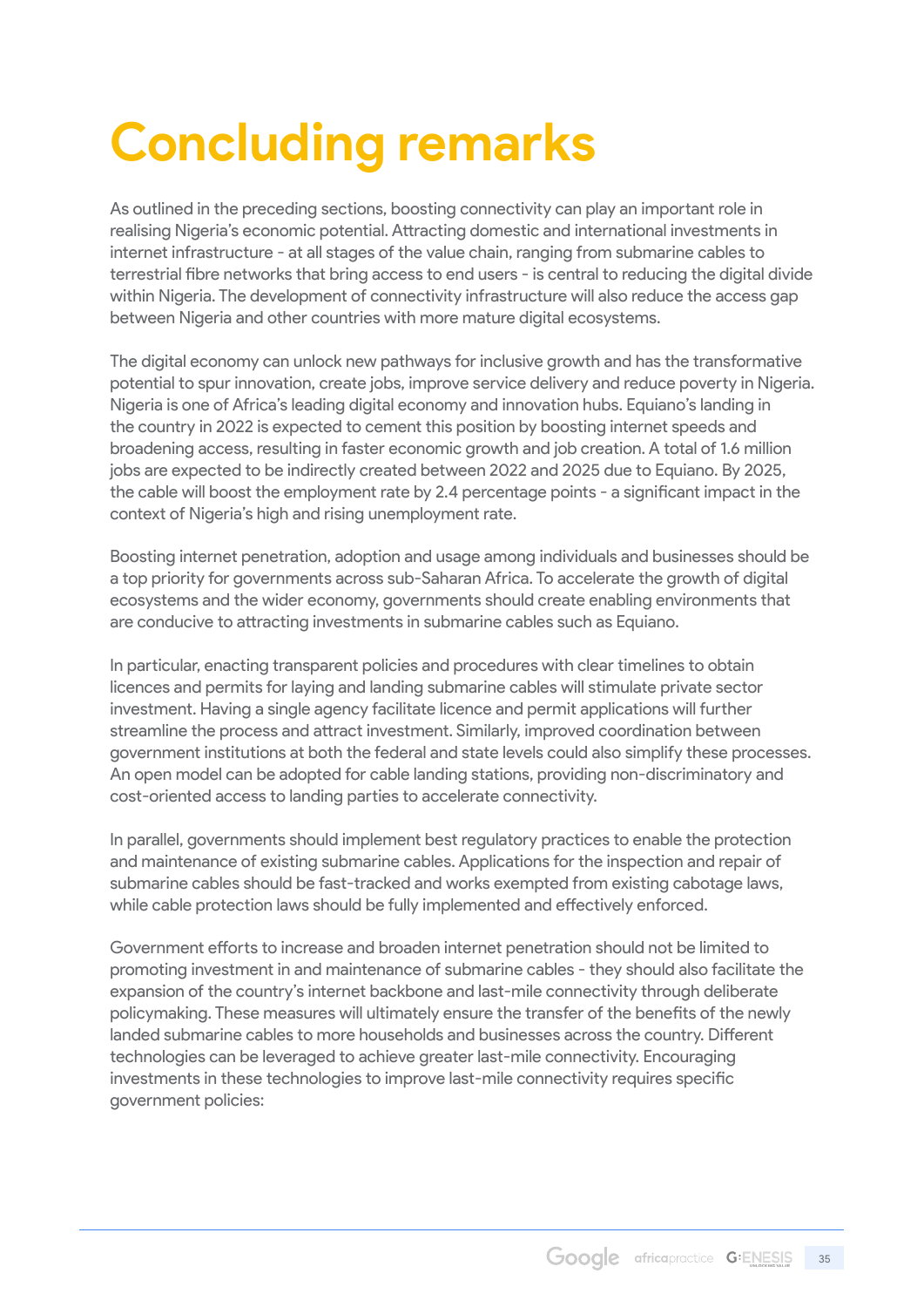

**Fibre optic terrestrial networks.** Governments should establish policies and undertake public infrastructure investments that mitigate the high cost of civil works for fibre deployment so as to make fibre affordable even for developing localities.



**Mobile wireless networks**. Governments should encourage infrastructuresharing arrangements among mobile network operators to reduce the cost of extending and improving the density of their mobile wireless networks.



**Satellites.** Governments should implement supportive regulation, such as lower licence fees for satellite services, and lower import duties on equipment that enables satellite connectivity. Satellite technology has an important role to play in bringing connectivity to remote and underserved communities in rural areas.

Establishing such enabling policy and regulatory frameworks will boost investor confidence and stimulate investment, leading to better infrastructure, higher internet speeds and lower prices. Ultimately, this will increase internet penetration and use, accelerate economic growth, create jobs, reduce greenhouse gas emissions, and lead to an overall improvement in Nigerians' economic opportunities and quality of life.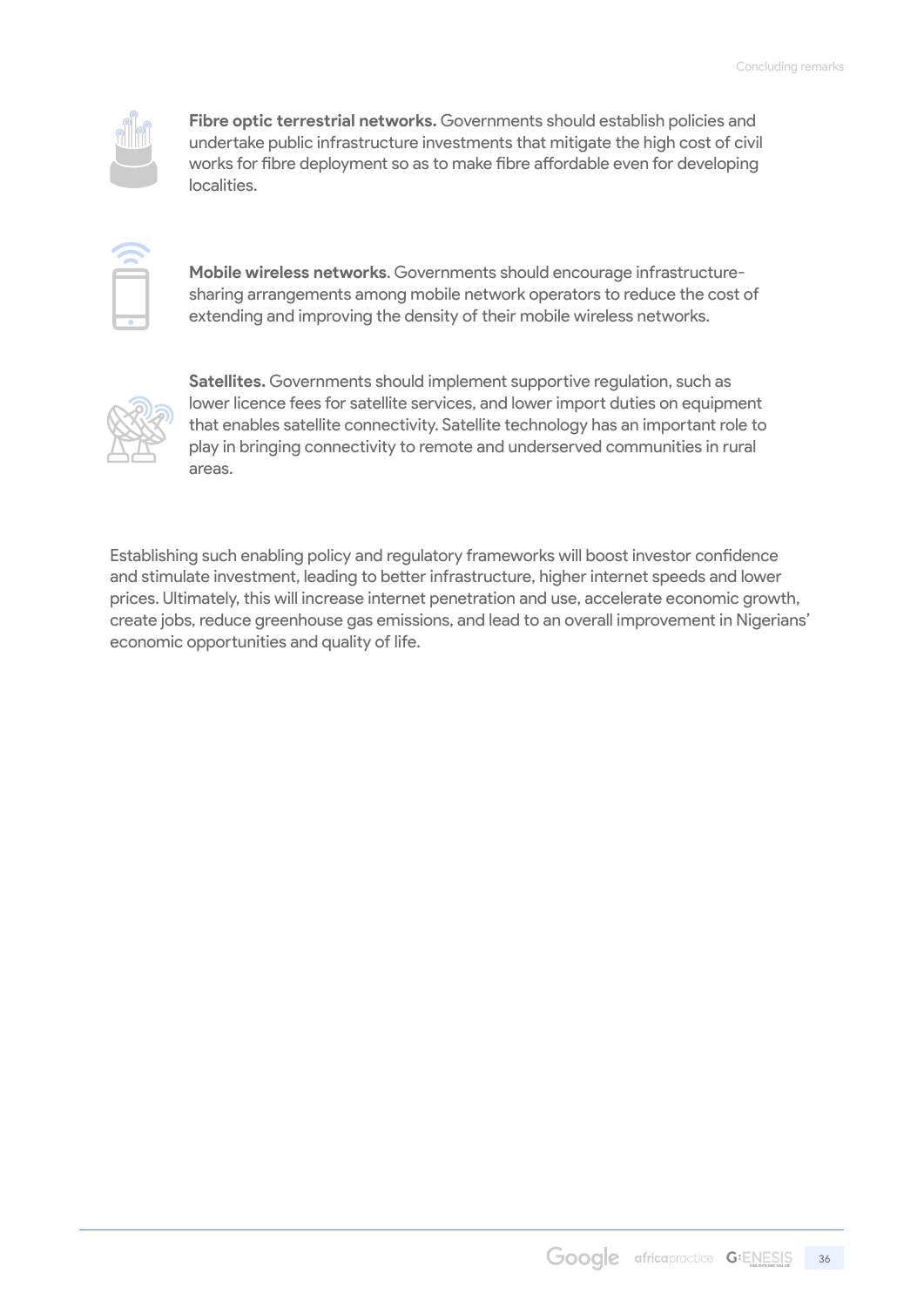# **NIGERIA ECONOMIC IMPACT ASSESSMENT: Technical Annex**

# Table of contents

| <b>Introduction and methodology</b>                                               | 38 |
|-----------------------------------------------------------------------------------|----|
| <b>Equiano cable assessment</b>                                                   | 39 |
| Equiano cable impact pathways                                                     | 39 |
| Equiano cable impact analysis                                                     | 41 |
| Overview of the supply-side and demand-side impacts of Equiano                    | 42 |
| Supply-side impacts                                                               | 42 |
| <b>Demand-side impacts</b>                                                        | 45 |
| Faster speeds (Impact pathway 1)                                                  | 45 |
| Lower retail prices (Impact pathway 2)                                            | 45 |
| <b>First-order economic impacts</b>                                               | 47 |
| Second-order economic impacts                                                     | 47 |
| Real GDP growth                                                                   | 48 |
| Employment                                                                        | 50 |
| <b>Greenhouse gas emissions</b>                                                   | 51 |
| Literature review                                                                 | 52 |
| Impact of a subsea cable on the internet market and wider economy                 | 52 |
| Impact of increased broadband penetration on economic output                      | 54 |
| Impact of broadband penetration and internet usage on greenhouse<br>gas emissions | 56 |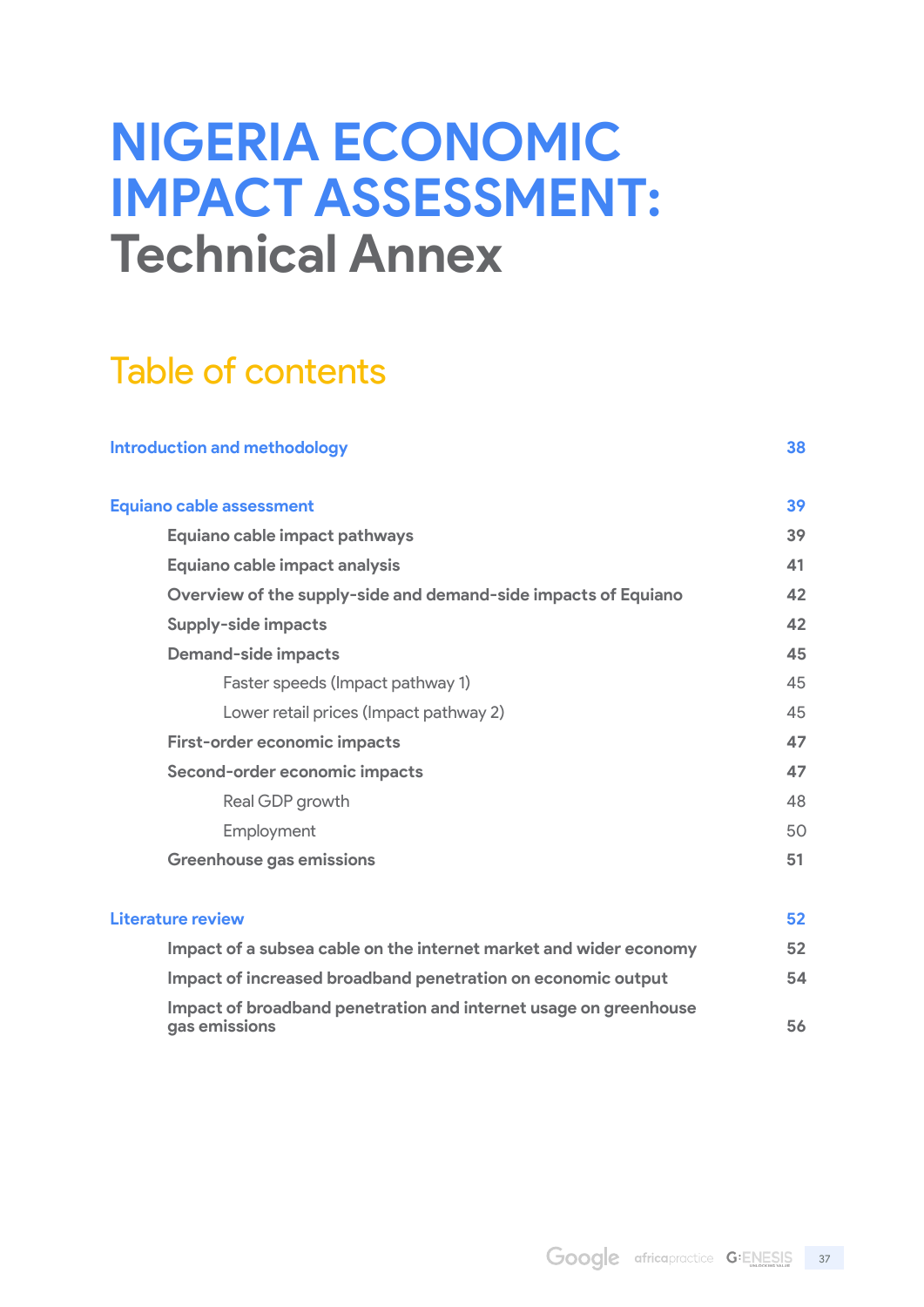# <span id="page-37-0"></span>**Introduction and methodology**

This study provides technical background to the Nigeria Economic Impact Assessment, which features an overview of Nigeria's connectivity ecosystem, the national policy environment, background on Equiano and insights into the role of submarine cables in the global economy. The Nigeria Economic Impact Assessment highlights the cable's key impacts on connectivity, the economy, and sustainability, which are elaborated upon in the below sections.

This study is based on a theory of change framework that outlines the mechanisms through which the arrival of the Equiano cable will impact Nigeria's economy. The pathways show the successive impact of Equiano on the supply- and demand-side components of the internet market, the ICT sector, and the economy as a whole. This framework draws on existing literature concerning the impact of subsea cables

on the supply and demand for internet broadband, as well as on literature on the impact of broadband on economic performance.

In order to estimate the impact of the Equiano cable on Nigeria's economy, we establish the relationship between the different variables within the impact pathways. The change coefficients quantifying these relationships are obtained from the results of several studies which have run empirical models with multiple data sets. These studies and their results are outlined in the literature review in the annex. Based on the change coefficients, the change in each variable within the impact pathway framework is then modelled. These calculations serve as the basis for estimating the macroeconomic impacts of the Equiano cable.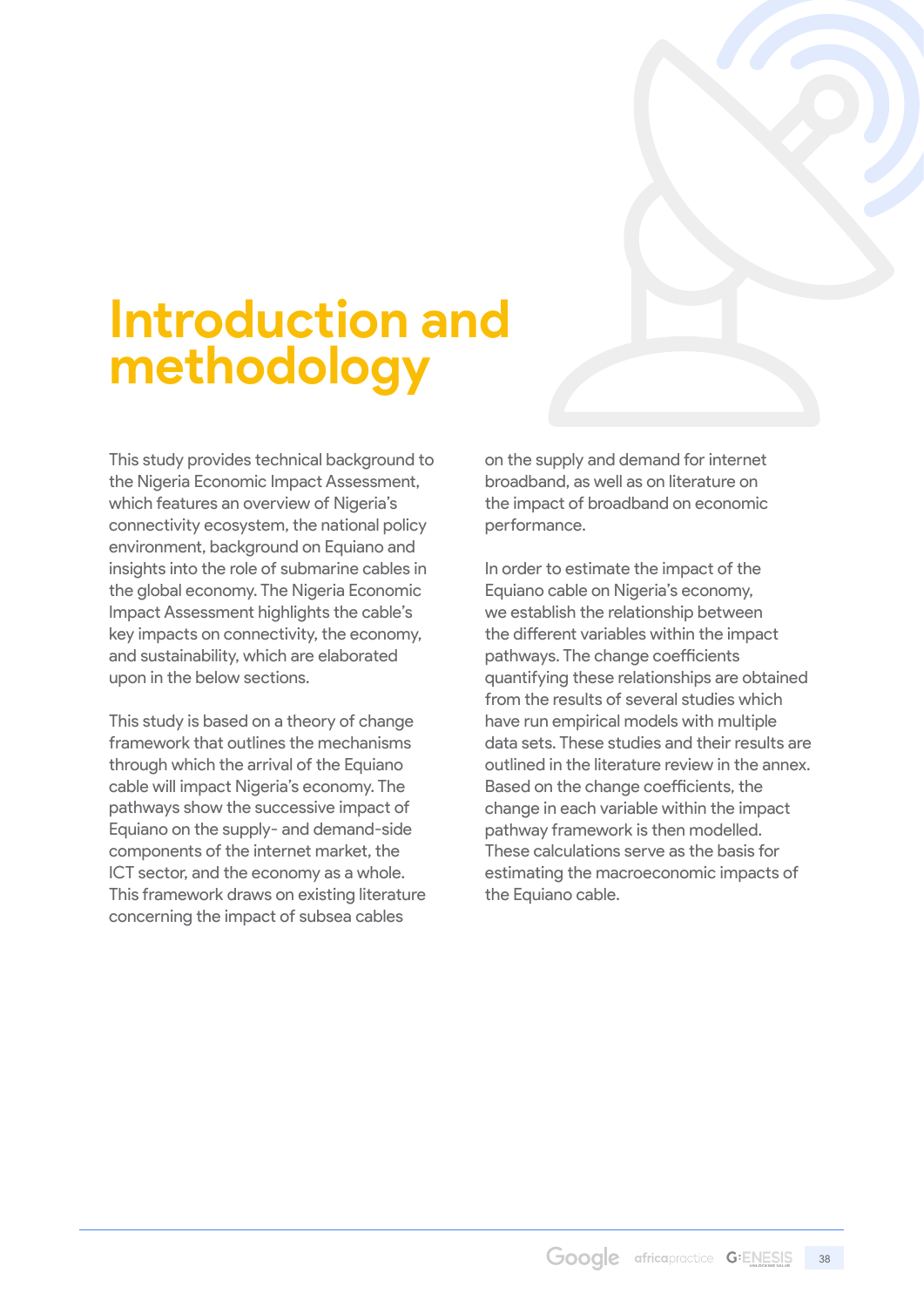# <span id="page-38-0"></span>**Equiano cable assessment** Equiano cable impact pathways

Based on a review of the relevant literature, the Equiano cable is expected to impact Nigeria's economy through the impact pathways shown in Figure 1 below. Increased bandwidth capacity resulting from the installed cable will have an immediate effect on the supply-side metrics, i.e. the quality, accessibility, and cost of internet in the country.



Changes in the supply-side metrics following Equiano's landing are expected to boost demand for, and uptake of, the internet by government, businesses and individuals. In turn, this will contribute to specific sectors benefiting directly from greater internet use, as well as boosting productivity in other sectors of the economy. These sectoral and productivity effects are the first-order economic impacts of the cable. Ultimately, they will lead to higher economic growth, greater job creation and a reduction in greenhouse emissions - the second-order economic impacts. Table 1 below expounds on these impact pathways, which are driven by:

- Faster internet speeds and reduced latency (pathway 1)
- More affordable internet access (pathway 2)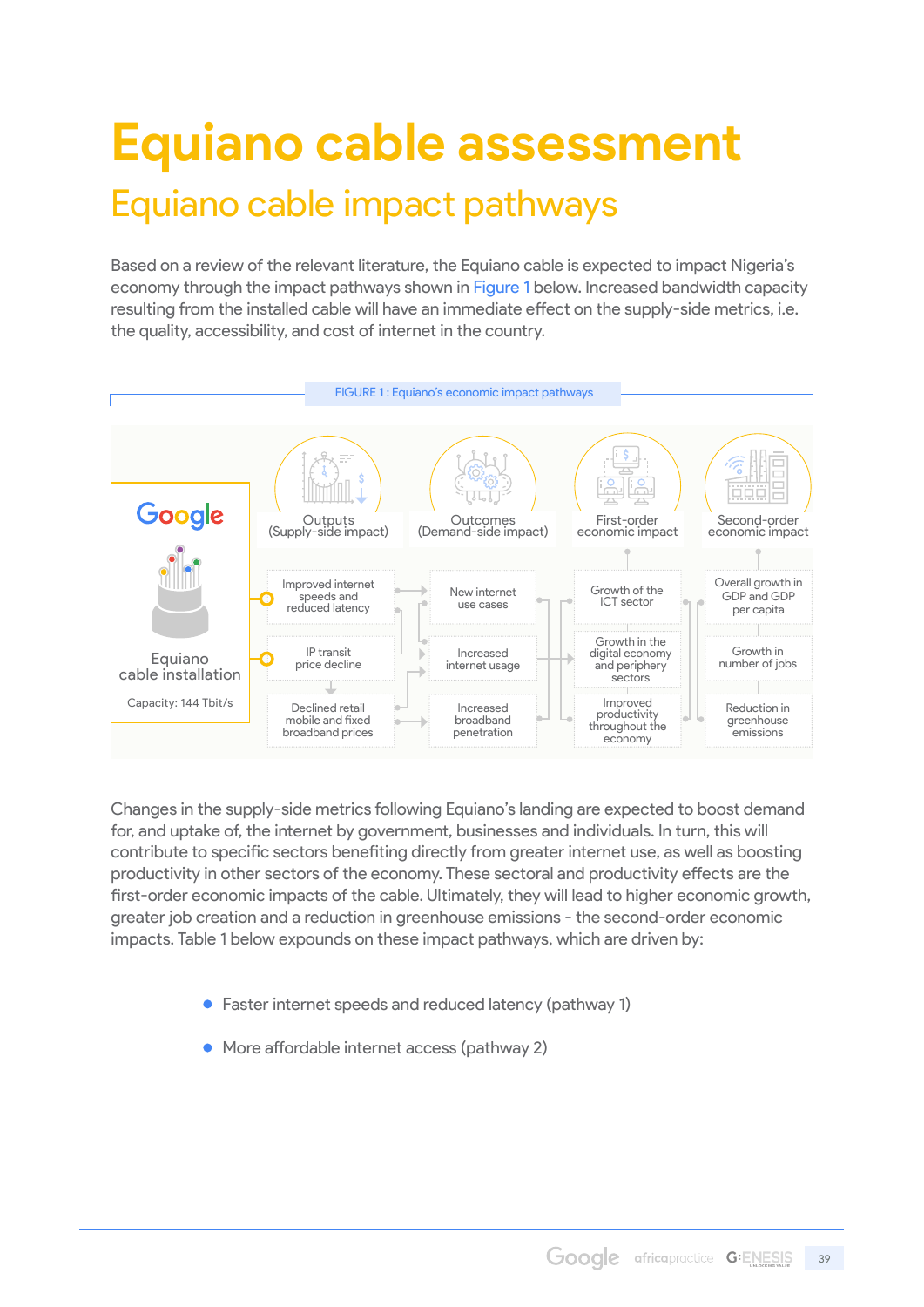#### **Table 1: Equiano's impact pathways and effects on the economy**



#### **Supply-side impact Demand-side impact**

#### **Internet speeds and latency**

**Pathway 1** Pathway

The increased international bandwidth capacity from the Equiano cable means that more data can be transmitted within a given time frame. This will translate into faster internet speeds and lower latency, especially for noncacheable content, and in areas with an established connection to the internet infrastructure backbone of the country.

#### **IP transit prices**

The cost of long-haul transmission of data is a major determinant of local IP transit prices. The creation of an alternative long-haul transport route through the Equiano cable, together with the greater capacity of the cable, will directly (through a lower installation cost relative to design capacity) and indirectly (through increased competition for long-haul transmission of data) lower transmission and IP transit costs.

The benefits of lower IP transit costs could in turn be directly passed on to consumers by ISPs through decreases in internet prices, or indirectly, through the provision of more data, uncapped data limits or higher speeds at the same price.

Lower IP transit prices could improve ISPs' bottom lines, enabling them to invest in the expansion of their networks, thereby increasing coverage.



Faster internet speeds and lower latencies are likely to enable new internet use cases, such as online learning and virtual conferencing, which have greater broadband requirements.

Improved internet speed and latency will also result in greater internet usage demonstrated by greater data traffic.

A reduction in retail fixed and mobile broadband prices will boost adoption and usage of internet through:

- New internet subscribers (especially for fixed broadband) who previously could not afford the cost of a subscription.
- Increased internet usage by subscribers who will be able to use more data at the same price or access higher internet speeds at a lower price.
- Increased adoption of new internet use cases with high data requirements that had previously been too costly.

# **economic impact**

Increased demand for and usage of the internet arising from increased penetration, growing adoption of new use cases and an overall increase in data traffic have the following immediate economic effects:

- Growth of the ICT sector: greater demand and usage of the internet increases ISPs' revenues, induces the expansion of their networks and causes them to hire more labour, creating more jobs within the sector.
- Growth of the digital economy and peripheral sectors: as more people increasingly provide and/or access services online and make transactions, internet penetration and usage increases, as does adoption of new use cases. Peripheral sectors such as transport and storage also experience growth as a result.
- Improved productivity: increased adoption and usage of the internet will boost economic output with fewer resources. Examples of this are efficiencies in communication, payments and the various operational activities of businesses in a wide range of sectors. Such efficiencies lead to increased economic output within a shorter time frame.



#### **Second-order economic impact**

Growth in the ICT sector, the digital economy and its peripheral sectors as well as productivity improvements in the wider economy - enable:

- Faster growth of GDP and GDP per capita.
- Growth in the number of jobs in the economy.
	- Diversification of the economy away from agriculture.
- Reduction in greenhouse emissions.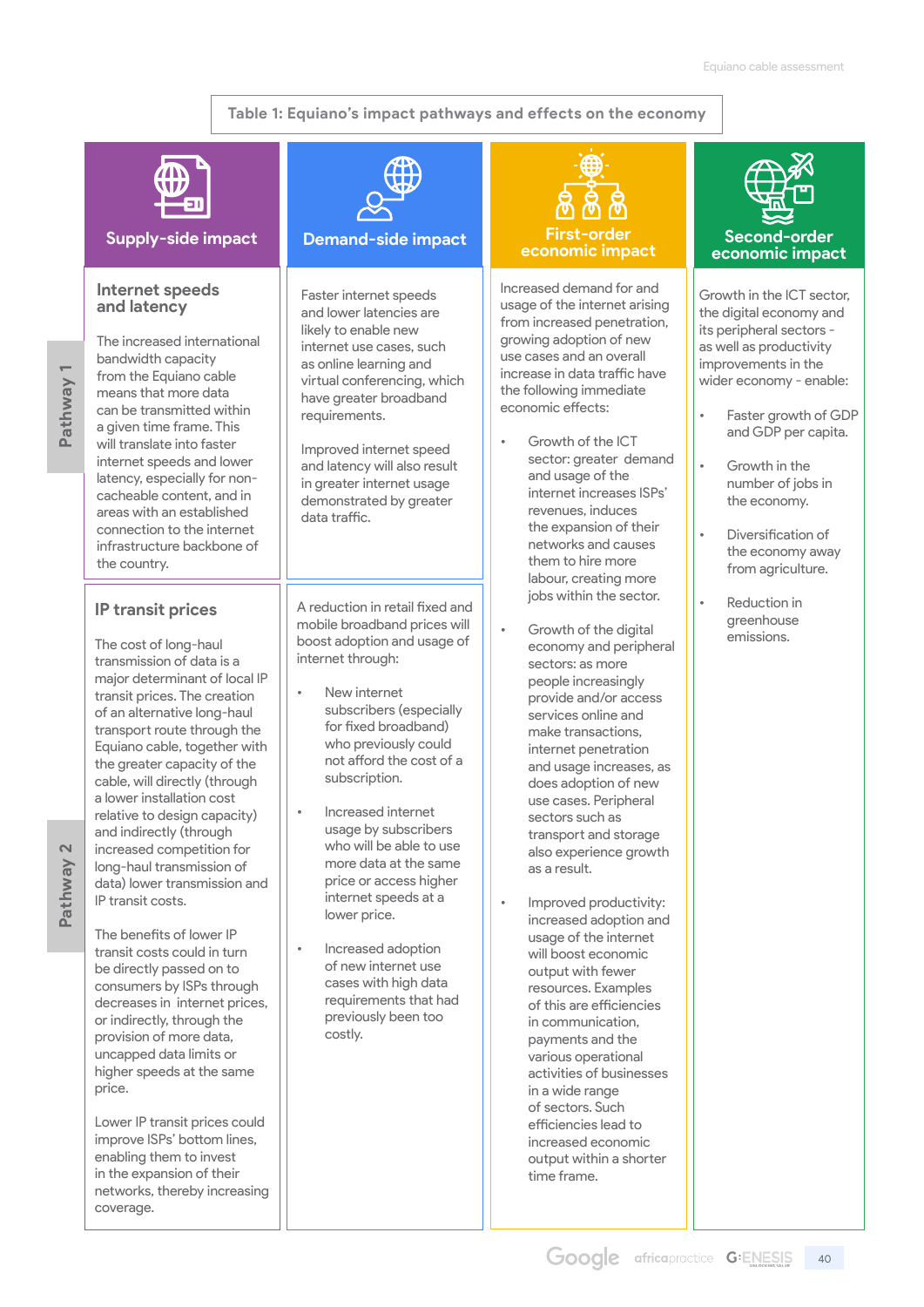# <span id="page-40-0"></span>Equiano cable impact analysis

Based on the impact pathways shown in Figure 1, this section presents the results of the Equiano cable impact assessment in Nigeria, quantifying the changes in terms of connectivity, economic growth, employment and greenhouse gas emissions.

The Equiano cable has a design capacity of 144 Tbps. As with other subsea cables globally, only a portion of this capacity will be utilised and translated into additional international bandwidth capacity for Nigeria.<sup>1</sup> Africa's Atlantic coastline is expected to see a number of new cable installations, thereby increasing the region's total potential bandwidth capacity. Equiano's lit capacity is therefore likely to start off very low in order to match the lower demand for bandwidth.

Lit capacity of the cable is therefore modelled to start at 3% of potential capacity in 2022. As demand for bandwidth increases in response to steady and affordable supply, the lit capacity, relative to the potential capacity, is expected to rise by 2.5 percentage points every year, reaching 10.5% by 2025. This additional lit capacity will then translate, one-for-one, into higher international bandwidth capacity for Nigeria, as shown in Figure 2. It is this increase in bandwidth capacity that consequently affects the domestic internet market's supply-side metrics.



Sources: Telegeography, 2021, Global Bandwidth Research Service Data, 2021 Note: \* Forecasts | \*\* Equiano impact analysis period

<sup>1.</sup> The average lit capacity of undersea cables globally remains below 30%. Across the cables from Europe to sub-Saharan Africa, the average lit capacity stood at 17% in 2017, having risen from 5% in 2013 (TeleGeography Blog, 2018). The average lit capacity for the existing cables in Nigeria now stands at 10% (TeleGeography, Global Bandwidth Research Service data).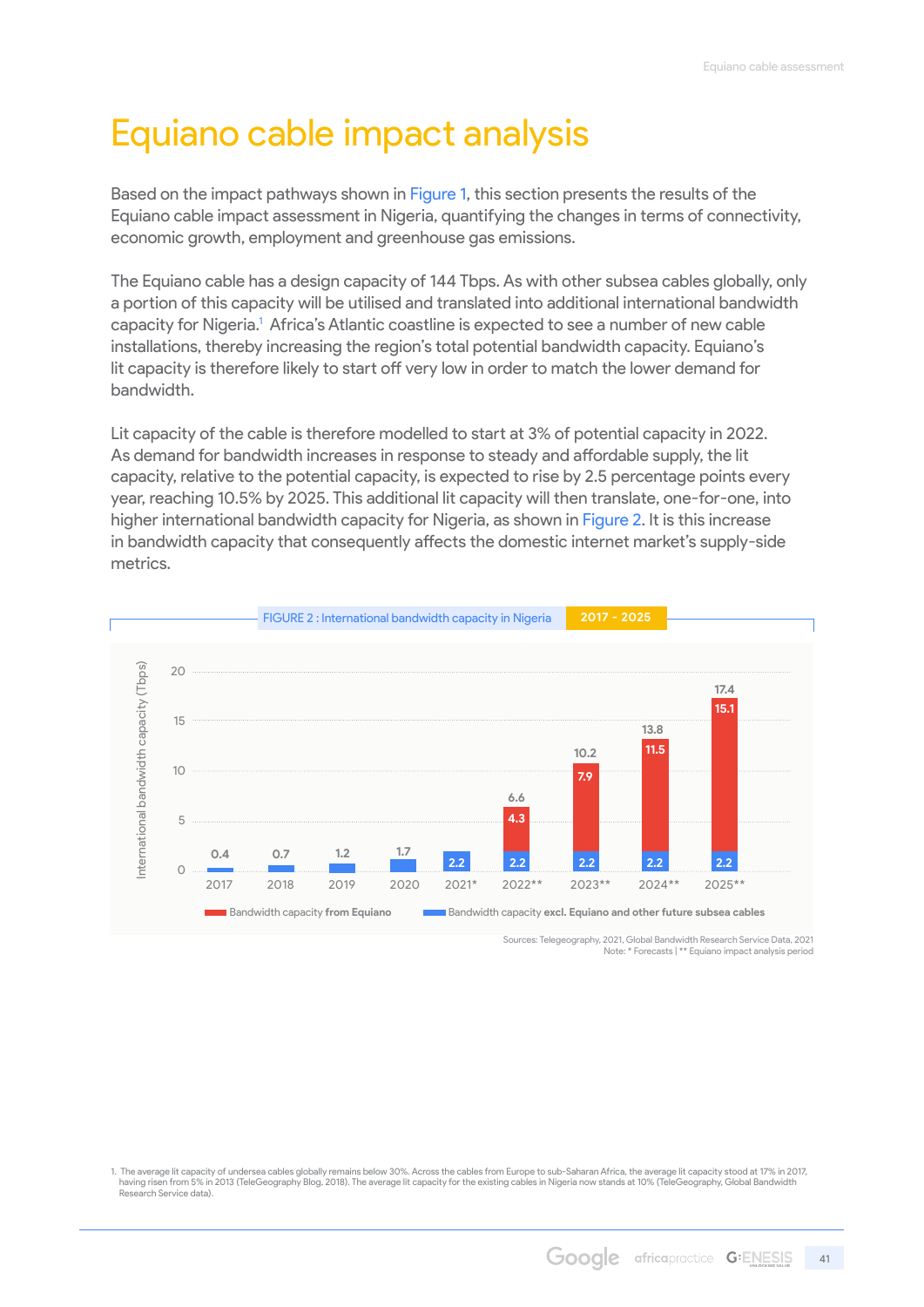### <span id="page-41-0"></span>**Overview of the supply-side and demand-side impacts of Equiano**



Source: Genesis Analytics, 2022, team analysis. Note: pp - percentage points

# Supply-side impacts

The expanded international bandwidth capacity modelled in the previous section is expected to have an immediate effect on average internet speeds, latency, and IP transit prices. In a 2019 study by Hjort and Poulsen,<sup>2</sup> performed across 12 sub-Saharan African markets (including Nigeria) between 2007 and 2014, average internet speeds increased by 35% after the arrival of a subsea internet cable. Within this period, the subsea internet cables that arrived in the region were ACE, WACS, EASSy and SEACOM, with respective design capacities of 12.8 Tbps, 5.1 Tbps, 4.7 Tbps and 1.5 Tbps. These cables therefore had an average design capacity of 6.0 Tbps. Assuming an average lit capacity of 10% across the cables at the time of installation, the average increase in international bandwidth capacity from the arrival of a subsea cable was 0.6 Tbps.

An average increase of 0.6 Tbps in international bandwidth capacity improved internet speeds by 35% on average. Accordingly, we calculate that an increase of 1 Tbps in international bandwidth capacity leads to an increase in internet speeds of 58%.

Given that average internet speeds today are much higher than they were between 2007 and 2014, we apply a 25% discount to the implied coefficient of change from Hjort and Poulsen's study. The applied percentage change in internet speeds for every 1 Tbps increase in bandwidth capacity is 14.5%.

**Applying the above coefficient results in a near sixfold increase in internet speeds between 2022 and 2025. As such, average internet speeds**<sup>3</sup>  **are expected to rise from 11 Mbps in 2021 to 65 Mbps in 2025 as a result of Equiano's arrival** (see Figure 3).

2. Hjort, J. and Poulsen, J., 2019, The Arrival of Fast Internet and Employment in Africa, *American Economic Review*. 3. Based on median speeds reported by Ookla's Global Index.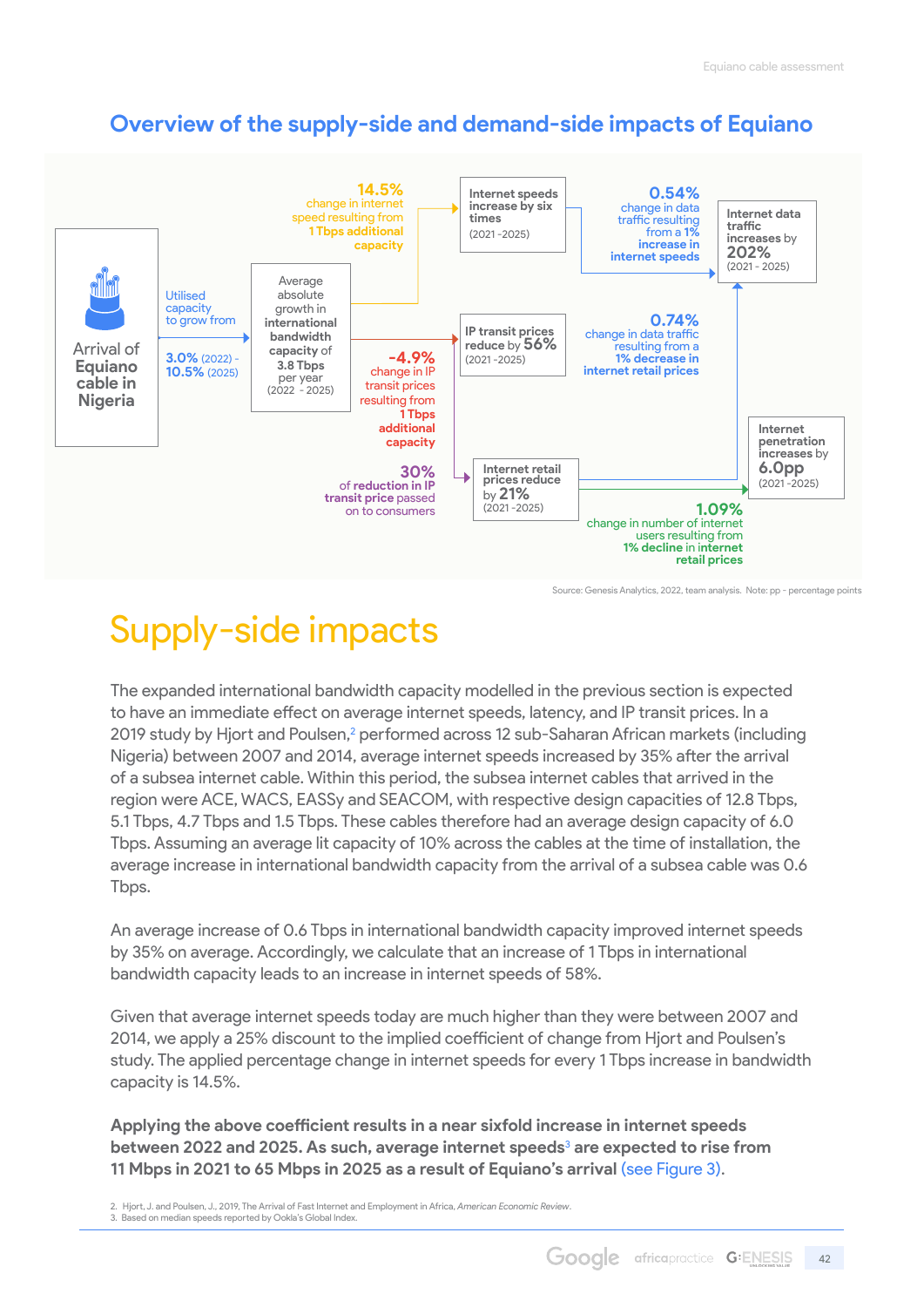

Sources: Ookla, 2022, Speedtest Global Index | Genesis Analytics, 2021, Team Analysis Note: \*\*Equiano impact analysis period

The change in IP transit prices due to increased international bandwidth capacity is derived from the results of a 2020 Analysys Mason study,<sup>4</sup> which quantifies the impact of Google's investment in internet network infrastructure within the Asia-Pacific (APAC) region. The dynamics of the internet market in APAC are different from those in sub-Saharan Africa; however, the results from the APAC study can be applied here, as the state of the APAC internet market during the period covered by the study (2010-2019) is comparable to the current and predicted near-future state of connectivity in sub-Saharan Africa.

The Analysys Mason study finds that IP transit prices declined by 74% between 2010 and 2019 in countries with a strong connection to the network of subsea cables - a result of internet network infrastructure installed during this time. The subsea cables Google invested in within this region are SJC, Indigo and JGA, which have design capacities of 28 Tbps, 36 Tbps and 36 Tbps respectively. Assuming an average lit capacity of 15% by the end of the period, we can project an additional bandwidth capacity of 15 Tbps from the three cables, inducing a 74% reduction in IP transit prices. This implies that an additional 1 Tbps of international bandwidth capacity results in a decline in IP transit prices of 4.9%. **By this coefficient of change, IP transit prices are expected to fall by 56.2% between 2021 and 2025 - from an average of USD 8.1 per Mbps per month across all circuit networks, to an average of USD 3.6 per Mbps per month** (see Figure 4).



Source: TeleGeography, 2021, Pricing Suite | Genesis Analytics, 2022, team analysis Note: \*\*Equiano impact analysis period

4. Analysys Mason, 2020, Economic Impact of Google's APAC Network Infrastructure.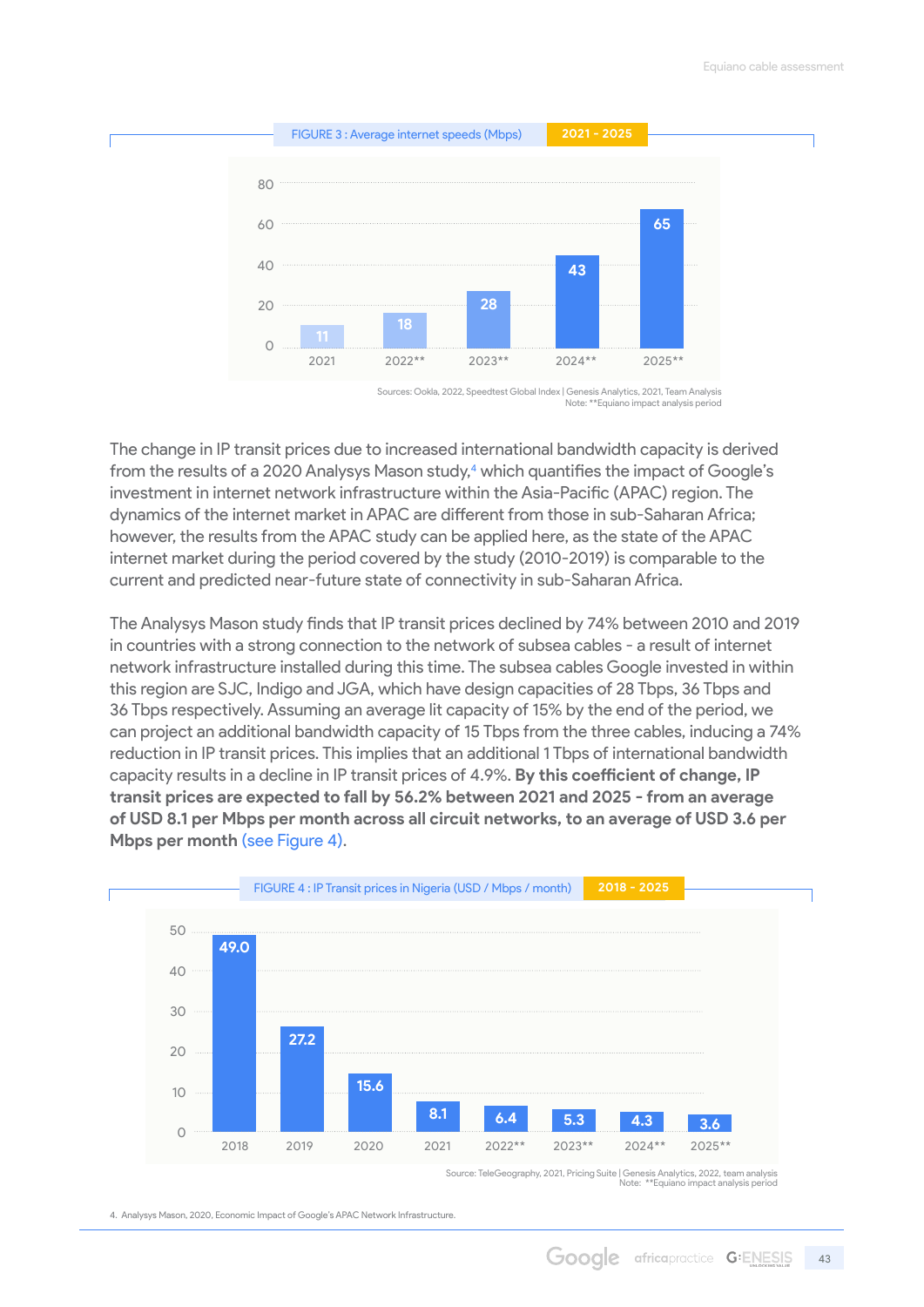In the absence of sufficient data or extensive literature on the relationship between IP transit prices and internet retail prices, it is assumed that only 30% of the reduction in IP transit prices is passed on to consumers. This figure is based on the assumption that ISPs will seek to increase the capital available to them through retained earnings for the purpose of investing in lastmile infrastructure. Moreover, last-mile infrastructure investments are more likely to be made in rural areas, where last-mile connectivity is low due to limited infrastructure networks and challenging topographies.

Accordingly, the reduction in internet retail prices year-on-year is 30% of the decline rate of IP transit prices. Cumulatively, internet retail prices are therefore expected to decline by 21% between 2021 and 2025.

Figures 5 and 6 illustrate the reduction in average mobile data and fixed broadband retail prices.



Sources: International Telecommunication Union, 2019-2020, Measuring Digital Development, ICT Price Trends | Genesis Analytics, 2022, team analysis.<br>Note: \*Forecast | \*\*Equiano impact analysis period



Sources: International Telecommunication Union, 2019-2020, Measuring Digital Development, ICT Price Trends | Genesis Analytics, 2022, team analysis. Note: \*Forecast | \*\*Equiano impact analysis period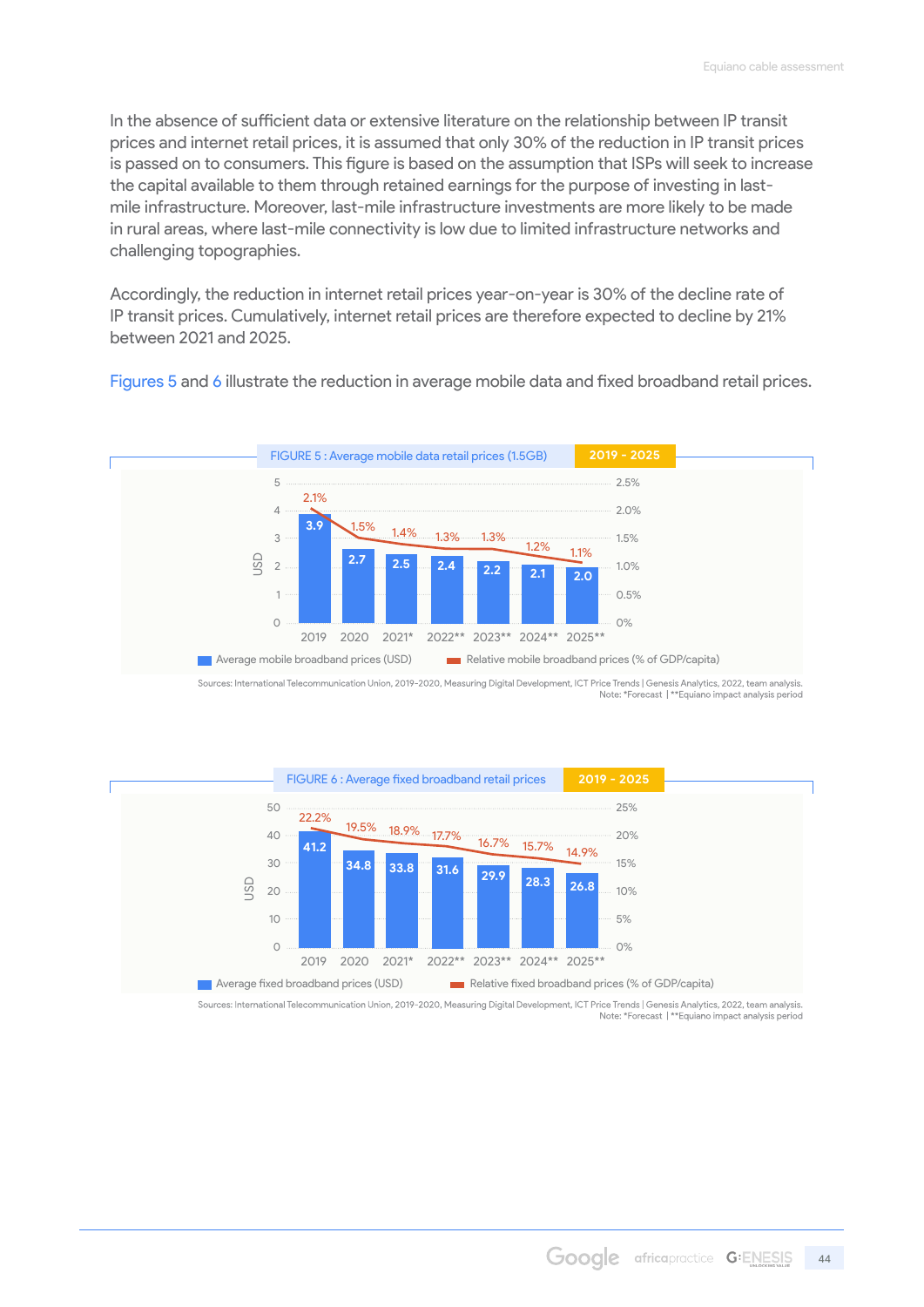# <span id="page-44-0"></span>Demand-side impacts

As illustrated in Figure 1, Equiano is expected to impact the demand-side of the broadband economy - with faster speeds and cheaper broadband access, consumer demand for connectivity is expected to increase.

### **Faster speeds (impact pathway 1)**

Equiano is expected to improve the speed of connectivity across Nigeria, leading to better user experience and a higher demand in data traffic.

Hjort and Poulsen found that, as a result of a new subsea internet cable's arrival, the probability that an individual will use the internet daily rises by 8.2%, while the probability of weekly usage rises by 12.3%. To translate the increase in frequency of using the internet into the equivalent increase in data consumption, we estimate the increase in per capita data consumption by individuals who started using the internet daily or weekly. In both cases, we estimate that, on average, new daily or weekly internet users would have doubled their data consumption.<sup>5</sup>

According to the Digital 2015: Nigeria report by DataReportal, 7% of Nigerians were active social media users in 2015.<sup>6</sup> Using this as a proxy for the share of individuals using the internet daily, we can say that approximately 93% of Nigerians at the time of Hjort and Poulsen's study used the internet less than once a day. Therefore, a total of 20.5% of individuals who did not use the internet daily (93% of the total population) would have doubled their data consumption, translating into an increase in aggregate data traffic of 38.1%. This change, however, arises from faster internet speeds and lower retail prices, both of which follow from the arrival of a subsea cable.

As there is no robust data on the respective faster speeds and lower prices to data traffic, we assume these two factors drive growth in traffic equally. The rise in internet data traffic resulting from faster speeds is therefore 19.1%, owed to the 35% increase in internet speeds reported by Hjort and Poulsen. This results in an implied change coefficient of 54.5% - a 100% increase in internet speeds leads to a 54.5% rise in data traffic. **Applying this coefficient, the total increase in data traffic between 2021 and 2025 due to improved speeds following Equiano's landing in Nigeria is expected to be 184%.**

### **Lower retail prices (impact pathway 2)**

The decline in internet retail prices is expected to drive up both penetration rates and the number of subscribers, while allowing existing users to consume more data and broaden the ways in which they use the internet.

The increase in the number of internet subscribers following a decrease in prices reflects the price elasticity of demand for the internet, an estimate for which can be derived from data on the price elasticity of demand for cable TV. Since the average pricing of cable TV across

6. DataReportal, 2015, Digital 2015: Nigeria.

<sup>5.</sup> The rationale behind this estimate is that most of the new daily internet users would have previously been using the internet weekly - perhaps once, twice or thrice a week. In switching to daily use of the internet, they are increasing their frequency of using the internet by two to seven times. Their daily data consumption would however likely reduce with the higher frequency of using the internet. In light of this, we have made the conservative assumption that the data consumption of new daily internet users increases twice on average. Similarly, a majority of the new weekly internet users will likely have previously been using the internet monthly – perhaps once or twice. Their internet usage frequency will therefore increase by two to four times, and along with it their data consumption. However, daily data consumption will likely reduce. We there fore assume that on average the data consumption of new weekly internet users increases by two times.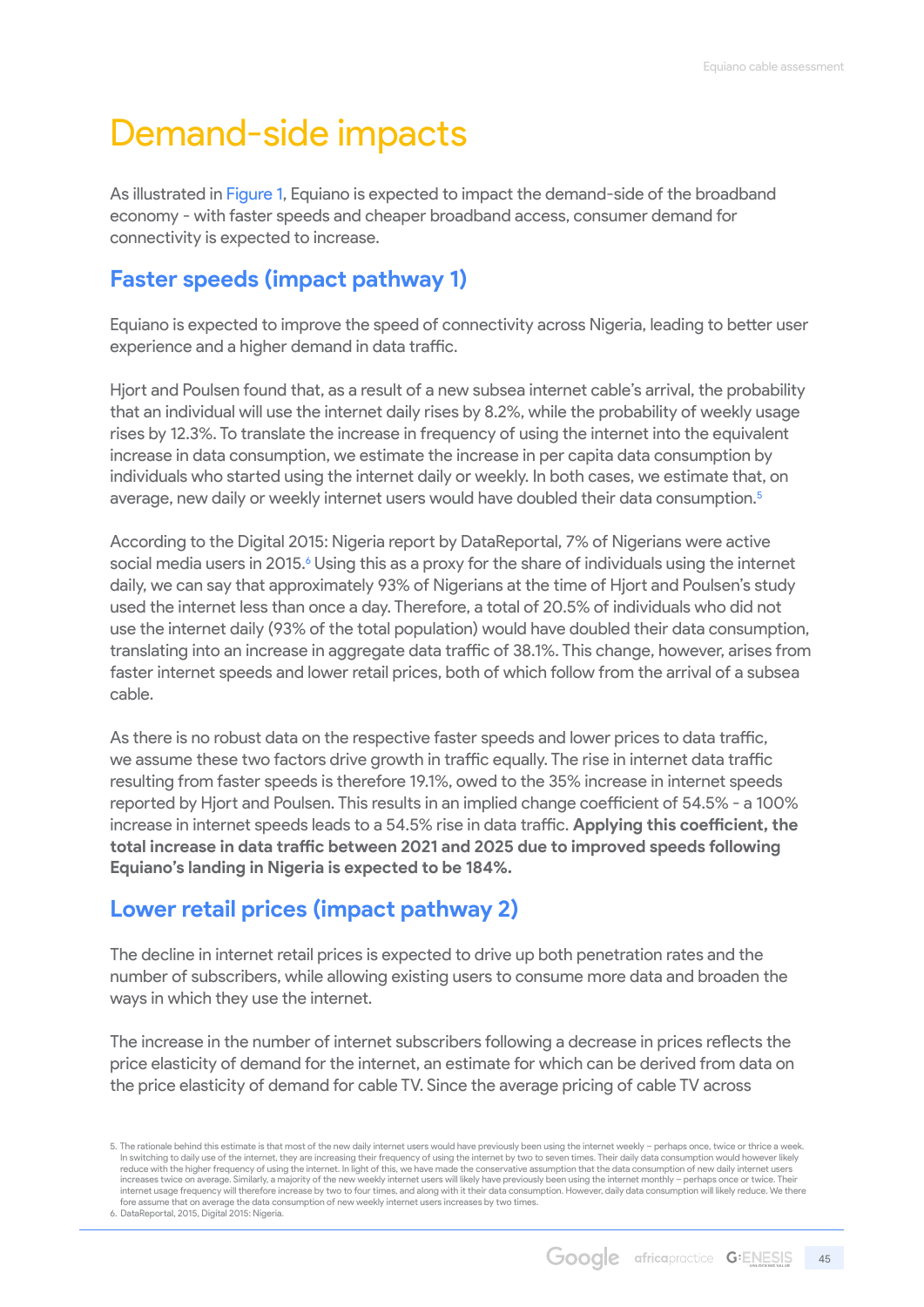different plans and packages is similar to the average pricing of various internet subscription packages, demand for cable TV is used as a proxy for the measurement of the price elasticity of demand for internet subscriptions/usage. Moreover, cable TV and broadband internet have seen similar rates of subscription across households in Nigeria.

A 2012 study by the Commonwealth Telecommunications Organisation<sup>7</sup> graphs out the number of subscribers of cable TV as a function of price. From this, we estimate the elasticities at different price points. Taking the average price elasticity of -1.09 - the average price elasticity between the USD 100 and USD 60 price points - we apply this to the internet market in Nigeria and find that the overall decline in retail prices of 20.6% between 2021 and 2025 increases the number of internet users by 26.7%. **This translates to an increase in internet penetration of 6 percentage points over the same timeframe, as shown in** Figure 7 **below.**



Source: ITU, World Telecommunication/ICT Indicators Database | Genesis Analytics, 2022, Team analysis Note: \*Forecast | \*\*Equiano impact analysis period

As mentioned in the above section, the total change in internet usage that would have been observed in Hjort and Poulsen's (2019) study is estimated at 38.1%. Half of this increase is attributable to improved internet speeds, while the other half is attributable to lower internet retail prices. This translates into an increase in internet usage of 19.1%, attributable to a 20.6% decline in internet retail prices, yielding a change coefficient of 74.1%. By this metric, the total change in data traffic between 2021 and 2025 attributable to lower internet retail prices is 17.6%.

It is worthwhile to note that the Equiano impact pathway distinguishes increased data traffic caused by intensive internet usage from that caused by extensive internet usage. Greater intensive internet usage arises from existing subscribers using the internet more actively for existing use cases. More extensive internet usage is a result of new subscribers and new internet use cases. Though this distinction exists in the theory of change (Equiano impact pathway), quantifying it credibly is a challenge. The modelled increase in data traffic - 201.7% in total between 2021 and 2025 - therefore encapsulates both intensive and extensive increases in internet usage.

Figure 8 illustrates the increases in data traffic attributable to the two impact pathways (increased speeds and reduced retail prices) discussed above.

7. Commonwealth Telecommunications Organisation, 2012, The Socio-Economic Impact of Broadband in Sub-Saharan Africa: The Satellite Advantage.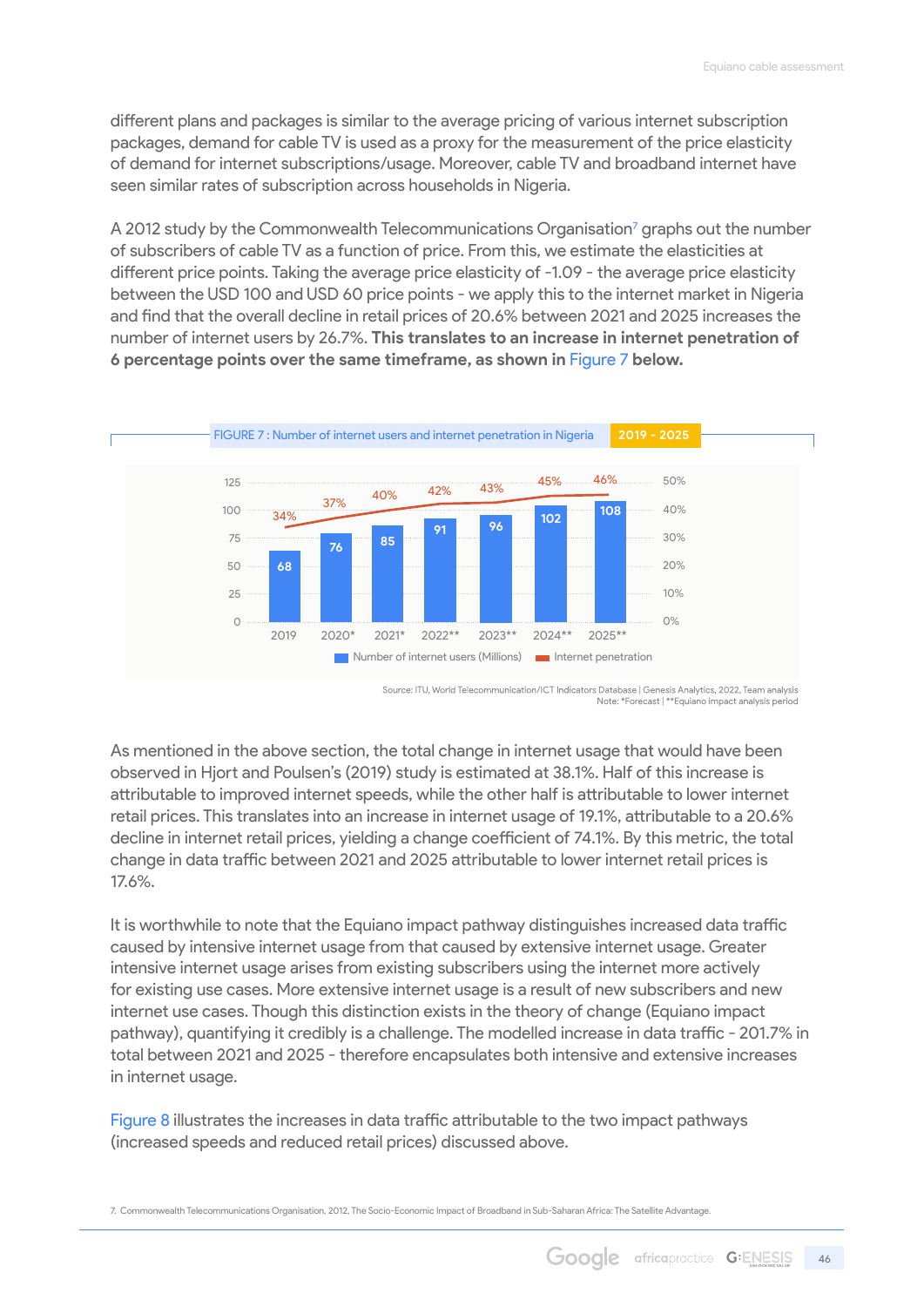<span id="page-46-0"></span>

Source: Genesis Analytics, 2022, team analysis | Analysys Mason, 2017, Wireless Network Data Traffic in sub-Saharan Africa: Trends and Forecasts 2016–2021<br>Note: Exabyte (EB) = 10<sup>12</sup> MB | \*Forecast | \*\*Equiano impact analy

### **First-order economic impact**

Examining the first-order economic impact of Equiano<sup>8</sup> is critical to assessing the cable's overall contribution to Nigeria's economy. The increased data traffic and growing number of internet subscribers will likely boost revenues for ISPs, enabling them to expand as well as invest in improving their fixed and wireless broadband reach. In addition to increasing economic output, this will create a multiplier effect, whereby improved fixed and wireless broadband connectivity spurs a further increase in internet demand, ultimately leading to notable growth in the ICT sector.

Increased adoption of the internet by more people and for more uses will lead to additional growth in the digital economy and peripheral sectors. Although it will cause a shift in business and service delivery models, this will not necessarily entail the demise of traditional businesses. Retailers in countries with large e-commerce industries have reported that some verticals have experienced growth in revenues from their physical stores concurrently with growth in their online sales.

Growth of the digital economy will also spill over into peripheral sectors, such as transport and storage due to the growth of e-commerce. A greater share of business operations being undertaken online will enable improved coordination, collaboration and automation. This in turn will boost the productivity of labour and capital, resulting in greater economic output.

### **Second-order economic impact**

Figure 9 summarises Equiano's second order economic impacts on real GDP growth, employment and savings in greenhouse gas emissions.

8. Though not quantified, the economic growth that should result from the installation of the Equiano cable will manifest primarily through first-order economic impacts. The modelling and quantification of the first-order economic impact requires rich sectoral data, business micro data and data on the digital economy, none of which are readily available. Since the relationship between the outcome variables and the second-order economic impact variables can be established through the results of other empirical studies on this topic, modelling and quantifying the first-order economic impact is not necessary to quantify the ultimate economic impact of the Equiano cable.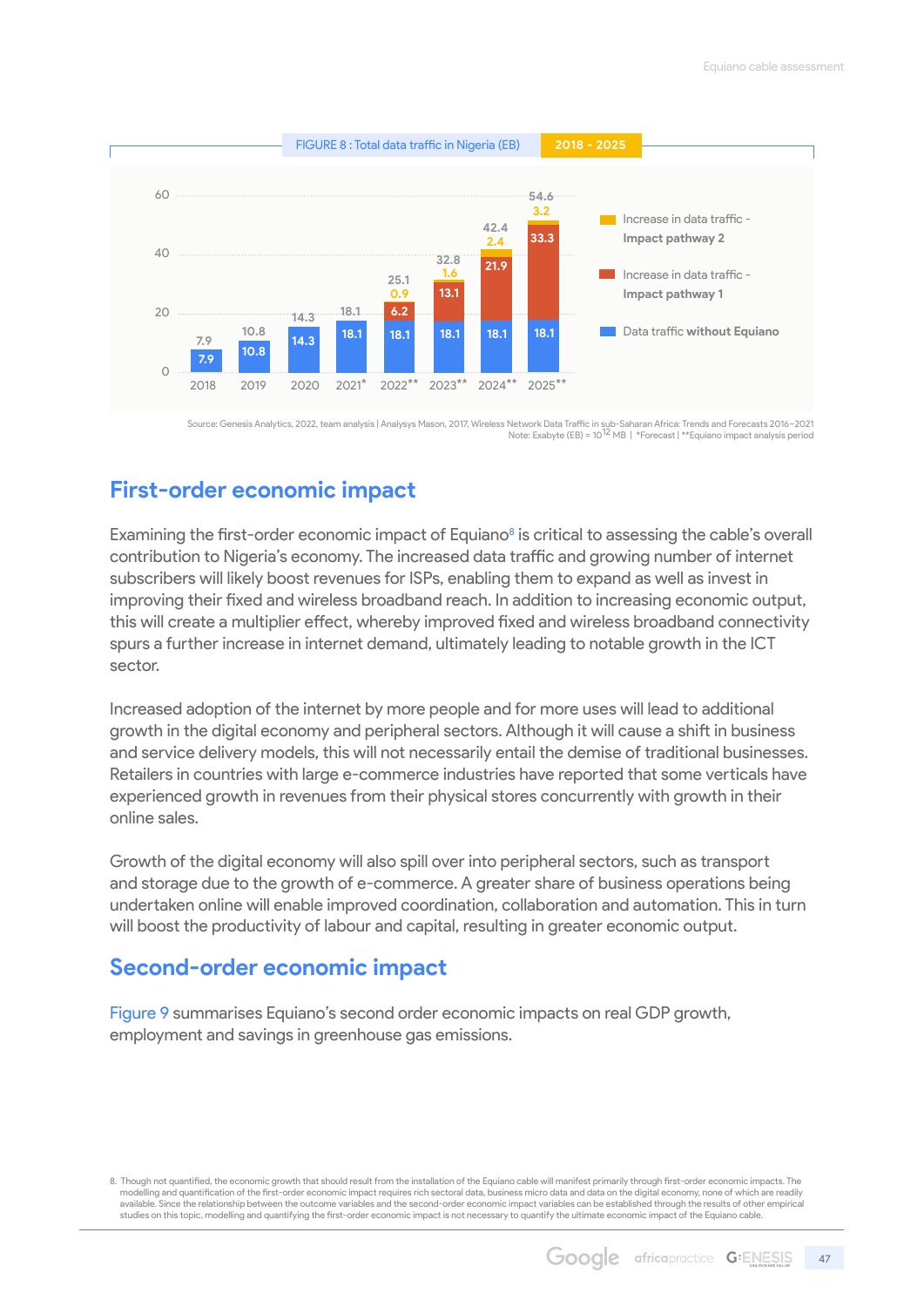<span id="page-47-0"></span>

Source: Genesis Analytics, 2022, team analysis | Note: pp - percentage points

### **Real GDP growth**

Based on the literature review, increased internet usage and broadband penetration are expected to yield higher real economic growth. A 2020 RTI study<sup>9</sup> found that a 10% increase in international bandwidth consumption per user in South Africa results in a 0.15% increase in GDP per capita.<sup>10</sup> By reconstructing the total international bandwidth consumption (data traffic) in the context of the RTI study (2005-2017) - as well as the resultant increase in GDP based on the observed increase per capita - we found a change coefficient of 0.92%. This means a 100% increase in data traffic leads to a 0.92% increase in real GDP, or an increase in the real growth rate of 0.92 percentage points. The resultant increase in real GDP by 2025 - due to the 202% predicted increase in data traffic by the same year - is thus 1.26%.

Two separate studies - by Scott<sup>11</sup> and Qiang et al.<sup>12</sup> - found that an increase in broadband penetration of ten percentage points in developing countries leads to a rise in the real economic growth rate, observing increases of 1.35 and 1.38 percentage points respectively. Taking the average of the two coefficients and applying the result to this model, we find that the increased internet penetration in Nigeria of 6 percentage points between 2021 and 2025 will lead to a rise in real GDP of 0.8% within the same time period.

Accordingly, Nigeria's real GDP is expected to be USD 10.1 billion more than it otherwise would have been in 2025, reflecting an increase in the average year-on-year real economic growth rate of 0.52 percentage points between 2022 and 2025. The Equiano cable will have led to an additional USD 25.3 billion in total economic output between 2022 and 2025. With an average population growth rate of 2.5%, the additional overall economic growth will result in a faster average year-on-year growth rate of 0.50 percentage points per capita GDP.

<sup>9.</sup> RTI International, 2020, Economic Impacts of Submarine Fiber Optic Cables and Broadband Connectivity in South Africa.

<sup>10.</sup> Though the RTI series on the economic impacts of submarine fibre optic cables covers Nigeria, the study on Nigeria does not analyse the impact of the installation of a new subsea cable on bandwidth consumption nor economic output.

<sup>11.</sup> Scott C., 2012, Does Broadband Internet Access Actually Spur Economic Growth? 12. Qiang C. et al., 2009, Economic Impacts of Broadband. *Information and Communications for Development.*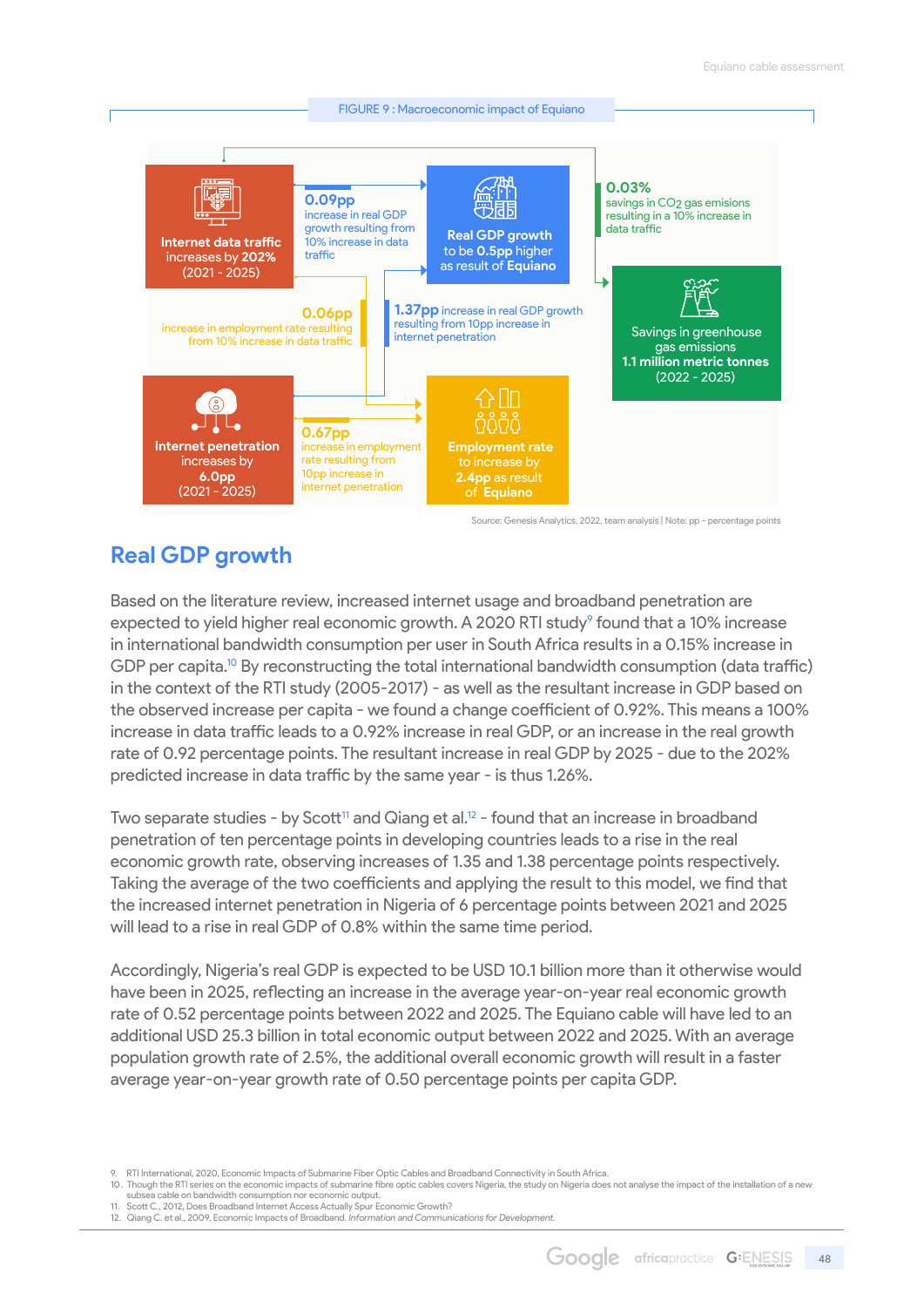<span id="page-48-0"></span>

Note: \*Forecast | \*\*Equiano impact analysis period



Source: IMF, 2021, World Economic Outlook | Genesis Analytics, 2022, team analysis Note: \*Forecast | \*\*Equiano impact analysis period

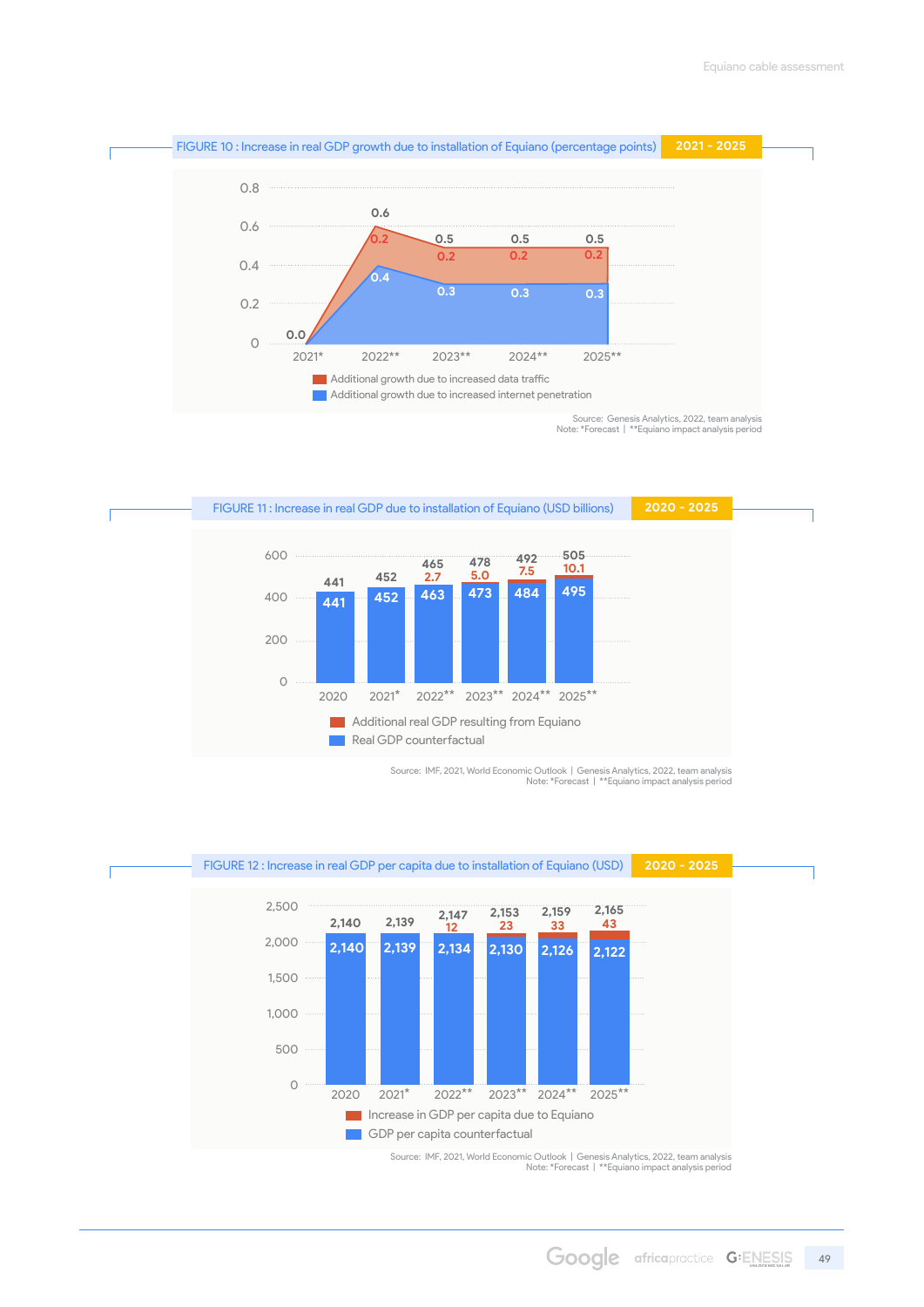### <span id="page-49-0"></span>**Employment**

The increase in data traffic and internet penetration is expected to create new opportunities for first-time users. It will also enable existing users to find new ways of positively using the internet, leading to greater employment within the digital economy and the ICT sector. To quantify Equiano's impact on the employment rate in Nigeria, we incorporate the findings of the RTI study on the economic impacts of submarine fibre optic cables and broadband connectivity in Nigeria.<sup>13</sup>

The study found that between 2008 and 2013, in areas connected to Nigeria's terrestrial fibre infrastructure (within 500m of a terrestrial fibre optic cable), the arrival of a new submarine cable increased the likelihood of being employed by 7.8%. Between 2008 and 2013, three cables were landed in Nigeria - MainOne, Glo-1 and WACS - with an average design capacity of 7.32 Tbps. Assuming an initial lit capacity of 10% for these cables, and applying the existing change coefficients established by this assessment so far, we calculate the arrival of a subsea cable in Nigeria translates, on average, into an increase in data traffic of 10.8%, as well as an increase in internet users of 0.9 percentage points. We assume that the increase in data traffic and the increase in the number of internet users contribute equally to the 7.8% rise in the likelihood of being employed in connected areas.

To quantify the number of new jobs created as a result of the arrival of a subsea cable (in the context of the RTI study), we estimate the proportion of the population living in connected areas. In 2013, the metropolitan area network that forms the last-mile fibre optic network covered about 10% of Nigeria by land mass. The metropolitan area fibre optic network was limited to major cities and state capitals like Lagos, Abuja and Port Harcourt. The population of the ten largest cities in 2013 accounted for 15.1% of the total population. It is likely that this is approximately the share of the population that lived within 5km of the last-mile fibre optic network at the time.

Assuming a uniform distribution of individuals within a 5km radius of the terrestrial fibre optic network would mean that 10% of individuals lived within the connected areas i.e. a 500m radius. This means that around 1.5% of Nigerians lived in connected areas over the period covered by the study. As such, the arrival of a subsea cable would have resulted in an increase in the national employment rate of 0.12%, arising equally from increases in data traffic and internet penetration.

By this metric, a 10% increase in data traffic results in a 0.06 percentage point increase in the national employment rate, while a 10% increase in the number of individuals using the internet internet penetration leads to a 0.7 percentage point increase in the national employment rate. The average data traffic increase of 32% year-on-year between 2021 and 2025 is thus expected to increase the employment rate by 0.76 percentage points. An average annual increase in the number of individuals using the internet of 6.1% between 2021 and 2025 should result in an employment rate in 2025 that is 1.6 percentage points higher than that of 2021. **The employment rate in Nigeria should therefore be 2.4 percentage points higher by 2025, representing a total of approximately 1.6 million jobs created between 2022 and 2025 as a result of Equiano's landing. This equates to an average of 330,000 jobs annually over the same time frame.**

13. RTI International, 2020, Economic Impacts of Submarine Fiber Optic Cables and Broadband Connectivity in Nigeria.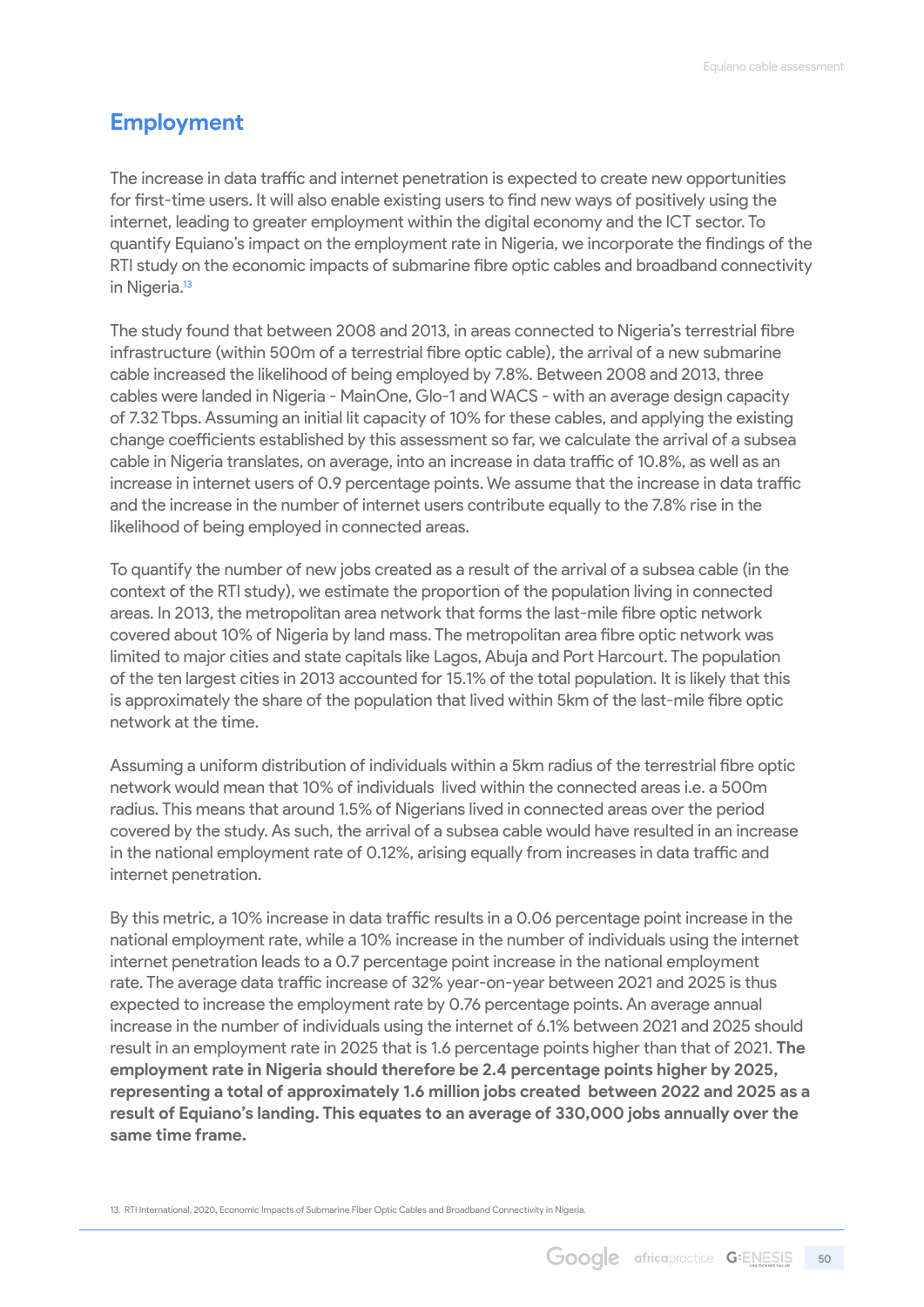<span id="page-50-0"></span>

Source: Genesis Analytics, 2022, team analysis | Note: \*\*Equiano impact analysis period

# Greenhouse gas emissions

According to a 2013 SQW study<sup>14</sup> in the UK, an average increase in internet speeds of 48% in 2012 yielded an average saving in CO2 gas emissions of 0.7 million tonnes, equivalent to 0.14% of the counterfactual CO2 emissions for that year. Given that internet speeds only affect data traffic within the framework of this study, the results of the SQW study imply that a 100% increase in data traffic would yield a savings in CO<sub>2</sub> gas emissions equivalent to 0.29% of the counterfactual. Applying this coefficient to this study, while allowing for a 50% increase in the impact of data traffic on CO<sub>2</sub> gas emissions year-on-year as a result of new internet use cases, yields a cumulative savings in CO2 emissions of 1.1 million tonnes over the period 2022 to 2025. This averages out to an annual CO2 emissions savings of 264 kilotons or approximately 0.2% of annual emissions in 2020.



Source: Genesis Analytics, 2022, team analysis | Note: \*\*Equiano impact analysis period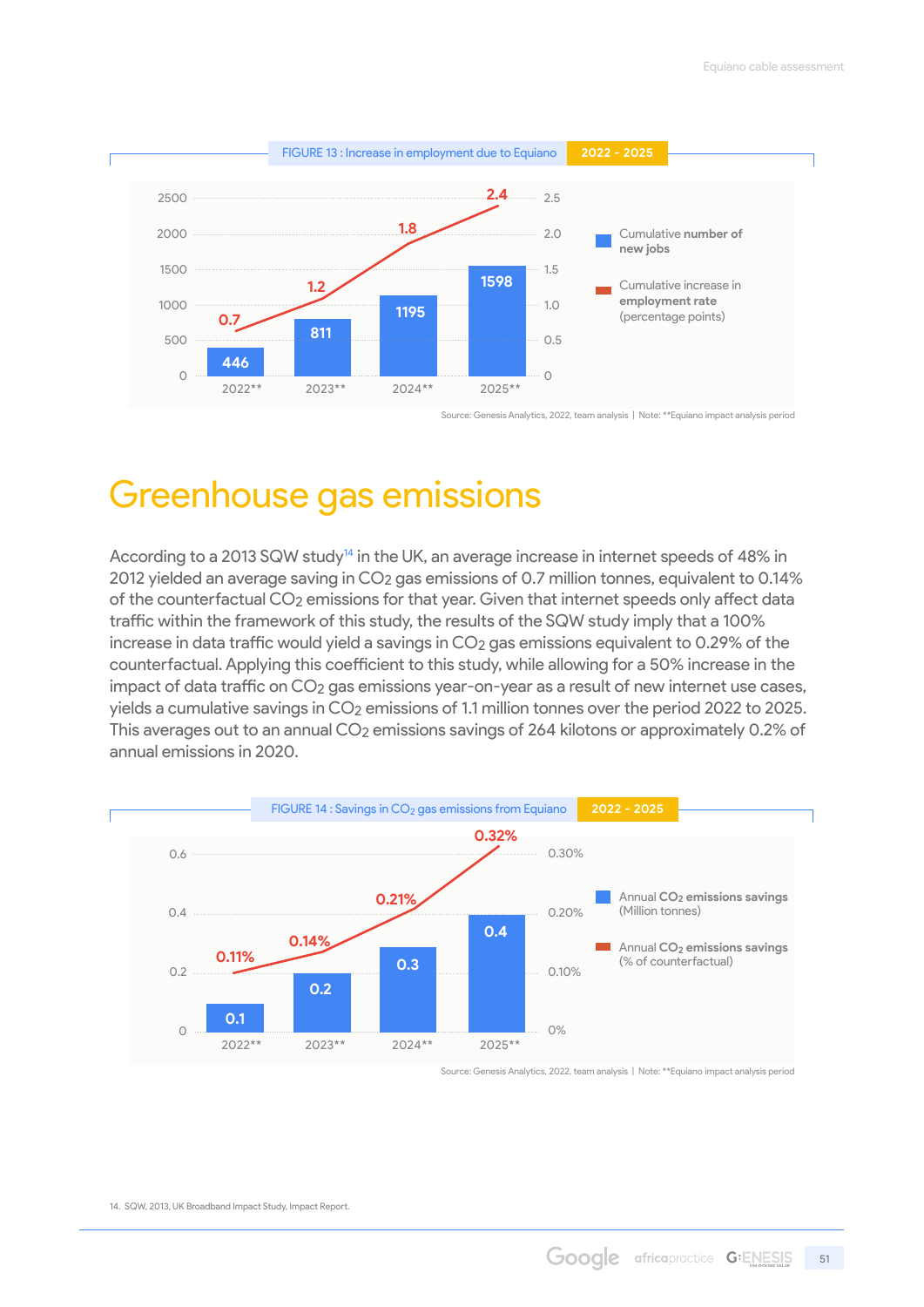# <span id="page-51-0"></span>**Literature review**

A number of studies have been conducted analysing the effect that improvements in various elements of internet provision have on the economies of different countries and regions. The following variables have previously been analysed in these studies: the landing of a subsea cable, broadband penetration, broadband consumption, digitisation, and ICT regulation.

## Impact of a subsea cable on the internet market and wider economy

RRTI analysed the impact of the landing of subsea fibre optic cables and improved broadband connectivity on several sub-Saharan African countries - including South Africa and Nigeria – between 2009 and 2014.<sup>15</sup> The studies focused on the cables that landed during this period – SEACOM, EASSy and WACS. The hypothesis is that the arrival of a subsea cable stimulates network expansion by ISPs, which leads to increased data traffic competition and therefore to decreased internet retail prices, as well as increased speeds. As a result, consumers increase their consumption of digital content, products and services, while some become first-time internet subscribers. The ease of doing business also improves with higher internet speeds, quality and reliability; more businesses use the cloud and e-commerce for the first time. This results in the emergence of new firms and startups, as well as growth in productivity, efficiency and revenue for businesses.

The RTI South Africa study finds that the arrival of the aforementioned subsea cables led to an increase in the employment rate by 2.2 percentage points between 2009 and 2014, though only in areas that are in close proximity to a terrestrial fibre optic cable. At a national level, no impact was observed on employment. Firms in areas that are close to terrestrial fibre optic cables were found to have a 23% increase in net firm entry<sup>16</sup> on a quarterly basis, on account of recently installed subsea cables. The arrival of subsea cables is also seen to increase growth in GDP per capita by 1.21 percentage points, leading to per capita income being 6.1% higher after five years as compared to the counterfactual. In the long run, the RTI study finds that increased international bandwidth consumption and broadband penetration have an impact on GDP per capita. A 10% increase in international bandwidth consumption leads to a 0.15% increase in GDP per capita, while a 10% increase in broadband penetration leads to a 0.27% increase in GDP per capita.

The RTI Nigeria<sup>17</sup> study evaluates the impact of the arrival of submarine fibre optic cables on the economy between 2008 and 2013. During this period, there were three subsea cables that landed in Nigeria - Glo-1 (2.5 Tbps), MainOne (5.0 Tbps) and WACS (14.5 Tbps) - with an average design capacity of 7.3 Tbps. The study specifically looks at the impact of the new subsea cables on the likelihood of being employed and the productivity of firms. It finds that in areas with last mile connectivity (within 500m of the terrestrial fibre optic network) the likelihood of employment increases by 7.8%. However, beyond these areas, there was no evidence to suggest the arrival of new subsea cables resulted in job creation.

<sup>15.</sup> RTI International, 2020, Economic Impacts of Submarine Fiber Optic Cables and Broadband Connectivity in South Africa. RTI International, 2020, Economic Impacts of

Submarine Fiber Optic Cables and Broadband Connectivity in Nigeria 16. Net firm entry refers to the number of new firms entering a market minus the number of firms

<sup>17.</sup> RTI International, 2020, Economic Impacts of Submarine Fiber Optic Cables and Broadband Connectivity in Nigeria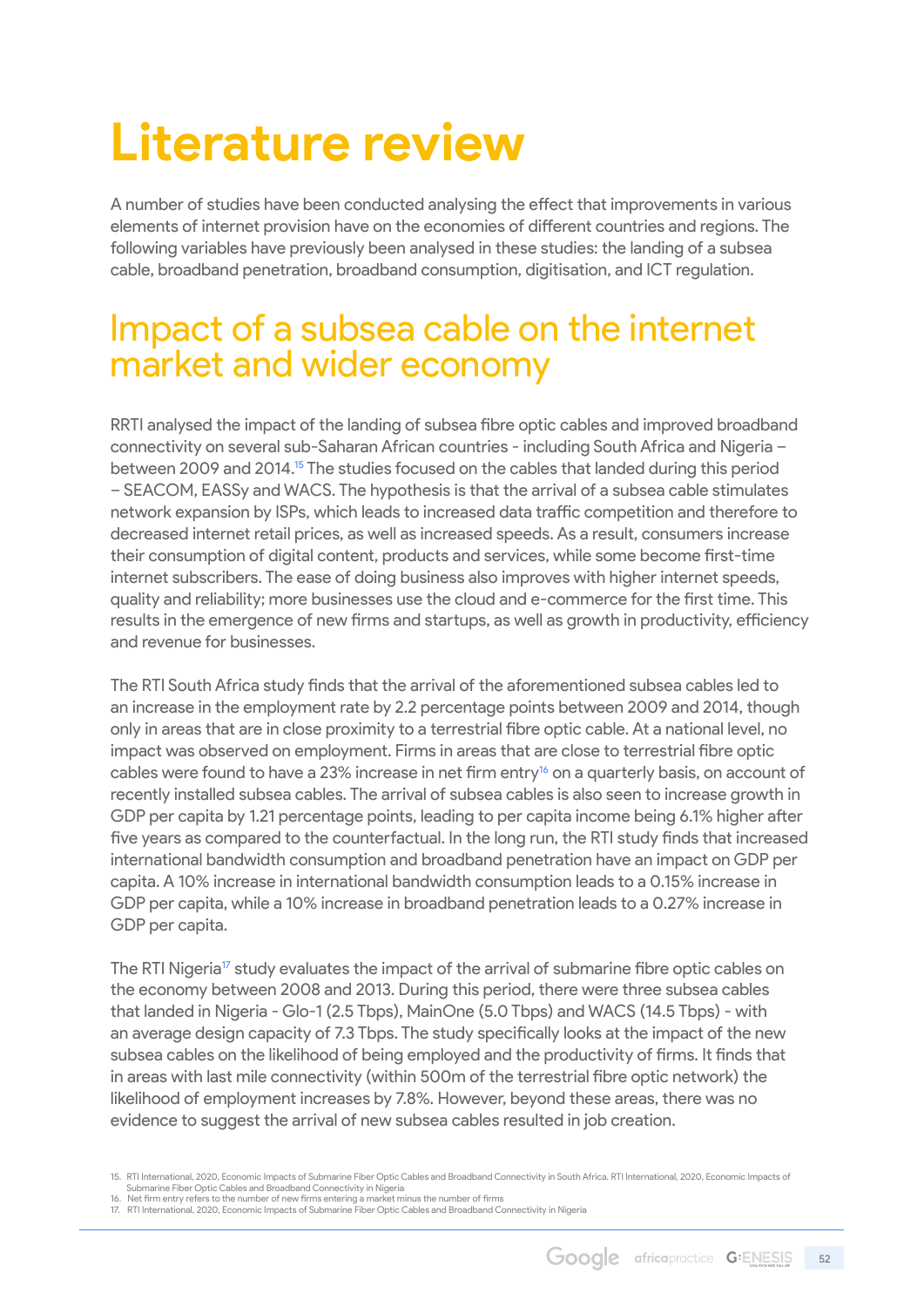The study also found that firms in connected areas experienced higher productivity and increased input by leveraging improved connectivity. This was especially the case for ICTintensive sectors such as financial services. This sector was found to have experienced an increase in its exports of 1,100% by 2017 as a result of the arrival of the new subsea cables.

Hjort and Poulsen measured the effect of the arrival of subsea cables on employment and wages in 12 African countries, including South Africa, between 2007 and 2014.<sup>18</sup> They found that employment increases by 2.2 to 3.1 percentage points in areas that are connected (within 500m) to the internet backbone network - the terrestrial fibre optic cable network - in South Africa. The increase in the employment rate in the connected areas does not result from a shift in jobs from the unconnected areas (through migration of employees or businesses) as the impact of the arrival of subsea cables in unconnected areas is near zero and statistically insignificant.

Hjort and Poulsen also found that the increase in overall employment is driven specifically by more employment in skilled occupations. The increase in employment in the connected areas was found to be accompanied by 2.4% to 3.3% increase in average incomes, as proxied by light density at night.

Hjort and Poulsen also identified the mechanism through which the increase in employment is achieved. The arrival of a subsea cable boosts internet speeds and decreases retail prices, which in turn increases internet usage both intensively (greater and more diverse internet usage by existing users) and extensively (the emergence of new users). This leads to the entry of new firms, particularly in sectors that rely heavily on ICT such as finance and services.

Internet speeds in areas connected to the internet backbone were found to have increased by up to 35% after the arrival of a subsea cable. Fixed broadband subscription prices decreased by 25% to 35% annually in the first four years following the installation of a subsea cable, as shown in Figure 15 below. In the connected areas, the probability that an individual uses the internet daily increased by 8.2% to 12.4%, while the probability that an individual uses the internet weekly increased by 12.3% to 14.2% after the landing of a new subsea cable.

Analysys Mason measured the impact of Google's USD 2 billion investments in network infrastructure - six subsea cables, edge infrastructure and Google Global Cache - in the APAC region between 2010 and 2019.<sup>19</sup> These investments enabled the acceleration of the supply of international bandwidth capacity and increased the diversity of routes, not only benefiting Google's services, but also the broader connectivity ecosystem in the region.

Specifically, 367 Tbps of additional capacity was achieved through the installed submarine cables. This resulted in download speeds four times faster, a 12% to 49% reduction in enduser latency, and a 74% decrease in IP transit prices in the countries that had strong subsea cable connectivity. From this improvement in the connectivity ecosystem, three new internet use cases could be supported - video conferencing, commerce and transactions, and cloud services. Ultimately, between 2010 and 2019, the improvement in the connectivity ecosystem led to the creation of 1.1 million jobs and USD 430 billion in additional GDP within the APAC region.

<sup>18.</sup> Hjort J. and Poulsen J., 2019, The Arrival of Fast Internet and Employment in Africa, *American Economic Review.* 19.  Analysys Mason, 2020, Economic Impact of Google's Apac Network Infrastructure.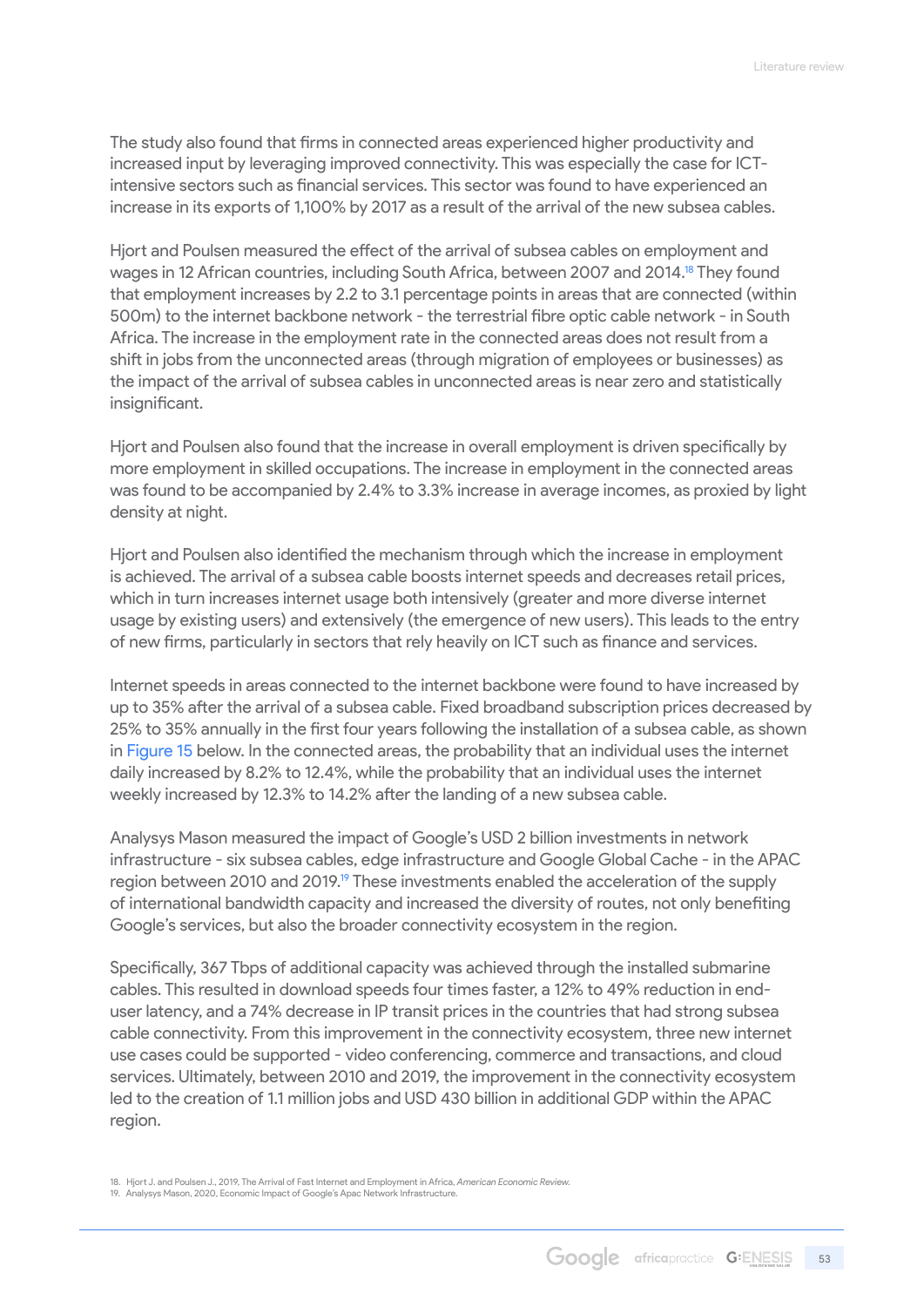## <span id="page-53-0"></span>Impact of increased broadband penetration on economic output

A number of studies have specifically looked at the impact of increased broadband penetration on economic output. In 2016, Minges published an extensive literature review on this subject, outlining the results of various studies that have sought to establish a relationship between these two variables. Katz and Callorda's 2018 study<sup>20</sup> examined the economic contribution of fixed and mobile broadband. Table 2 below shows the results of these studies. All the coefficients were statistically significant with a significance level of at least 10%.

The results from the studies all show a positive relationship between broadband penetration and economic growth, including in emerging economies such as Nigeria. The higher income levels are not only at a national, but also a household and per capita level. Qiang et al.<sup>21</sup> and Scott<sup>22</sup> modelled the impact of an increase in fixed broadband penetration on developing countries' real growth rate. The average between the two authors' findings for this change coefficient is an increase of 1.37 percentage points in real economic growth, following an increase in fixed broadband penetration of ten percentage points. Mobile broadband penetration was found to have a greater economic impact than fixed broadband penetration: a one percentage point increase in the former induced a 0.18% increase in GDP per capita, compared with 0.06% for fixed broadband penetration.



20. Katz R., Callorda F., 2018, The Economic Contribution of Broadband, Digitization and ICT Regulation. *ITU Publications.*

- 21.  Qiang C. et al., 2009, Economic Impacts of Broadband. *Information and Communications for Development.* 22. Scott C., 2012, Does Broadband Internet Access Actually Spur Economic Growth?
- 23. Hjort J. and Poulsen J., 2019, The Arrival of Fast Internet and Employment in Africa, American Economic Review, pg 1032 1079.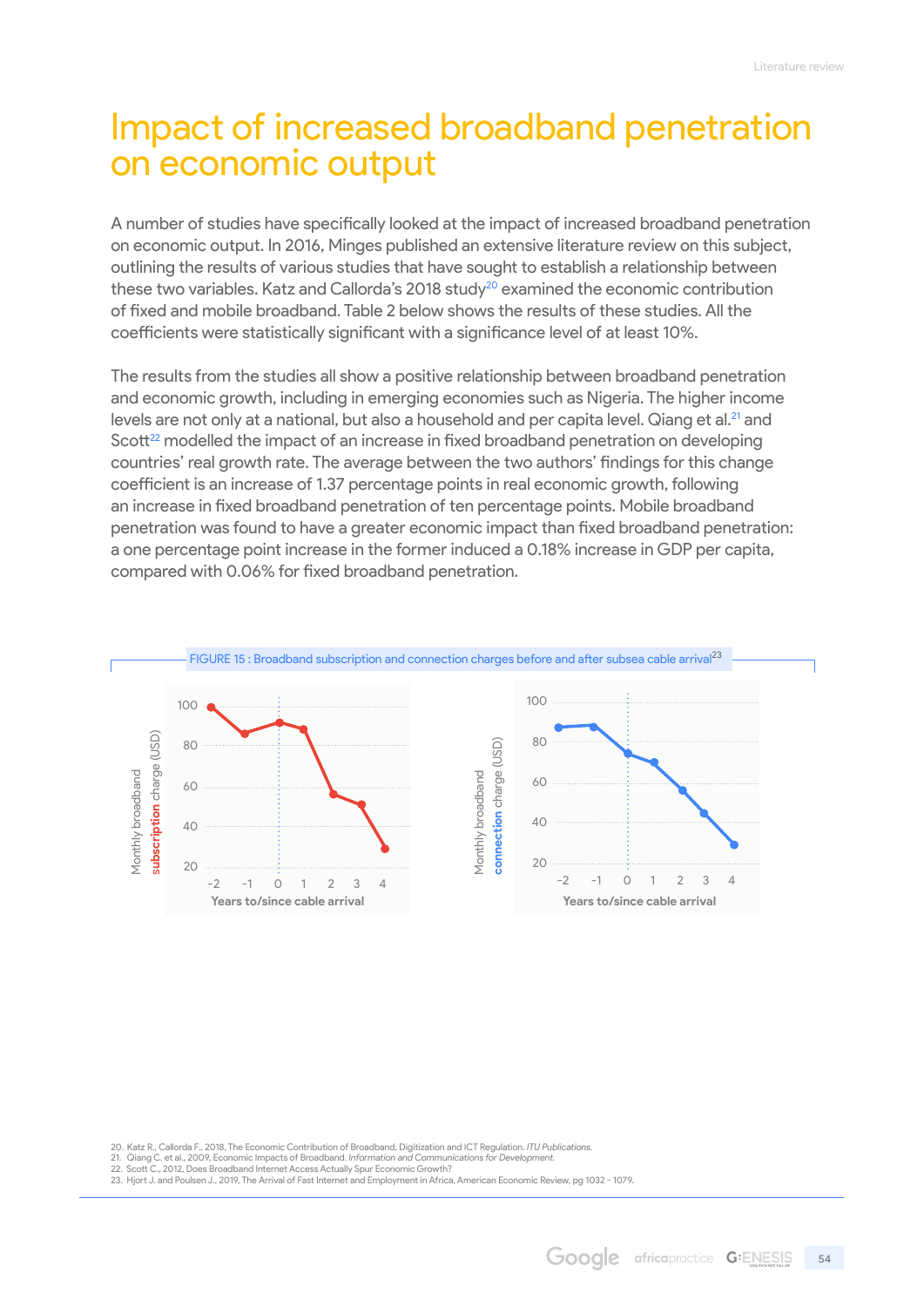#### **Author(s) Focus country(s)/ region Study time frame Key explanatory variable Change in explanatory variable Dependent variable Change in dependent variable** Czernich, Falck, Kretschmer and Woessmann (2009) OECD countries  $-25$ 1996 - 2007 Broadband penetration (% of population) 10 percentage points increase GDP growth rate 0.65 percentage points Koutroumpis (2009) EU countries -  $15$  2003 -2006 Broadband penetration (% of population) 10 percentage points increase GDP growth rate  $0.26 - 0.85$ percentage points Zaballos and Lopez-Rivas  $(2012)$ LAC countries -  $26 \mid 2003 \cdot$ 2009 Broadband penetration (% of population) 10 percentage points increase GDP per capita 3.19% Qiang, Rossotto & Kimura (2009) Developed countries - 120\* 1986 - 2006 Fixed broadband penetration (% of population) 10 percentage points increase GDP growth rate 1.21 percentage points Qiang, Rossotto & Kimura (2009) **Developing** countries - 120\* 1986 - 2006 Fixed broadband penetration (% of population) 10 percentage points increase GDP growth rate 1.38 percentage points Scott (2012) Developed countries - 86\* 1980 - 2011 Fixed broadband penetration (% of population) 10 percentage points increase GDP growth rate 1.19 percentage points Scott (2012) Developing countries - 86\* 1980 - 2011 Fixed broadband penetration (% of population) 10 percentage points increase GDP growth rate 1.35 percentage points Thompson and Garbacz (2011) Developed countries 2005 - 2009 Fixed broadband penetration (% of households) 10 percentage points increase GDP per household 0.77 percentage points Katz and Callorda (2012a) Panama 2000 - 2010 Fixed broadband penetration (% of households) 10 percentage points increase Real GDP 0.44% Katz and Callorda (2018) Global - 139 countries 2010 - 2017 Fixed broadband penetration (% of population) 1 percentage points increase GDP per capita 0.08% Katz and Callorda (2018) High income countries  $2010 -$ 2017 Fixed broadband penetration (% of population) 1 percentage points increase GDP per capita  $0.14%$ Katz and Callorda  $(2018)$ Middle income countries 2010 - 2017 Fixed broadband penetration (% of population) 1 percentage points increase GDP per capita 0.06% Thompson and Garbacz (2011) Developed countries 2005 - 2009 Mobile broadband penetration (% of households) 10 percentage points increase GDP per household 0.52% Katz and Callorda (2012b) Philippines 2000 -2010 Mobile broadband penetration (% of households) 10 percentage points increase Real GDP 0.32% Katz and Callorda (2018) Global - 139 countries  $2010 -$ 2017 Mobile broadband penetration (% of population) 1 percentage points increase GDP per capita  $0.15%$ Katz and Callorda  $(2018)$ Middle income countries 2010 - 2017 Mobile broadband penetration (% of population) 1 percentage points increase GDP per capita 0.18% Katz and Callorda (2018) Low income countries 2010 - 2017 Mobile broadband penetration (% of population) 1 percentage points increase GDP per capita 0.20% Czernich, Falck, Kretschmer and Woessmann  $(2009)$ OECD countries - 25  $1006 -$ 2007 Introduction of broadband - GDP per capita growth rate 2.7 - 3.9 percentage points Katz and Callorda (2013) Ecuador 2009 -2011 Household having broadband - Average annual household income 3.67% Deloitte (2012) Global - 96 2008 - Substitution from 2G 10 percentage GDP per 0.15 percentage

#### **Table 2: Impact of broadband penetration on economic output – meta analysis**

\* Total number of countries included in the study, inclusive of developing and developed countries

2011

to 3G penetration

points increase in 3G .<br>penetration

countries

capita growth rate

points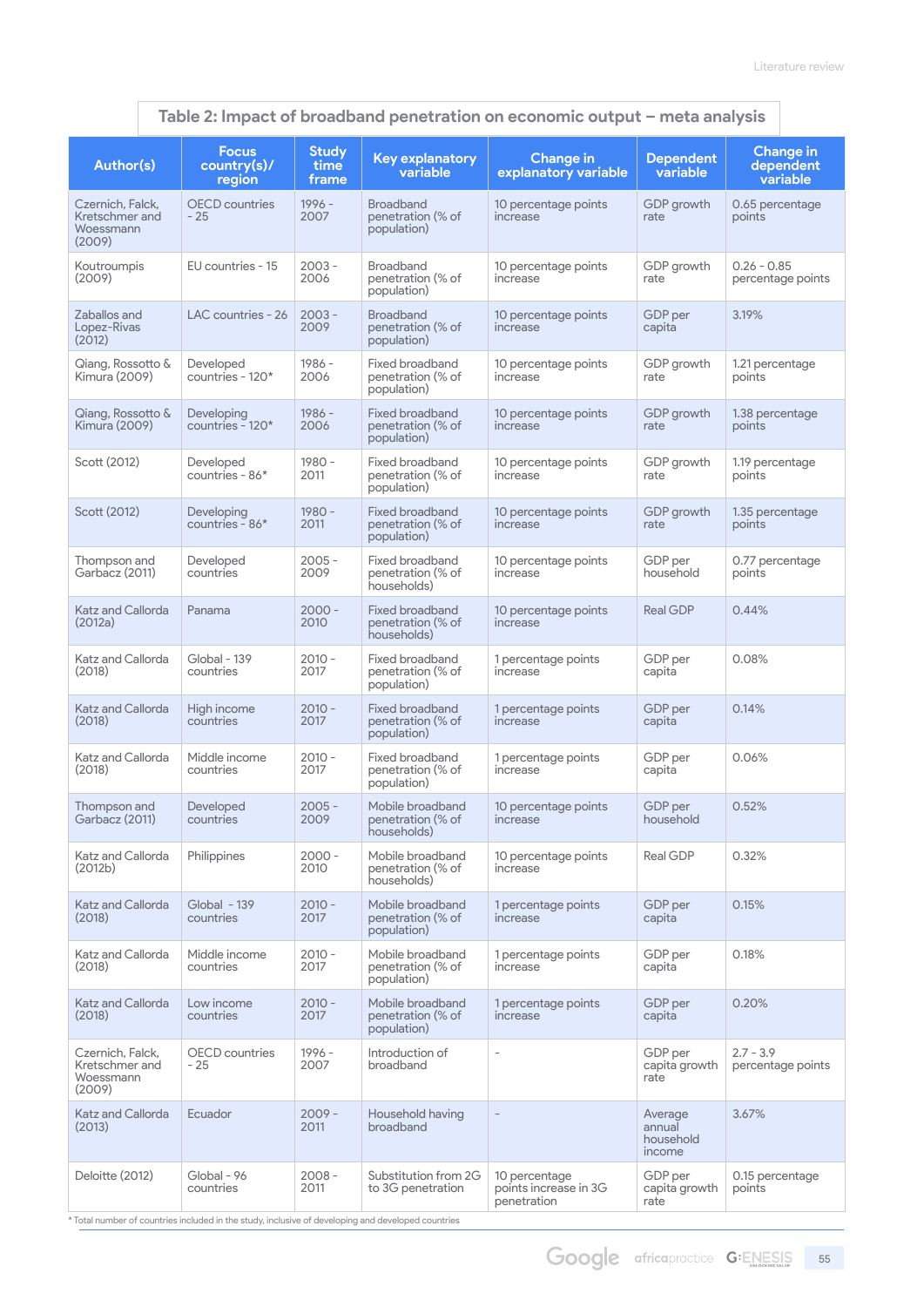## <span id="page-55-0"></span>Impact of broadband penetration and internet usage on greenhouse gas emissions

The potential of increased broadband penetration and adoption in commercial and social activities to positively contribute to the reduction of greenhouse gas emissions has long been recognised. Several impact pathways lead to this outcome, including: reductions in the use of paper arising from electronic communication and publications; savings in the consumption of petroleum products due to teleconferencing and telecommuting; and reduced energy demand for the construction and maintenance of retail and other commercial real estate spaces due to the proliferation of e-commerce.

In 2007, Fuhr and Pocias $k^{24}$  estimated the savings in greenhouse gas emissions arising from wide adoption and use of broadband-based applications between 2007 and 2017 in the US. By reviewing scientific literature, they estimated that the potential impact of changes from the delivery of broadband is an incremental reduction in greenhouse gas emissions of more than 1 billion tonnes over the ten-year period. E-commerce would contribute about 21% to the estimated savings in greenhouse gas emissions, teleconferencing 20%, increased electronic publication and communication 7%, while 52% of the savings would be attributable to telecommuting.

In 2013, SQW<sup>25</sup> estimated the environmental impacts of the increase in broadband speeds in the UK, arising from both public and private sector initiatives. Public and private investments in broadband infrastructure are projected to lead to an average increase in broadband speeds across the UK of approximately 48% annually between 2008 and 2025. This in turn is expected to lead to savings of 1.6 million tonnes of  $CO<sub>2</sub>$  emissions annually by 2024, and a total of 12.4 million tonnes of CO<sub>2</sub> emissions between 2009 and 2024.

These savings in greenhouse gas emissions are modelled to arise from the following reductions:

- 2.3 billion kms in annual commuting, predominantly in car usage due to increased remote working.
- 5.3 billion kms in annual business travel, largely in car usage, through increased use of video conferencing and online collaboration tools.
- 1 billion kWh of electricity usage per annum through the shifting of server capacity onto more energy-efficient public cloud platforms by broadband-using firms.

Despite this, internet usage and the ICT sector as a whole have their own carbon footprint, resulting from the energy requirements of running data centres, servers, applications and networks.26 The ICT sector currently contributes 2 to 3% of global greenhouse gas emissions. There has therefore been an effort by various governments, businesses and organisations to mitigate the sector's carbon footprint through new energy-efficient data centres and servers, as well as the increased use of both renewable and carbon-free energy to power internet infrastructure.

<sup>24.</sup> Fuhr J.P., Pociask S., 2007, Broadband Services: Economic and Environmental Benefits, *The American Consumer Institute.*

<sup>25.</sup> SQW, 2013, UK Broadband Impact Study, Impact Report.<br>26. ITU, Dynamic Coalition on Internet and Climate Change (DCICC), 2009, OECD Conference on ICTs, the Environment and Climate Change.